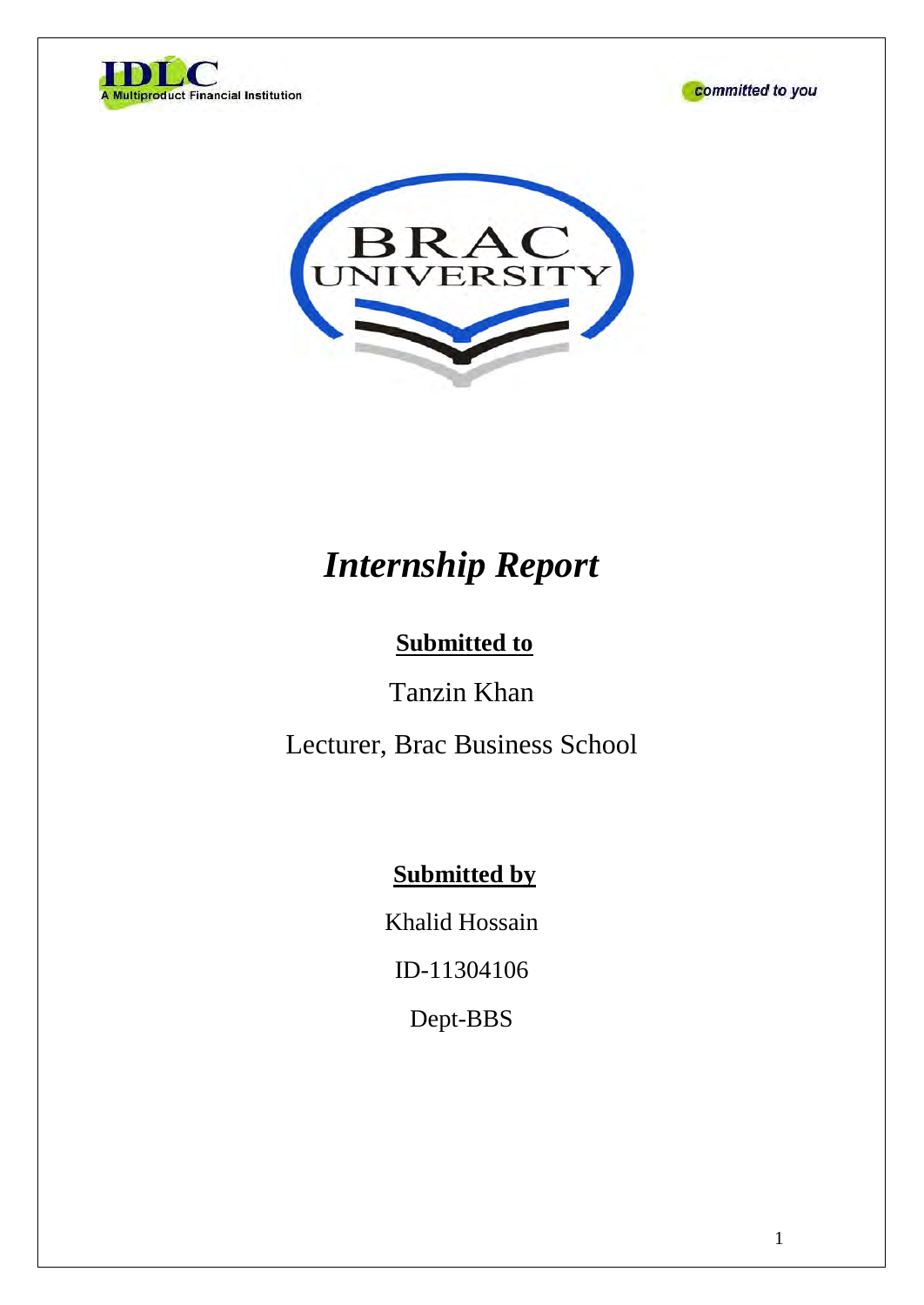



# **Internship Report**

On

## *"Merchant Banking And Capital Investment functions and Operations of IDLC Finance Limited***"**

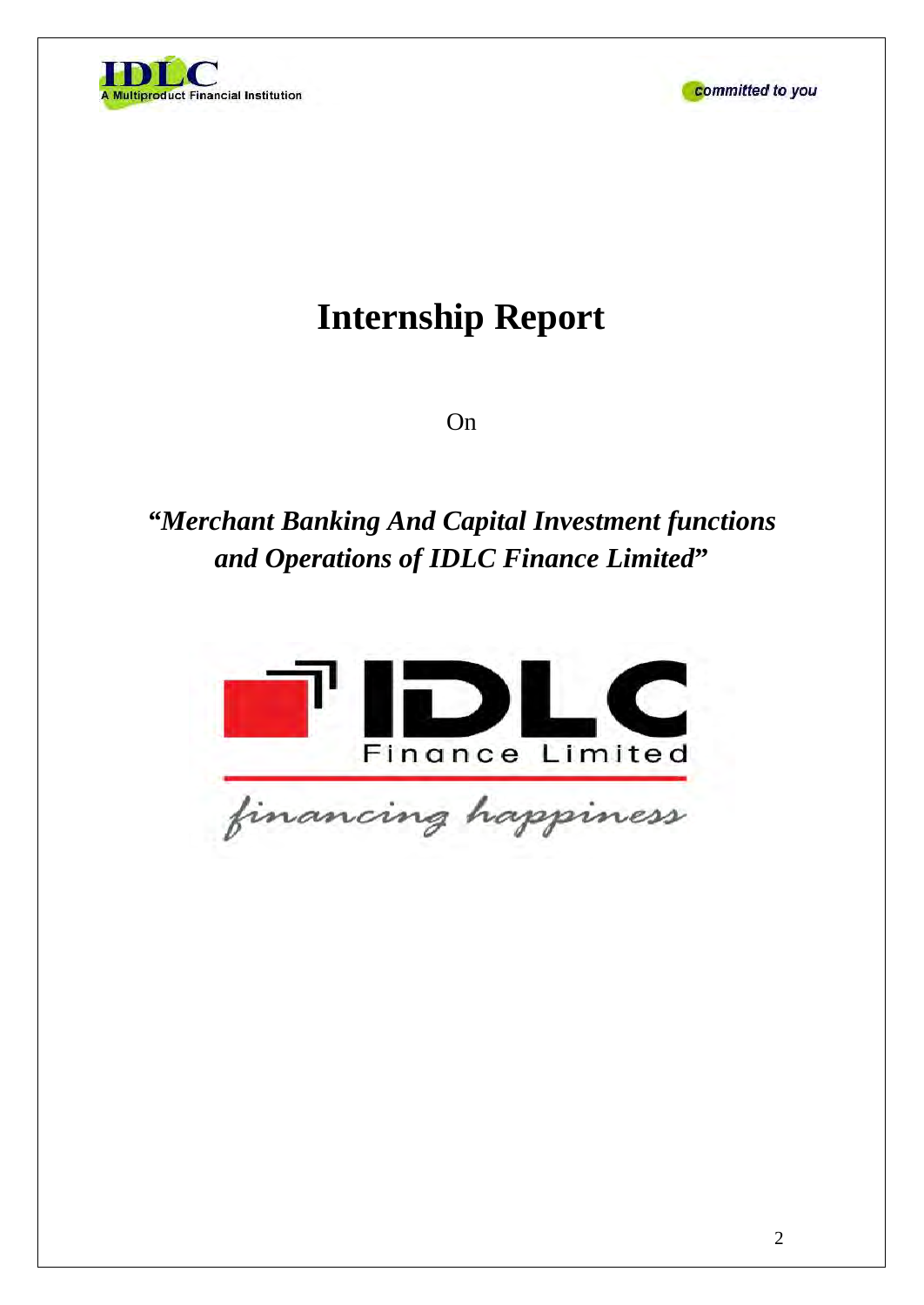



### **Letter of Transmittal**

25<sup>th</sup> May 2016

Tanzin Khan,

Lecturer,BRAC Business School,

BRAC University,Mohakhali.

#### **Subject: Submission of Internship Report**

Madam,

It is an immense pleasure for me to submit my internship report. I was assigned to work at IDLC Finance Limited. These three months of the internship program helped me to learn a lot. This gave me the opportunity to theoretical knowledge in practical field, which will help me in my future career.

It would be a profound pleasure for me if the report can serve its purpose. I would be available in any time to explain you any queries if feel necessary.

Sincerely, ……………………… Khalid Hossian ID-11304106 Dept-BBS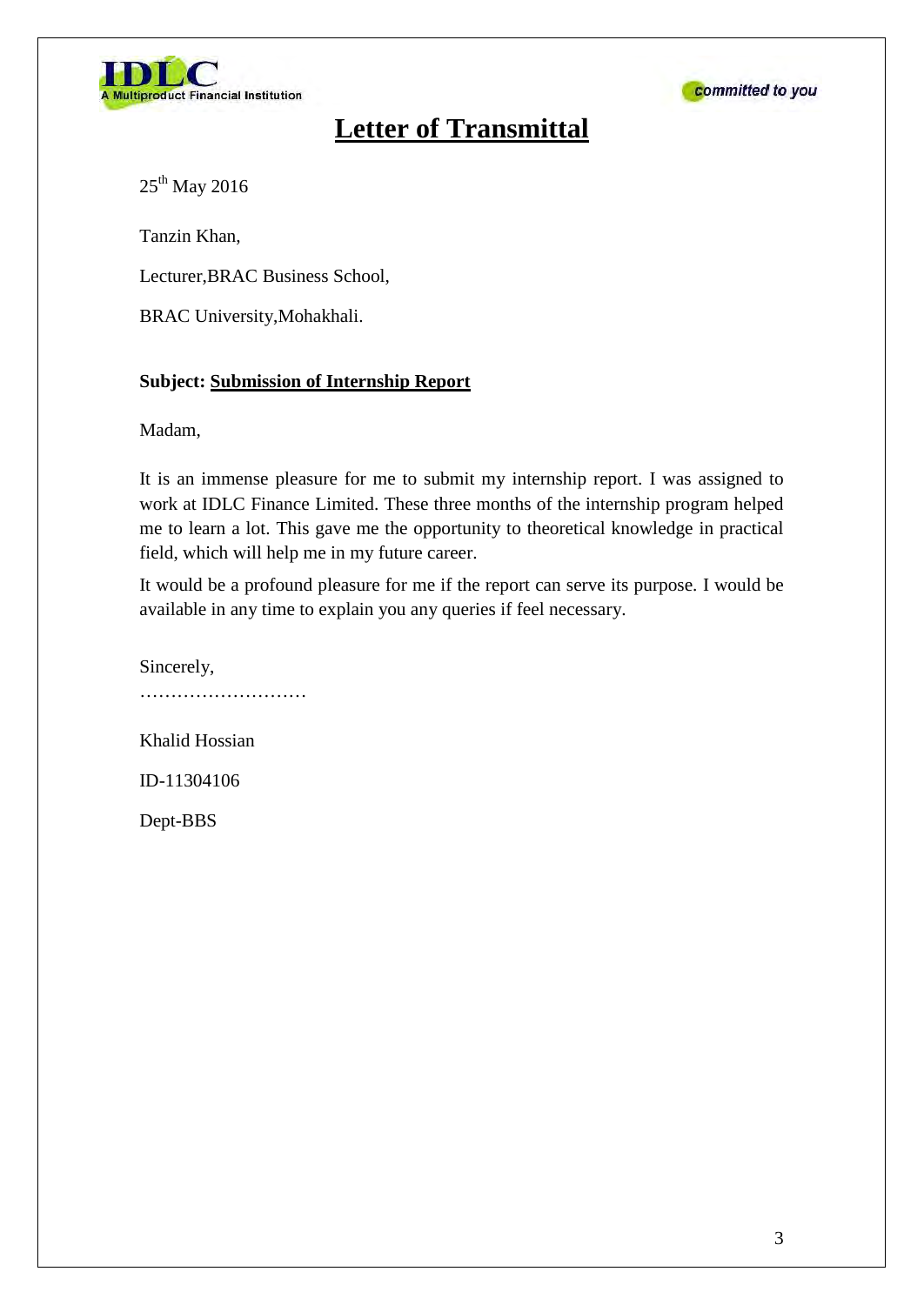

#### **Acknowledgement**

First of all I would like to thank almighty Allah for giving me the patience and proper time to complete the internship program successfully. I would like to express special gratitude to my internship supervisor **Nabeel Mosharraf,** Senior Officer, Operations, IDLC Finance Limited. It was his encouragement, patience and valuable feedback that enabled me to complete this report.

The report contains high voltage information's and its all information is collected from IDLC Finance Limited. This reports major objective is to know the details of Operations of IDLC Finance Limited.

This report has some Analysis and major Findings of the study & some recommendations and conclusion.

. . . . . . . . . . . . . . . . . . . .

Khalid Hossain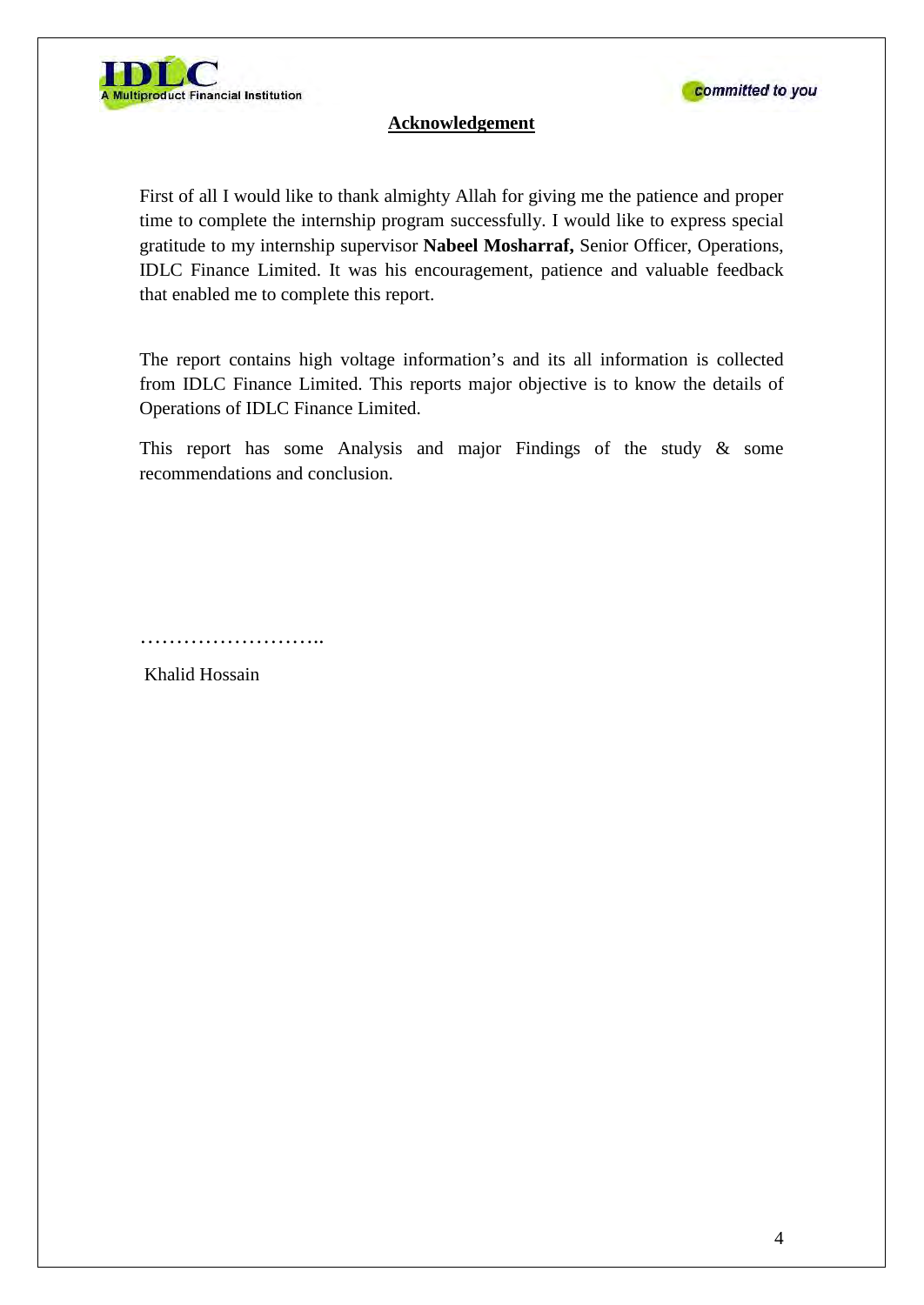



### **Table of Content**

| <b>Subject</b>                     | <b>Page Number</b> |
|------------------------------------|--------------------|
| 1.1 Introduction                   | 7                  |
| 1.2 Origin Of The Report           | 7                  |
| 1.3 Objective Of The Report        | 8                  |
| 1.4 Objective Of The Organization  | 8                  |
| 1.5 Objective Of The Project       | 8                  |
| 1.6 Specific Objective             | 8                  |
| 1.7 Scope                          | 9                  |
| 1.8 Methodology                    | 9                  |
| 1.9 Limitations                    | 9                  |
| 1.10 The pioneer                   | 10                 |
| 2.1 The Sponsors                   | 11                 |
| <b>2.2 Capital Structure</b>       | 12                 |
| <b>2.3 Shareholding Structure</b>  | 12                 |
| <b>2.4 Company Chronicle</b>       | 13                 |
| <b>2.5 Guiding Principles</b>      | 14                 |
| <b>2.6 Board of Directors</b>      | 15                 |
| <b>2.7 Products And Services</b>   | 16                 |
| <b>2.8 Lease Financing</b>         | 17                 |
| <b>2.9 Real Estate Financing</b>   | 19                 |
| 2.10 Short Term Financing          | 20                 |
| 3.1 Structured Financing           | 21                 |
| <b>3.2 Merchant Banking</b>        | 22                 |
| <b>3.3 Deposit Schemes</b>         | 22                 |
| <b>3.4 Pestle Analysis</b>         | 23                 |
| <b>3.5 Financial Performance</b>   | 28                 |
| <b>3.6 Operational Performance</b> | 30                 |
| 3.7 Ratio Analysis                 | 31                 |
| <b>3.8 Future Prospects</b>        | 33                 |
| 3.9 My Job Description             | 34                 |
| <b>3.10 Merchant Bank</b>          | 37                 |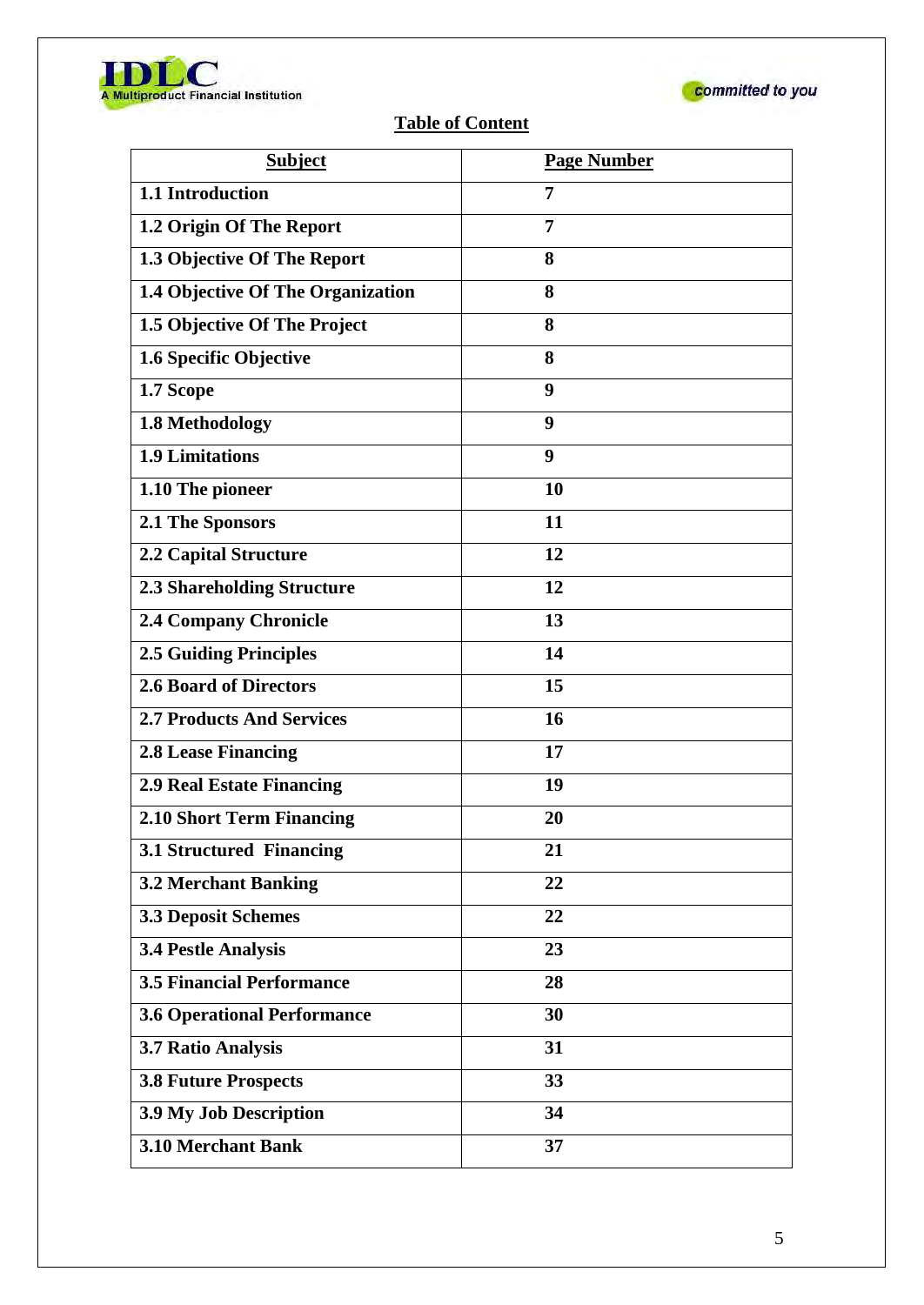| <b>4.1 Definition</b>                   | 37 |
|-----------------------------------------|----|
| <b>4.2 Functions Of Merchant Banks</b>  | 38 |
| <b>4.3 Activities Of Merchant Banks</b> | 39 |
| <b>4.4 Merchant Banking Operations</b>  | 41 |
| <b>4.5 Contribution</b>                 | 43 |
| <b>4.6 Idle Portfolio Management</b>    | 44 |
| <b>4.7 Industry Life Cycle</b>          | 52 |
| <b>4.8 Operations In The Market</b>     | 53 |
| <b>4.9 Opportunities</b>                | 54 |
| <b>4.10 Threats</b>                     | 55 |
| <b>5. Portfolio Operations</b>          | 55 |
| <b>6. Conclusion</b>                    | 56 |
| <b>7. Recommendations</b>               | 67 |
| 8. Reference                            | 74 |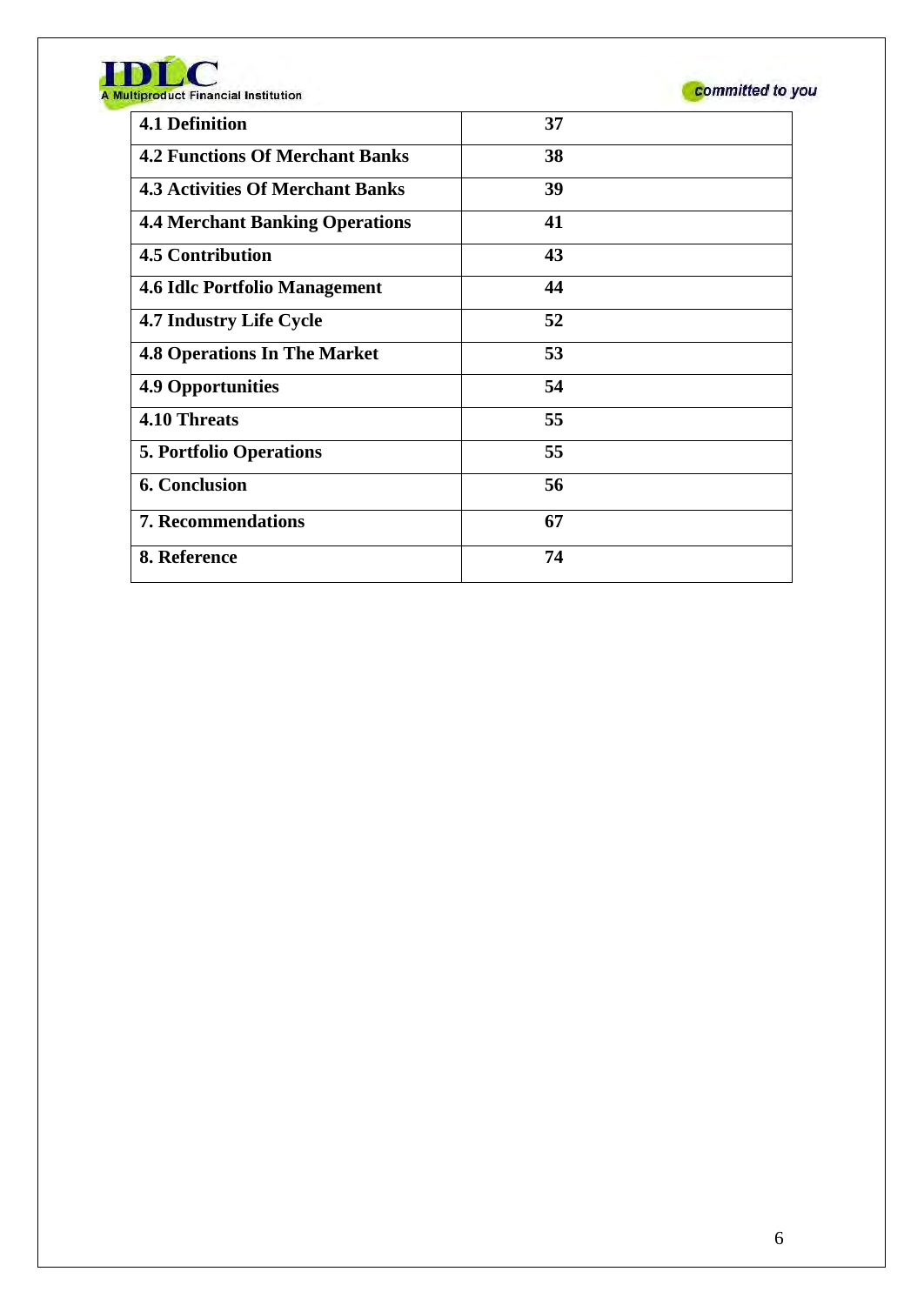

#### **1.1 INTRODUCTION**

In order to strengthen the capital market of Bangladesh the newest initiative of the government and the regulatory bodies has been to promote merchant banking. The capital market of Bangladesh has yet to find a solid ground and the investor confidence in the market is not significantly high, especially after the stock market crash in 1996. Observing the poor performance of the market over the years the government has taken initiatives to reform the market. One of such step is to allow banks and financial institutions offering other financial and banking services to open up their merchant banking wing.

Since merchant banking is a quite new concept in financial system in Bangladesh and significantly differs with traditional banking, there is lot of scopes to explore and develop the industry. At the same time for financing larger investments, investors need to know the functions and usefulness of merchant banking. General investors also can be benefited investing through merchant banking service like portfolio management. Although merchant banks are not providing all range of service that they can do, but day by day they are enlarging their service area in the capital market of Bangladesh.

One of the renowned names in Bangladesh financial market is Industrial Development Leasing Company (IDLC) Finance Limited. It started its operation in the year 1985 as the pioneer leasing company to facilitate lease-financing and capital investment in industrial sector with the view of "Become the best performing and most innovative financial solutions provider in the country". Over the years the company has evolved itself as a multi-product non-banking financial institution providing wide range of products and services. One of its major services is Merchant Banking operation. Portfolio Management Service is the latest addition of its dynamic products which is under the merchant bank wing. This report will review the functions and the value creation by Merchant Banking system of IDLC finance limited. Beside this it will also partially discussed about the functions and activities of capital market of Bangladesh**.**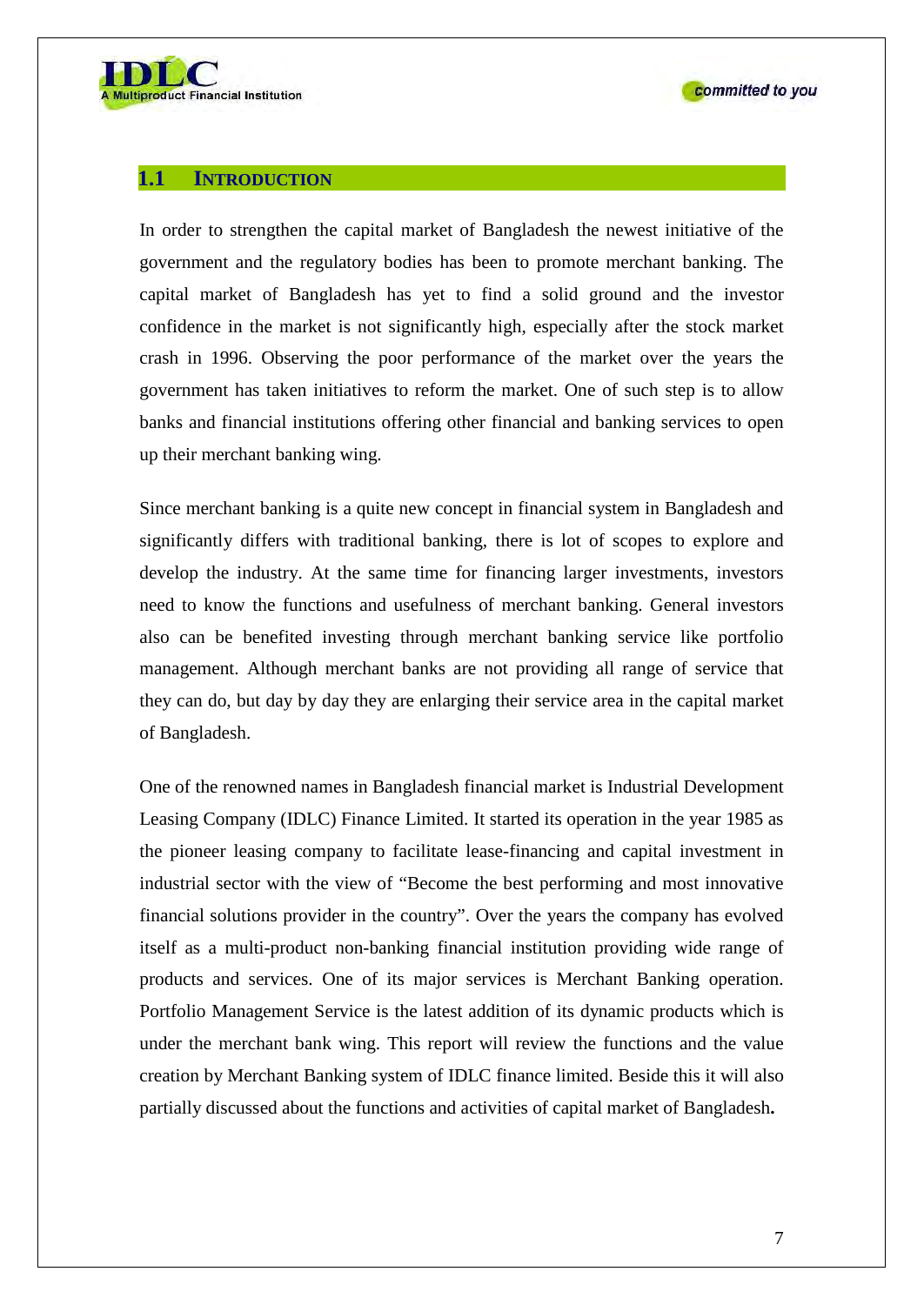

#### **1.2 ORIGIN OF THE REPORT**

I have been assigned to do my Internship program in the IDLC Finance Limited, Merchant Banking Division, DOHS Branch, as a partial requirement of the B.B.A Program. It is a four credit course to complete the B.B.A program of the BRAC University. I have to submit a report after gaining experience of twelve weeks on IDLC Finance Limited and also I could have to know the real life working situation and non-banking sector of Bangladesh. I hope the report will give a clear idea about the activities and the operational strategies of IDLC Finance Limited.

#### **1.3 OBJECTIVES OF THE REPORT**

The report purports to focus on three aspects:

- I. The organization
- II. Job description and
- III. The project :- **How merchant banking operates in capital market and their capital investment functions.**

#### **1.4 OBJECTIVES OF THE ORGANIZATIONAL PART**

The purpose of the organizational part is to demonstrate the experience of the twelve week internship program and analyze the activities, performances and also to demonstrate their strength, weakness, opportunities, threats and other business affairs of IDLC Finance Ltd.

#### **1.5 OBJECTIVES OF THE PROJECT PART**

This part of the report encompasses a brief rundown on the various functions and operations of the Merchant Banking Division of IDLC. I was allowed to have a practical orientation in every department of the Merchant Banking Division of IDLC. Thus, all practical information used in this is more or less collected through the day to day orientation.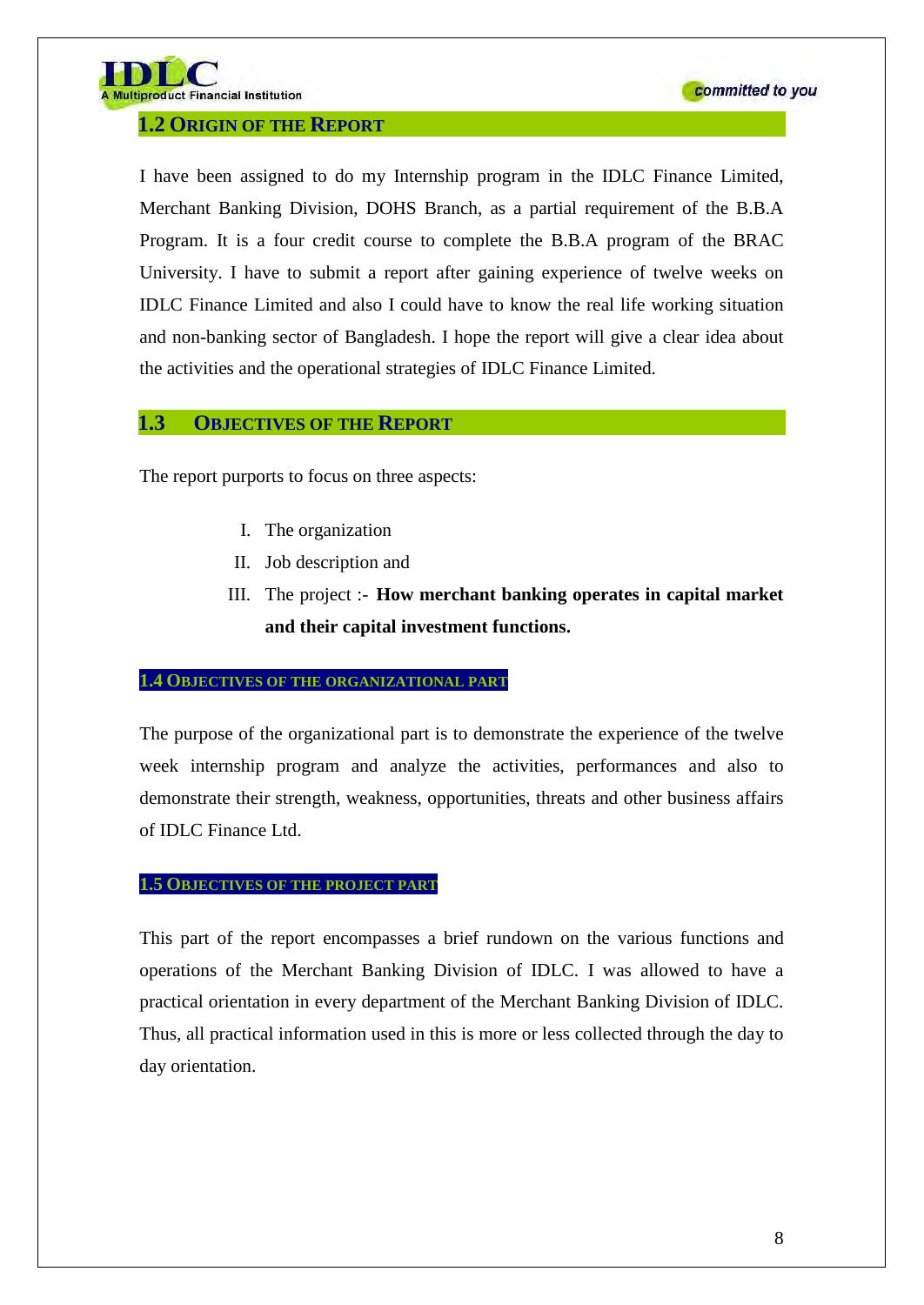

#### **1.6 SPECIFIC OBJECTIVES**

Apart from the organizational and the project parts, the report will also contains some specific objectives – to know about the historical background of the merchant banking of our country and the current status of the stock market of Bangladesh.

#### **1.7 SCOPE**

I have been assigned in the Merchant Banking Division of IDLC Finance Ltd and thus give me the way to get myself familiarized with the non-banking environment for the first time indeed. I have had an opportunity to gather experience by working in the different desks of the branch. The area of concentration of this report is confined in investigating different aspects of the merchant banking transactions, problems, prospects.

#### **1.8 METHODOLOGY**

The paper will be written on the basis of information collected from primary and secondary sources. The primary information has been collected from the Institutional and as well as some general clients of the bank.

The secondary information has been collected from the bank's records, corporate newsletter, branches manuals, different websites and various publications in the bank.

Some opinions and ideas have been incorporated in the paper through interactive sessions and interviews with the top management and mid level executives of the organization.

#### **1.9 LIMITATIONS**

During my orientation I am able to learn a lot of things but still it was not enough. There are some limitations that I can't ignore. The main limitations were:

 First of all the duration of my orientation was not enough to cover all aspects of non-banking operations.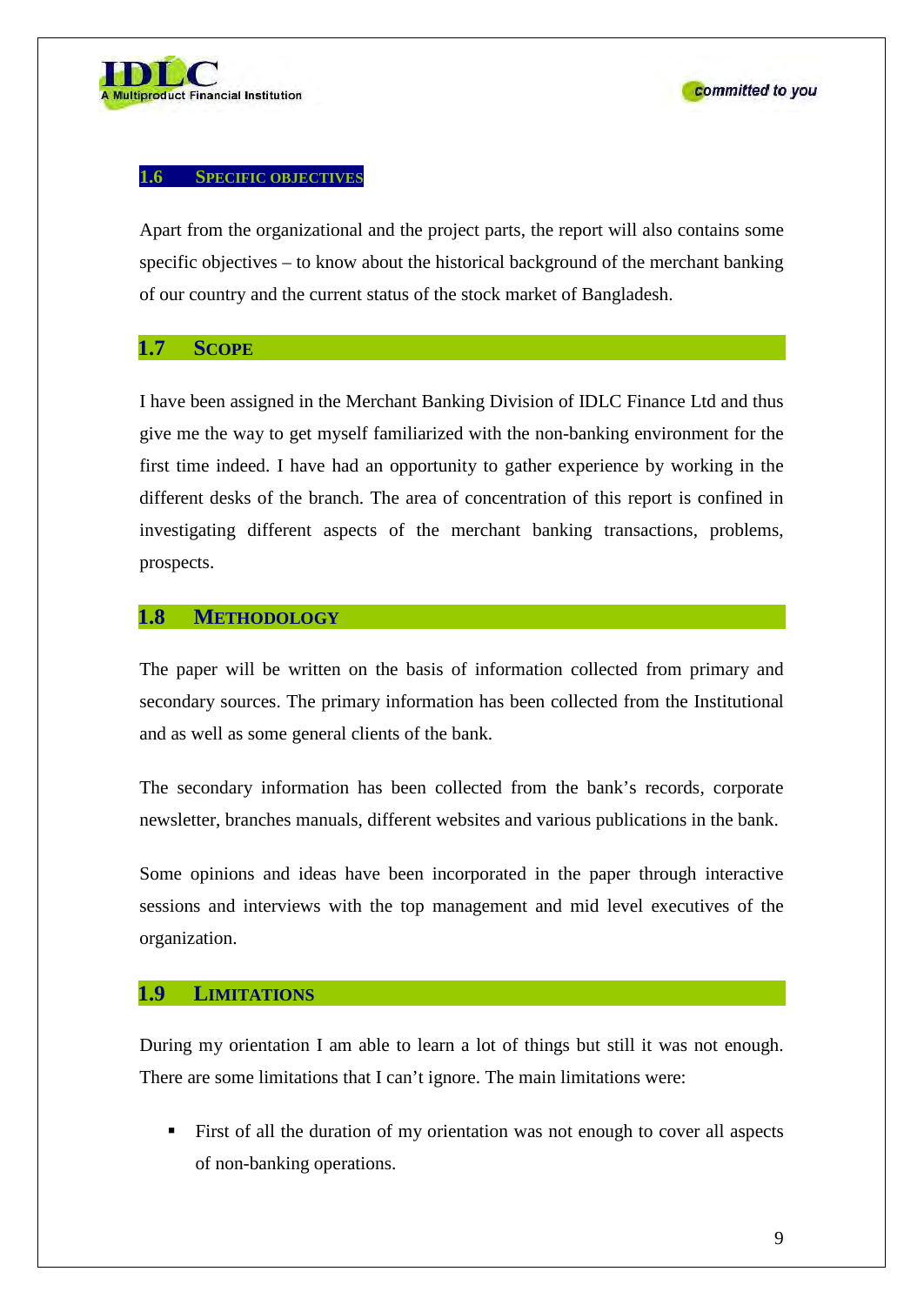



- Data unavailability was the constraint. Official documents on the detail activities of the department were not available.
- As an Intern, I don't have access into much confidential information of the organization.

#### **1.10 THE PIONEER**

**IDLC Finance Ltd** commenced its journey, in 1985, as the first leasing company of the country with multinational collaboration and the lead sponsorship of the International Finance Corporation (IFC) of The World Bank Group. Technical assistance was provided by Korea Development Leasing Corporation (KDLC), the largest leasing company of the Republic of South Korea.

IDLC, which has now emerged as Bangladesh's leading multi-product financial institution, has amongst its external share-holders, international development agencies such as the Aga Khan Fund for Economic Development (AKFED) and German Investment and Development Company (DEG) besides the IFC. The other foreign sponsors include Kookmin Bank of the Republic of Korea in addition to KDLC and, all these institutions together hold 45% of the Company's shares.

Three Bangladeshi financial institutions - IPDC of Bangladesh Limited, The City Bank Limited, Sadharan Bima Corporation and the general public hold the remaining 55% of the shareholding in this public limited company listed with the Dhaka Stock Exchange. IDLC is on the list of the twenty (20) largest capitalized companies in the country.

The unique institutional shareholding structure comprising mostly of financial institutions helps the company to constantly develop through sharing of experience and professional approach at the highest policy making level.

IDLC, as a multi-product financial institution, offers a diverse array of financial services and solutions to institutional and individual clients to meet their diverse and unique requirements. The product offerings include Lease Finance, Term Finance, Real Estate Finance, Short Term Finance, Corporate Finance, Merchant Banking, Term Deposit Schemes, Debentures and Corporate Advisory Services.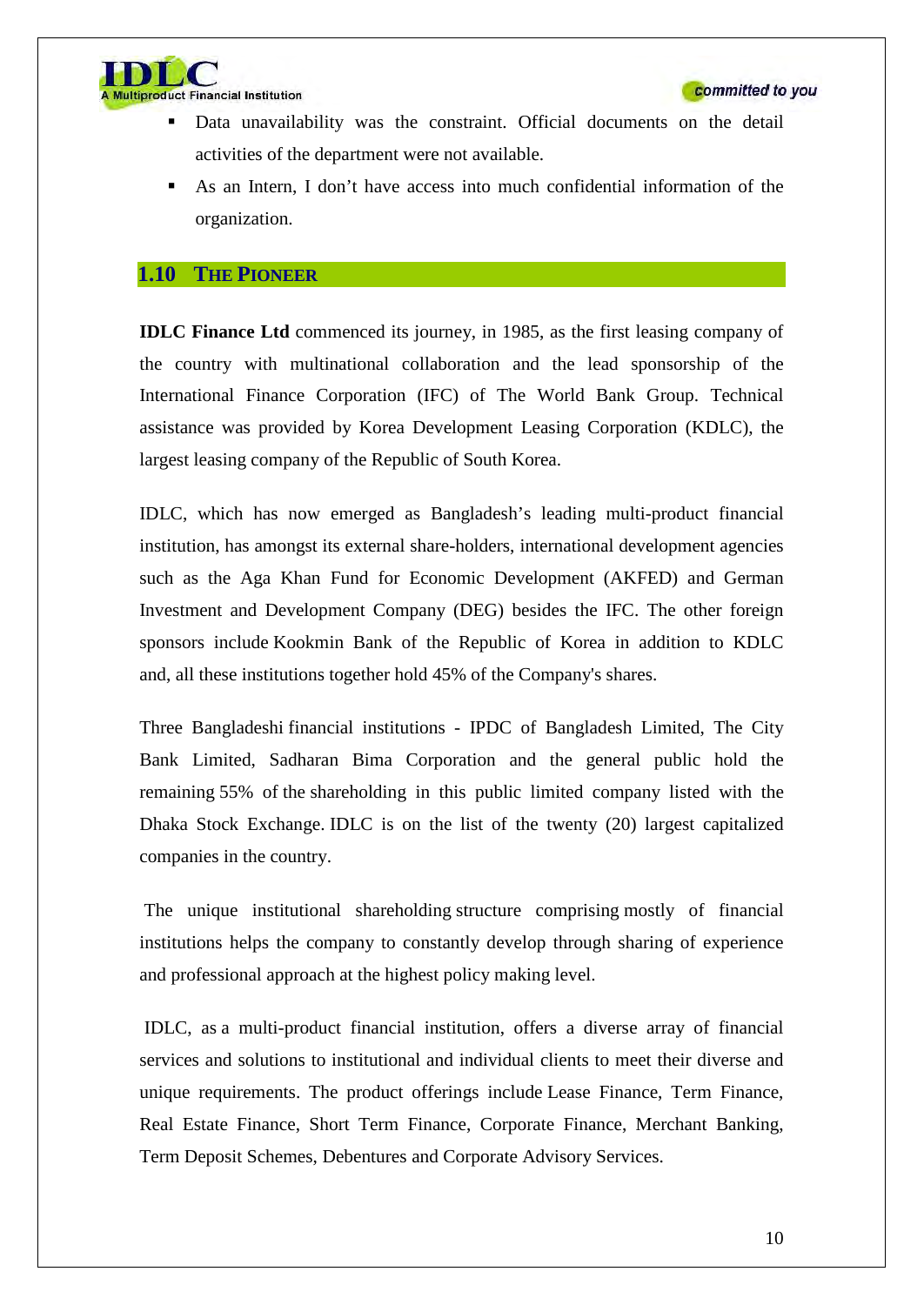

IDLC's vision is to be Bangladesh's best multi-product financial institution. In achieving this vision and goal, they realize the importance of taking due care of all of their constituents, particularly the share-holders, customers and workforce. The corporate philosophy is to perform with proper accountability and achieve highest ethical standards in all their activities.

IDLC's unique institutional shareholding structure, compromising mostly of financial institutions, helps the company to constantly develop through sharing of experience and professional approach at the highest policy making level. The company has authorized capital of Taka 1,000,000,000 (10,000,000 shares of Taka 100 each) and paid up capital of Taka 150,000,000 (1,500,000 ordinary shares of Taka 100 each). IDLC has also established two wholly owned subsidiaries, IDLC Securities Limited and I, Cons Limited to provide customers with security brokerage solutions and IT solutions, respectively.

#### **2.1 THE SPONSORS**

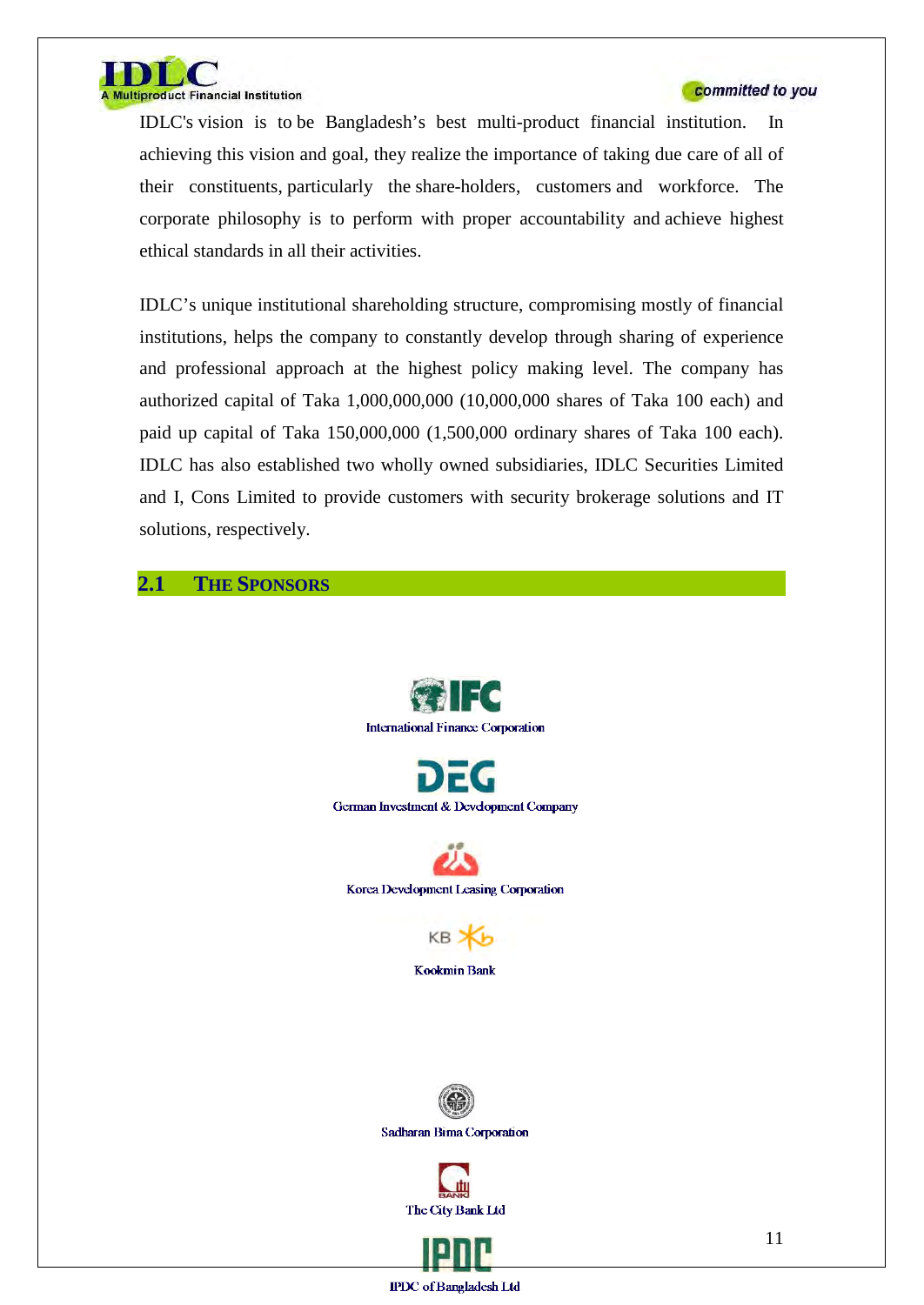

**2.2 CAPITAL STRUCTURE**

| <b>Authorized Capital</b>                 | <b>BDT 1,000.00 Million</b>                              |
|-------------------------------------------|----------------------------------------------------------|
| Paid-up Capital (including share premium) | <b>BDT 250 Million</b>                                   |
|                                           | Table: IDI C's Conital Structure as of December 21, 2006 |

**Table: IDLC's Capital Structure as of December 31, 2006**

committed to you

#### **2.3 SHAREHOLDING STRUCTURE**

IDLC was incorporated in the year 1985 as a joint venture public limited company among five foreign and three local financial institutions. Now the foreign sponsors hold 32.4% of its share and domestic sponsors and general public hold the rest. A list of shareholders is provided here.

| <b>Foreign Sponsors</b>                                     | 30.00%   |
|-------------------------------------------------------------|----------|
| Korea Development Financing Corporation (KDFC), South Korea | 20.00%   |
| Kookmin Bank, South Korea                                   | 10.00%   |
| <b>Domestic Sponsors</b>                                    | $17.3\%$ |
| The City Bank Limited                                       | 9.70%    |
| Sadharan Bima Corporation                                   | 7.62%    |
| <b>General Public</b>                                       | $52.7\%$ |
| Mercantile Bank Ltd.                                        | 7.5%     |
| Eskayef Bangladesh Ltd.                                     | 8.00%    |
| Reliance Insurance Ltd.                                     | 7.00%    |
| Other institutions                                          | 14.2%    |
| Individuals                                                 | 16.00%   |

**Table: Shareholding Structure of IDLC as of December 31, 2006** 

#### **Sponsors**

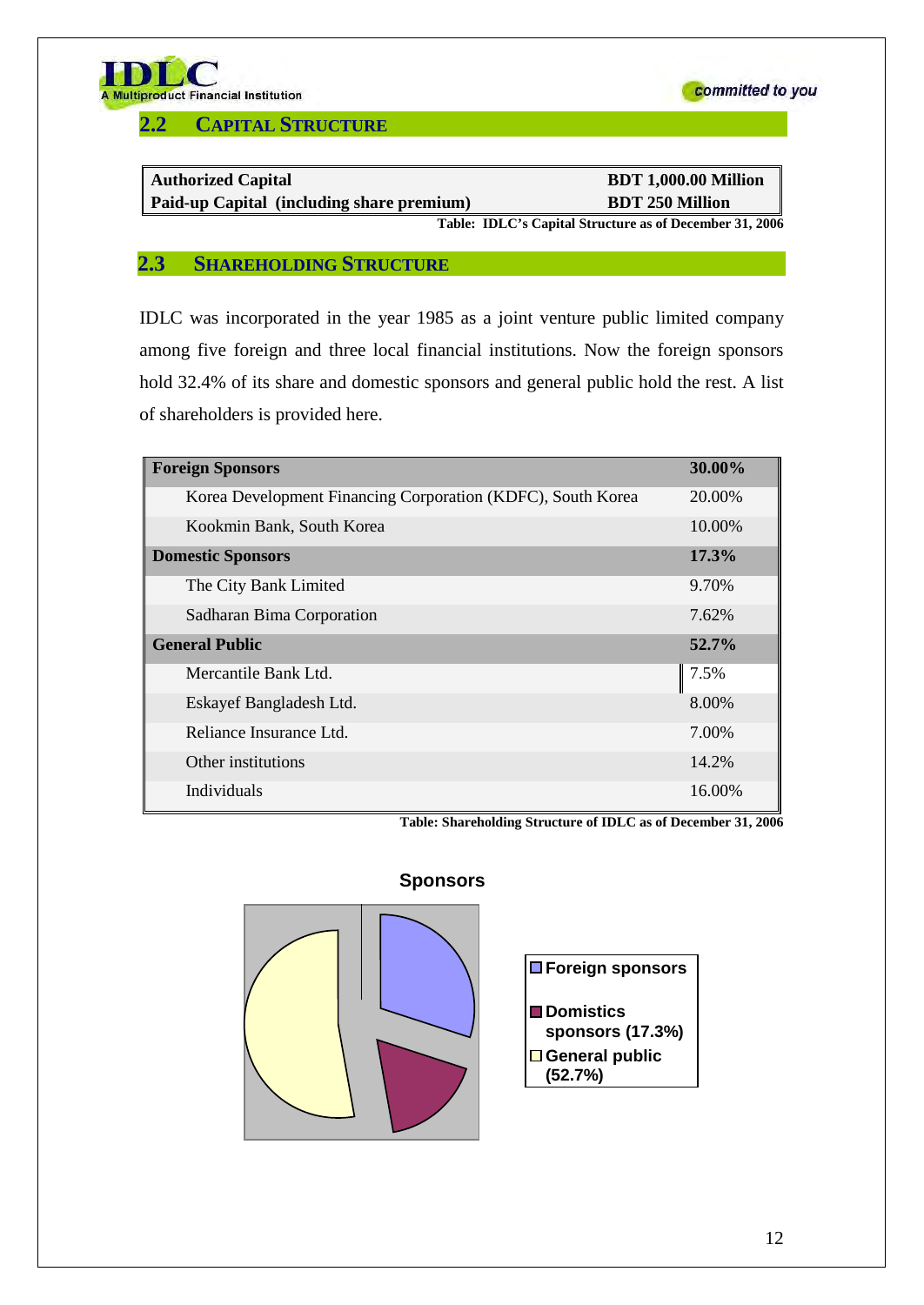

#### **2.4 COMPANY CHRONICLE**

- **May 23, 1985** Incorporation of the Company
- **February 22, 1986** Commencement of leasing business
- **October 1, 1990** Establishment of branch in Chittagong, the main port city.
- **March 20, 1993** Listed on the Dhaka Stock Exchange.
- **February 7, 1995** Licensed as Non-Banking Financial Institution under the Financial Institutions Act, 1993.
- **November 25, 1996** Listed on the Chittagong Stock Exchange.
- **May 27, 1997** Commencement of Home Finance and Short Term Finance operations.
- **January 22, 1998** Licensed as a Merchant Banker by the Securities and Exchange Commission.
- **January 15, 1999** Commencement of Corporate Finance and Merchant Banking operations.
- **January 29, 2004** Opening of the first retail focused branch at Dhanmondi.
- **June 29, 2004** Opening of Gulshan Branch.
- **November 22, 2004** Launching of Investment Management Services "Cap Invest"
- **February 7, 2005** Issuance of Securitised Zero Coupon Bonds by IDLC Securitisation Trust 2005
- **September 18, 2005** Launching of Local Enterprise Investment Centre (LEIC), a centre established for the development of SMEs with the contribution of the Canadian International Development Agency (CIDA) of the Government of Canada.
- **January 2, 2006** Opening of SME focused branch at Bogra.
- **April 6, 2006** Opening of Branch at Uttara.
- **May 18, 2006** Opening Merchant Banking branch in the port city of Chittagong.
- **July 1, 2006** Relocation of Company's Registered and Corporate Head Office at own premises at 57, Gulshan Avenue.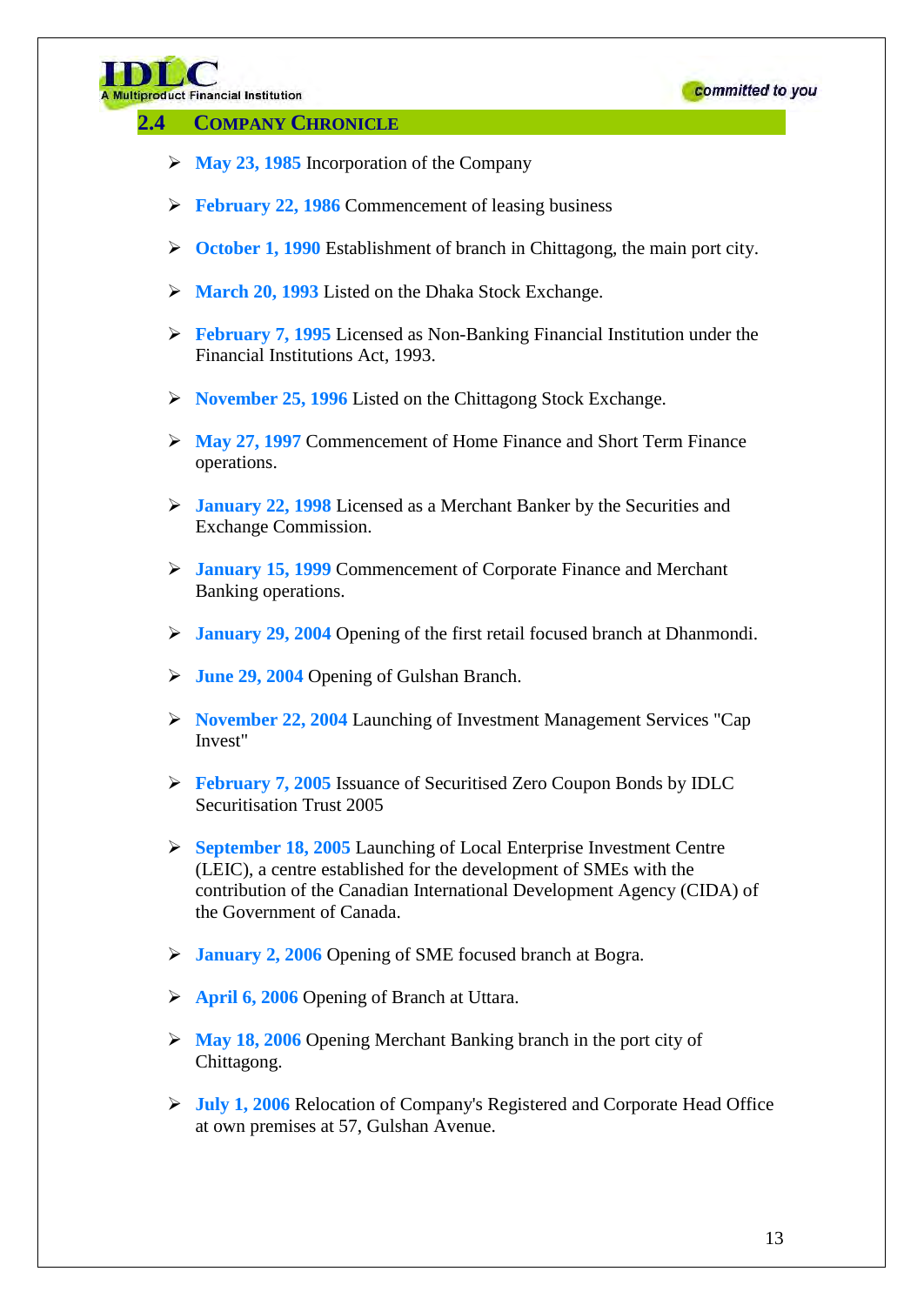

- **September 18, 2006** Commencement of operation of IDLC Securities Limited, a wholly owned subsidiary of IDLC.
- **March 14, 2007** Launching of Discretionary Portfolio Management Services "Managed Cap Invest"
- **August 5, 2007 Company** name changed to IDLC Finance Limited from Industrial Development Leasing Company of Bangladesh Limited.
- **December 3, 2007 IDLC** Securities Limited Chittagong Branch commenced operation.
- **December 18, 2007** IDLC Securities Limited DOHS Dhaka Branch opened.
- **January 6, 2009** IDLC Finance Limited and IDLC Securities Limited open Sylhet branches

 **(IDLC Milestones)** 

### **2.5 GUIDING PRINCIPLES**

IDLC is a multi-product financial institution offering an array of diverse financial services and solutions to institutional and individual clients to meet their diverse and unique requirements. Following are the guiding principles that shape the organizational practice of IDLC

**Customer first:** IDLC has grown with its customers, who are believed to be the center of all actions. As the crux of IDLC's corporate philosophy, customer service gets the highest priority.

**Innovation:** IDLC has continuously introduced new financial products for meeting the needs of the entrepreneurs in a complex  $\&$  challenging business environment. The concept of innovation is in-built into the working culture.

**Professional Knowledge:** IDLC is staffed with qualified professionals and innovative minds in the country. Years of operational experience, large industrial database and competent workforce have gives them unparalleled advantages.

**Professional ethics:** The professional at IDLC maintain the highest degree of financial and business ethics in all transactions with the clients. Over the last two decades, IDLC have put in bets efforts to meet the expectations of the clients and investors.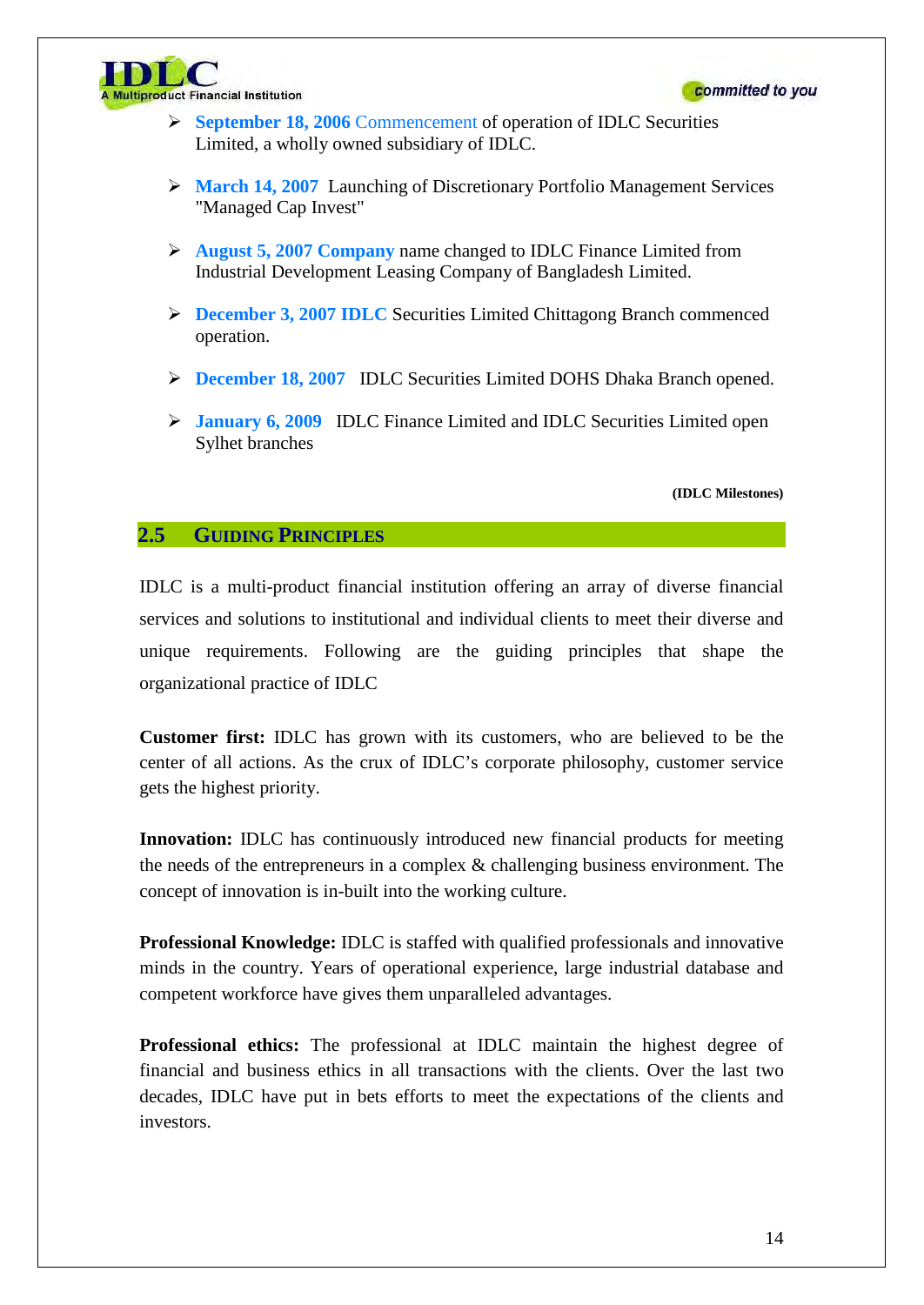

**One stop solution:** Work at IDLC begins with the idea generation, and then goes on into the feasibility study followed by arrangement of financing to implement the project. IDLC advises the clients, finance them and even arrange financing for them via different financing modes, namely: lease financing, term loan, bridge loan, syndication, bridge loan, syndication, ordinary shares, preferred shares and debentures.

- **Vision:** Become the best performing and most innovative financial solutions provider in the country
- **Mission:** Create maximum possible values for all the stakeholders by adhering to the highest ethical standards

**For the Company:** Relentless pursuit of customer satisfaction through delivery of top quality services.

**For the Shareholders:** Maximize shareholders' wealth through a sustained return on the investment.

**For the employees:** Provide job satisfaction by making IDLC a center of excellence with opportunity of career development.

**For the society:** Contribute to the well-being of the society, in general, by acting as a responsible corporate citizen.

Goal: Long term maximization of Stakeholders' value

**Corporate Philosophy:** Discharge the functions with proper accountability for all actions and results and bind to the highest ethical standards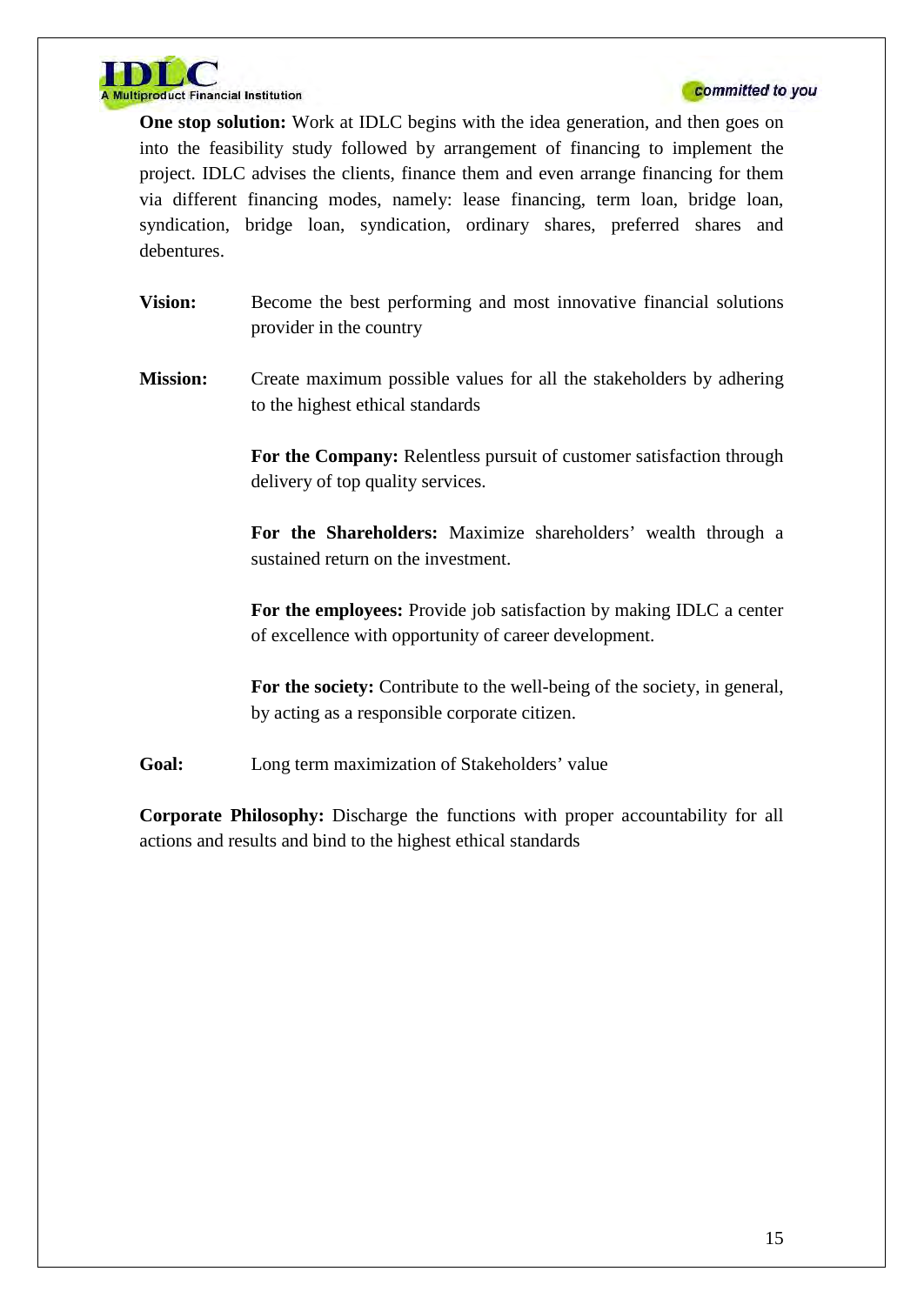

**2.6 BOARD OF DIRECTORS**





committed to you

**Organogram as on September, 2007**

**Chairman** Anwarul Huq, Joint Managing Director, Reliance Insurance Ltd.

**Directors** Abbas Uddin Ahmed, Managing Director, The City Bank Ltd. Khan Tariqul Islam, General Manager (F & A), IPDC of Bangladesh Ltd. Ahmed Rajeeb Samdani, Director, The City Bank Ltd. Akhter Ahmed, Managing Director, Sadharan Bima Corporation Lee Dong Jue, President & CEO, Korea Development Leasing Corporation Woo Shick Lee, General Manager, International Financing Team, Kookmin Bank Yongbok Jo, Deputy Managing Director,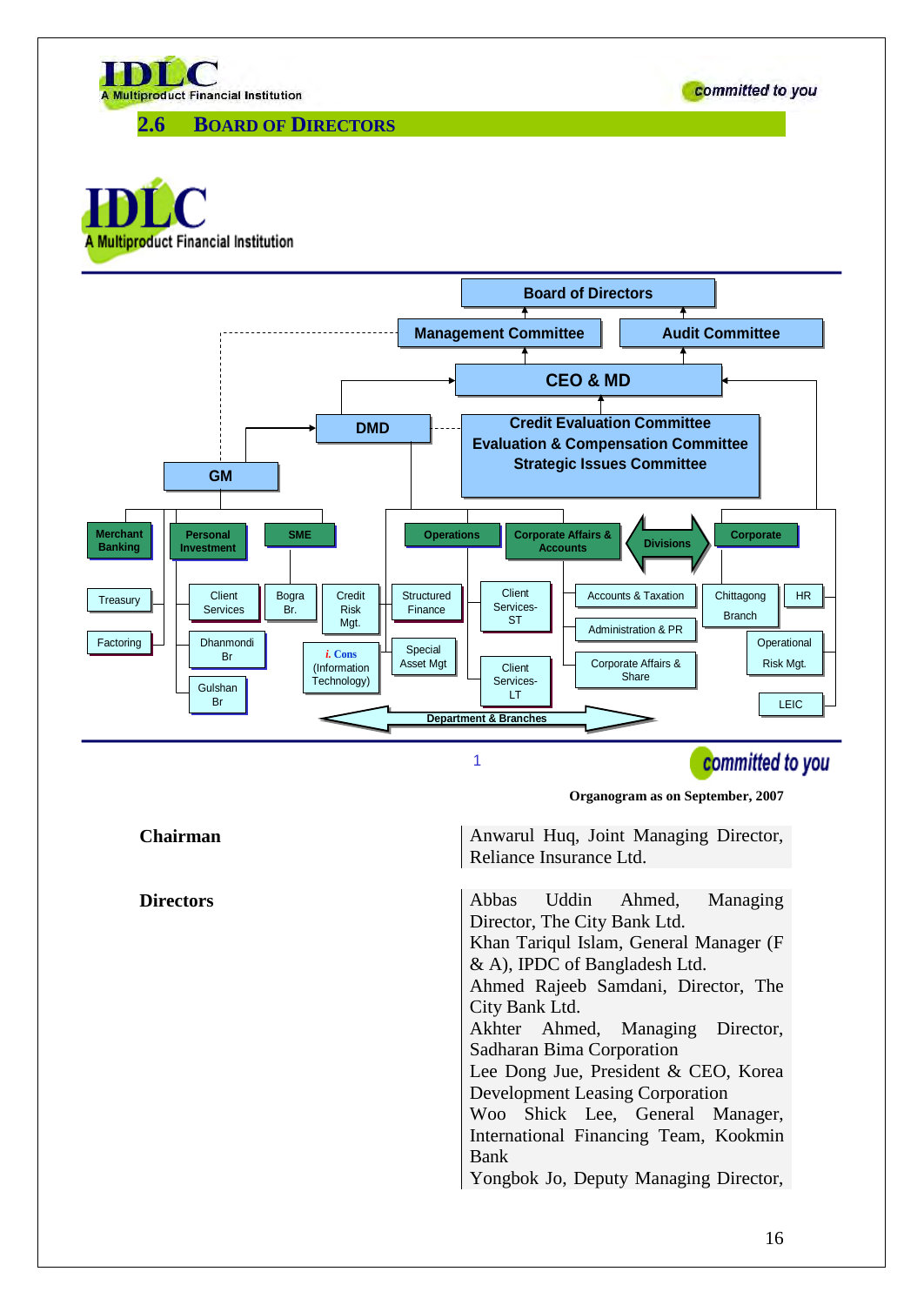



IDLC Finance Ltd. **CEO & Managing Director** Anis A. Khan **Company Secretary** Yongbok Jo **Management Anis A. Khan, CEO & Managing Director** Yongbok Jo, Deputy Managing Director Syed Ehsan Quadir, Deputy Managing Director M. Minhaz Zia, General Manager Arif Khan, Deputy General Manager Ashfaq Ahmed, Deputy General Manager H M Ziaul Hoque Khan, Assistant General Manager Mir Tarikuzzaman, Assistant General Manager Bilquis Jahan, Assistant General Manager

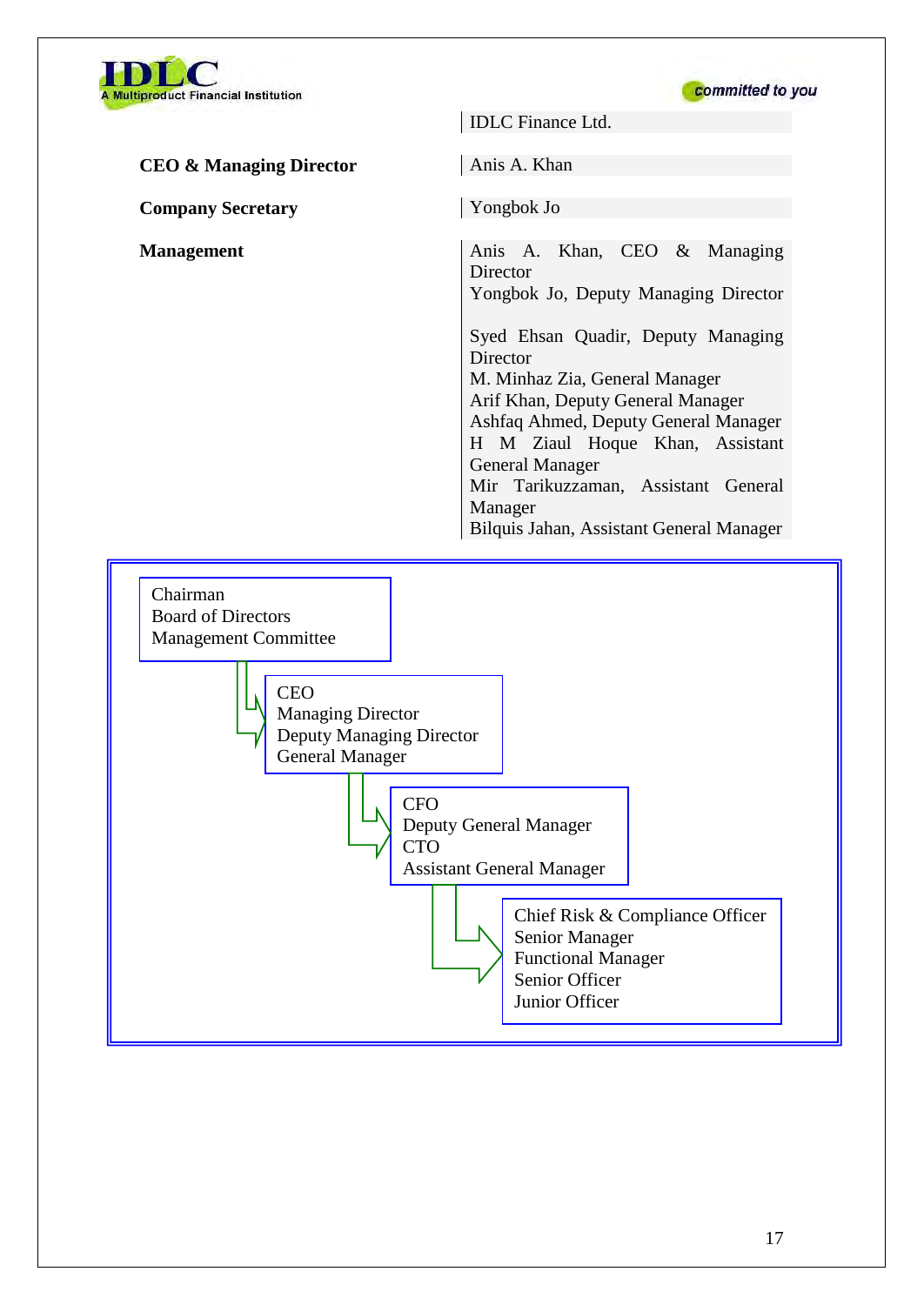**A Multiproduct Financial Institution** 

### **2.7 PRODUCTS AND SERVICES**



| <b>Name of Product Line</b>      | <b>Product Name</b>                                                                                                                                            |
|----------------------------------|----------------------------------------------------------------------------------------------------------------------------------------------------------------|
| <b>Structured Financing</b>      | Syndication                                                                                                                                                    |
|                                  |                                                                                                                                                                |
|                                  | <b>Advisory Services</b>                                                                                                                                       |
|                                  | Merger and Acquisition                                                                                                                                         |
|                                  | Securitization                                                                                                                                                 |
|                                  | Local Enterprise Investment Center                                                                                                                             |
| <b>Real Estate Financing</b>     | <b>Real Estate Finance</b><br>Home Loan                                                                                                                        |
| <b>Lease Financing</b>           |                                                                                                                                                                |
| <b>Short Term Financing</b>      | Factoring of Accounts Receivable<br><b>Work Order Finance</b>                                                                                                  |
| <b>Deposit Schemes</b>           | <b>Cumulative Term Deposit</b><br><b>Annual Profit Term Deposit</b><br><b>Monthly Earner Deposit</b><br>Double Money Deposit<br><b>Inter Corporate Deposit</b> |
| <b>Merchant Banking Services</b> | <b>Issue Management</b><br>Underwriting<br><b>Private Placement</b><br>Portfolio Management<br><b>Trusteeship Management</b><br><b>Bridge Loan Financing</b>   |
| <b>Personal Loan</b>             | Car Loan<br>Personal Loan                                                                                                                                      |

**SME Loan**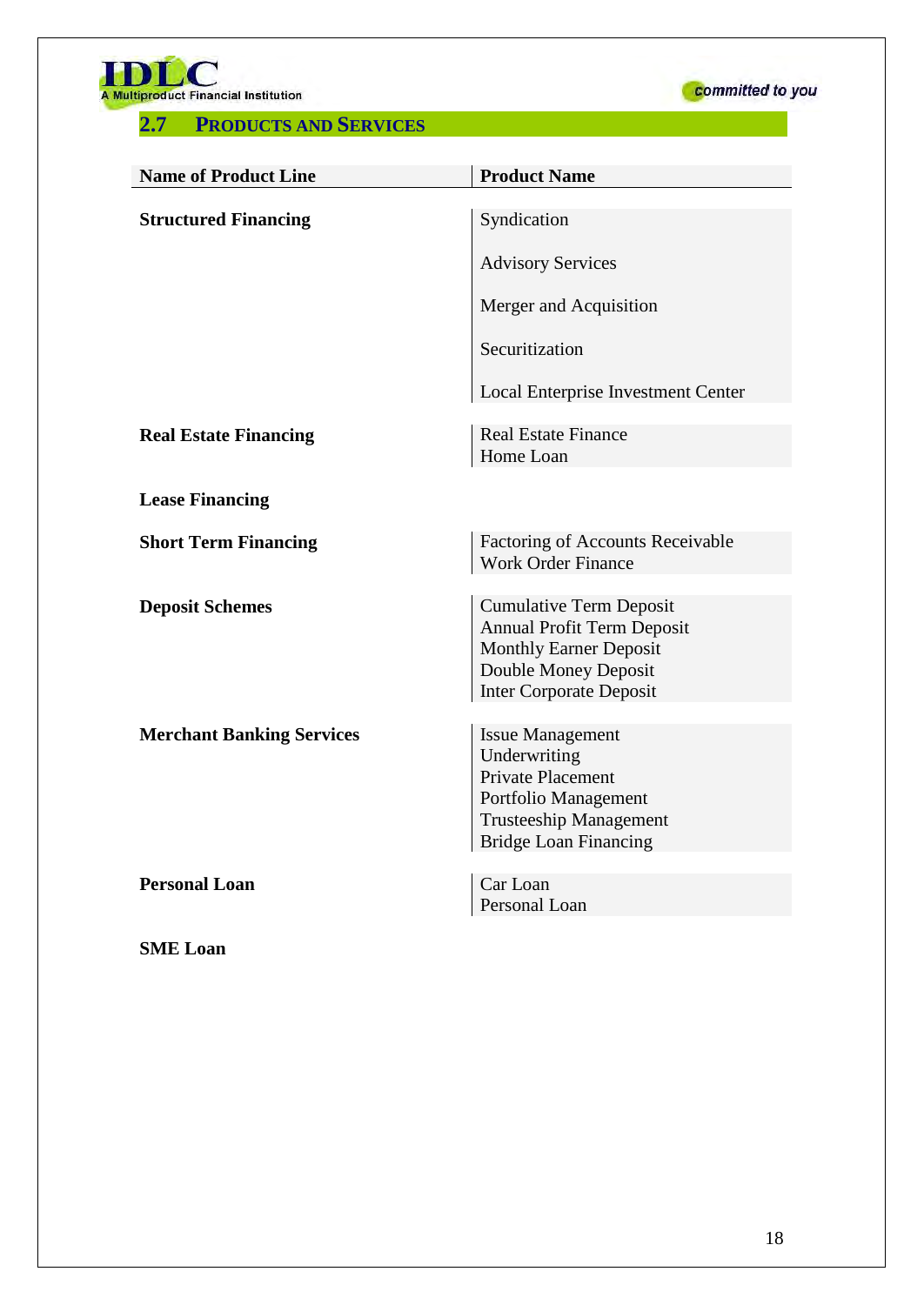



IDLC offer lease financing for all types of manufacturing and service equipment including vehicles, computer and medical equipment to all the major industrial sectors.

**Major Features of Leasing:** In leasing, the client has the full liberty to select the equipment, supplier and fix terms and conditions including price. They will buy the equipment of the client's choice.

Lease rental is determined based on acquisition cost and lease term. Lease term usually ranges from three (3) to five (5) years. Repayment through monthly lease rental is most common, however, quarterly or half yearly payment can also be considered.

#### **2.9 REAL ESTATE FINANCING**

IDLC extend loan facilities to:

- Individuals for Purchase / construction / renovation / extension of house/ apartments
- Purchase / construction of house for the employees under corporate house finance scheme
- Office chamber/space for professionals
- Real estate Developer for construction of apartment project
- Corporate Business Houses for purchase of office space / chamber / display centre, Construction / purchase of commercial building, Construction of commercially viable project like School, Hotel and Hospital etc. and also for Construction of industrial building like factory, go-down, warehouse, etc.

Any individual in employment/service (both government and private), businessmen, professionals, corporate bodies, renowned business houses and NGOs can apply for the loan under this scheme from us.

**Maximum loan amount:** For Individuals, the maximum loan amount is Tk. 5 million or 50% of the price of apartment/office space/showroom, whichever is lower,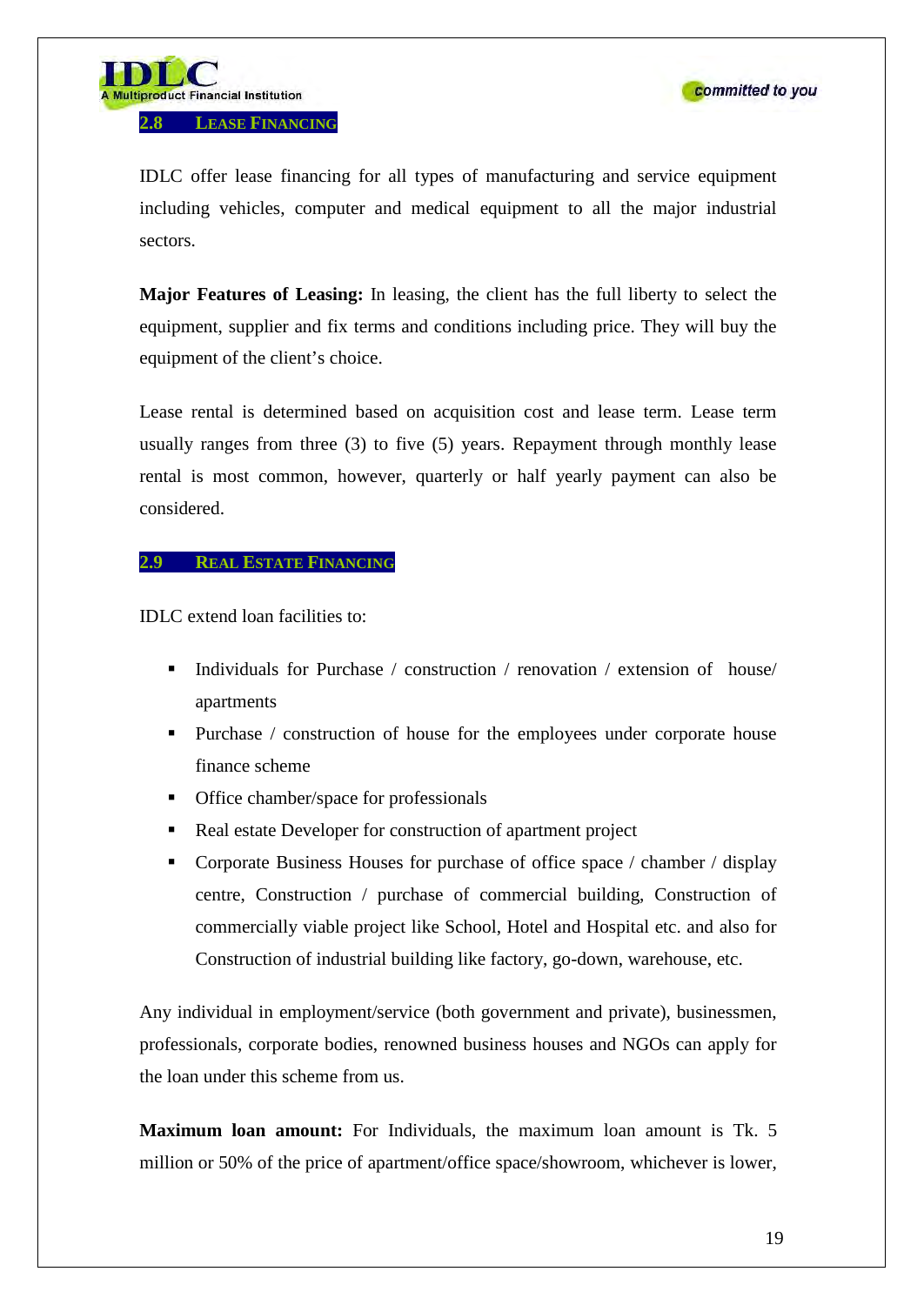

and Tk. 5 million or 50% of construction/extension/repair or renovation cost of house or office, whichever is lower.

However, for corporate bodies/business houses/developers the loan amount is flexible.

The client's repayment capacity would determine his/her eligibility for the loan amount.

- **Loan Term:** 
	- o For Individuals maximum fifteen (15) years term is offered for purchase/construction/renovation/ extension of residential apartment/ house.
	- o For Corporate bodies/business houses maximum seven (7) years for purchase/construction/ renovation/extension of commercial space, office space, and display centre, etc.
	- o For Developers maximum three (3) years for construction.
- **Loan Installment:** Installment is determined based on loan amount and tenure. Monthly installment is most common, however, quarterly payment can also be considered for corporate and developer finance.
- **Security against the loan:** Mortgage of the property concerned is usually the security. However, other securities are also considered.

#### **2.10 SHORT TERM FINANCING**

**Factoring of Accounts Receivable:** Factoring of accounts receivable consists of a combination of the following services:

- Financing
- Sales ledger administration and reporting
- Collection

The benefits of Factoring is that the client can obtain upfront financing against credit sales which strengthen his cash flow leading to faster growth, greater turnover and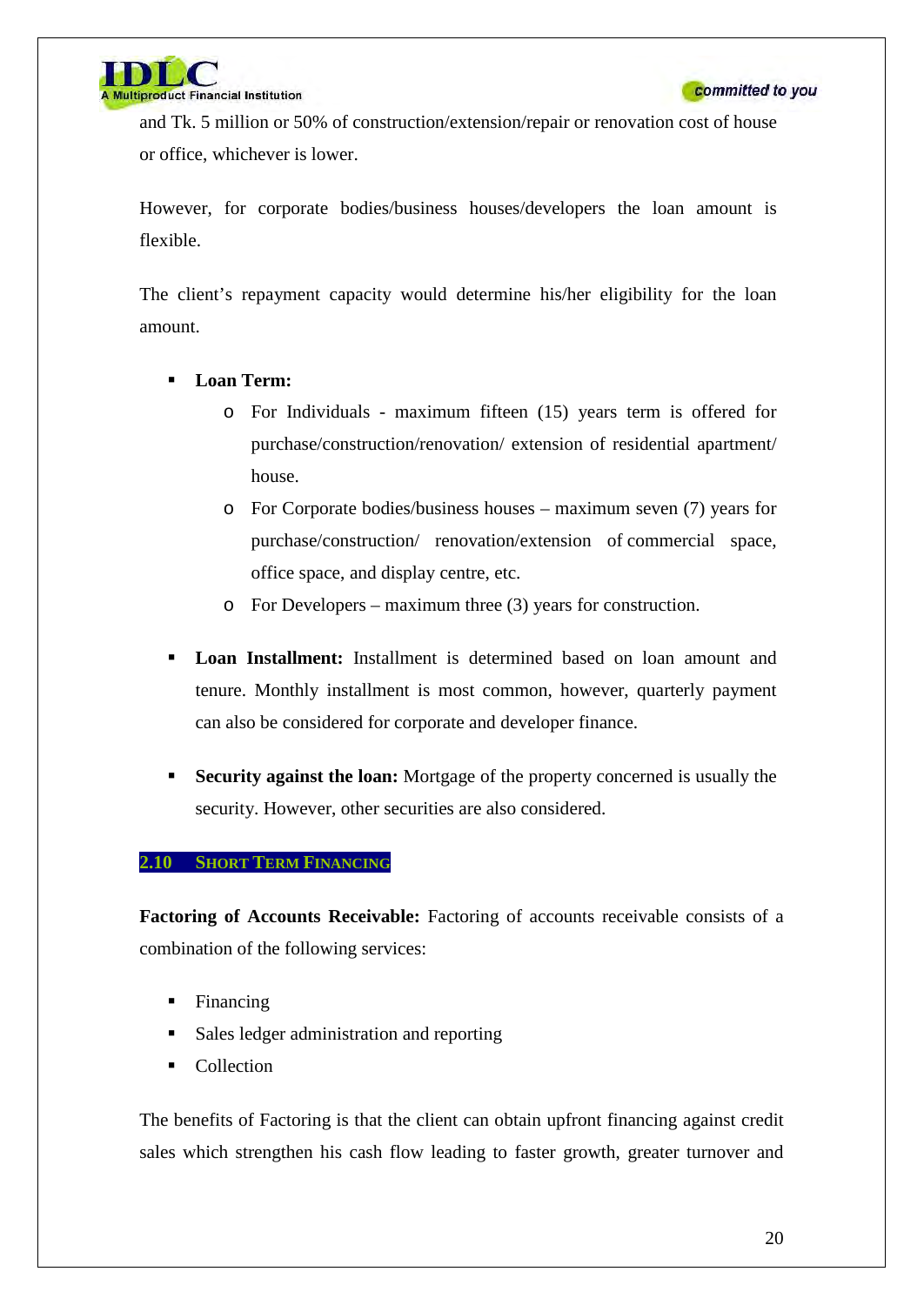

more net profit. Their follow up of collections contributes to improvement in the client's overall collection performance. Their customer assessment enables the client to choose the credible customers and fix safe credit limits which will substantially improve credit administration.

**Work Order Finance:** They provide finance against work orders from reputed multinational companies, local blue chip companies, large NGOs and government institutions. The client can meet his delivery/performance deadlines specified in the work order by mobilizing funds from us.

#### **3.1 STRUCTURED FINANCING**

**Syndication:** or project requiring large-scale investment, they raise funds from banks/financial institutions through syndication. As lead Syndication Arranger, IDLC will help the client in the documentation, execution and administration of the syndicated finance.

**Merger and Acquisition (M&A):** If the client is thinking of creating synergy for his organization through Merger, Acquisition or Consolidation, They can help in the client's search for the right organization and evaluate the targeted concern through economic analysis, industry and market analysis, and accounting and financial analysis. IDLC also select the method of M&A and make valuation of the target company with the objective of making the whole deal profitable.

**Corporate Counseling:** IDLC provide advice to ensure better corporate performance in terms of prolonged existence and survival and steady growth.

IDLC can help to redesign capital structure and provide an appropriate structure so that the client may experience an optimum growth and minimum risk.

They also help the client to diagnose the financial problems of his company and provide customized solution through financial engineering.

**Project Counseling: IDLC** systematically develop the client's idea into a plan or scheme and help prepare the appraisal and project feasibility report including its financing structure. Theyalso prepare complete feasibility report for BMRE project.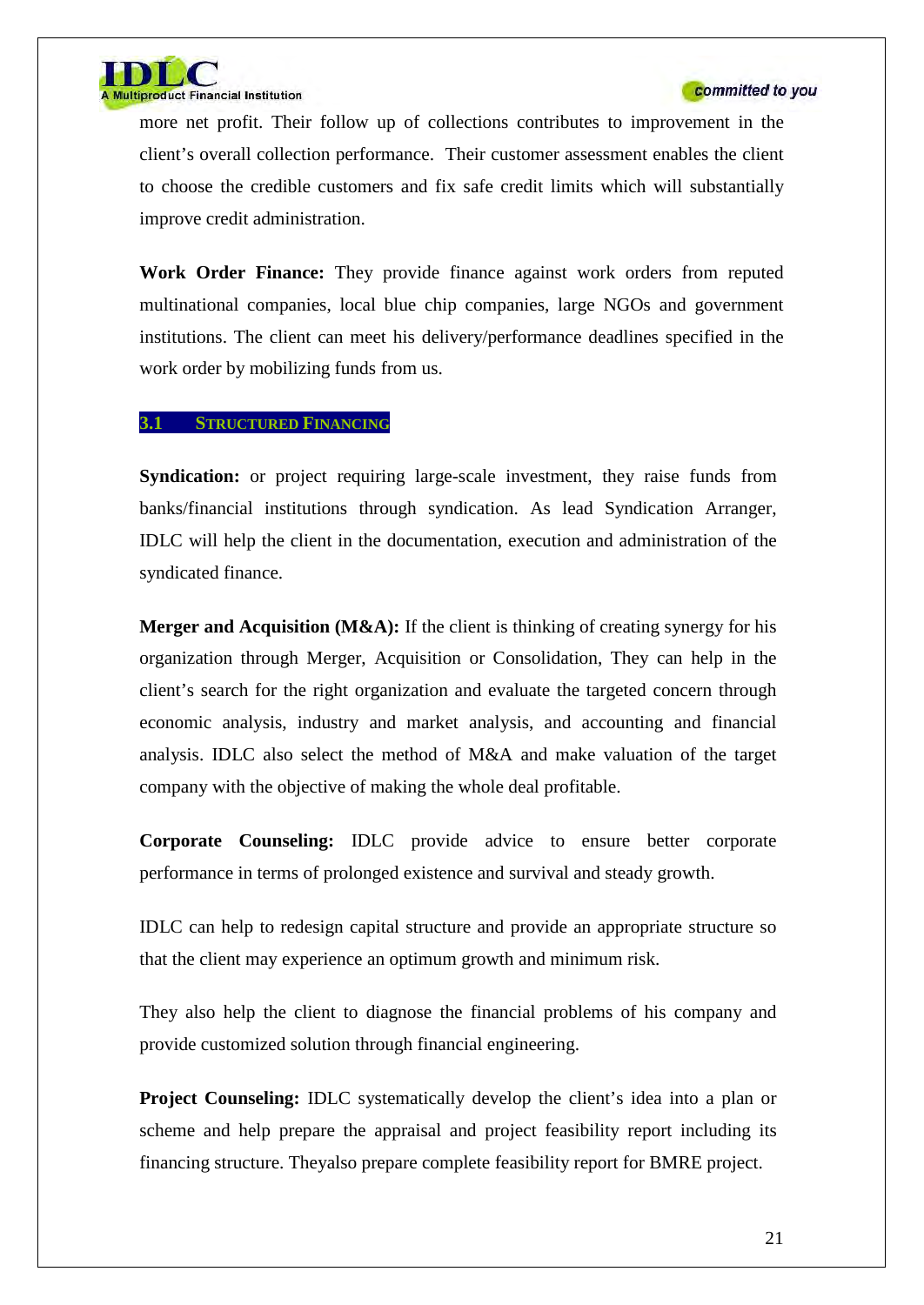

**Securitization:** IDLC are equipped with technical expertise to provide modern financial services like Securitization through which the client can sell financial instruments backed by asset/cash flows.

#### **3.2 MERCHANT BANKING**

Merchant Banking offers the following Services:

**Issue Management:** As Issue Manager, IDLC plan, coordinate and control the entire issue activity to help raise fund through public offering of share/debenture.

**Underwriting:** IDLC underwrite the IPO of public limited companies on a firm commitment basis.

**Private Placement:** Their Merchant Banking Team will place shares/debenture with both domestic and overseas investors (Institutions and individuals) on private placement basis.

**Bridge Finance:** IDLC arrange short term fund in anticipation of immediate long term financing such as loan against public issue, private placement, loan syndication, etc.

#### **3.3 DEPOSIT SCHEMES**

**Term Deposit Schemes:** IDLC accept deposits from a diverse clientele of local and foreign corporate bodies, insurance companies, banks and individuals. Offer the following four deposit products which provide their customers attractive saving options:

**IDLC Cumulative Term Deposit:** Under this scheme the deposit amount taken will mature to a lump sum amount on completion of the deposit term. In this scheme profit will be accumulated and thereby will help individuals to meet their substantial future requirements.

| Term                                                                      | <b>Profit Rate</b> | <b>Term End Amount (For every</b><br><b>Tk. 500,000)</b> |
|---------------------------------------------------------------------------|--------------------|----------------------------------------------------------|
|                                                                           | 10.25%             | 551,250                                                  |
| $\begin{array}{ c c }\n1 \text{ Year} \\ 2 \text{ Year} + \\ \end{array}$ | 10.25%             | 607,753                                                  |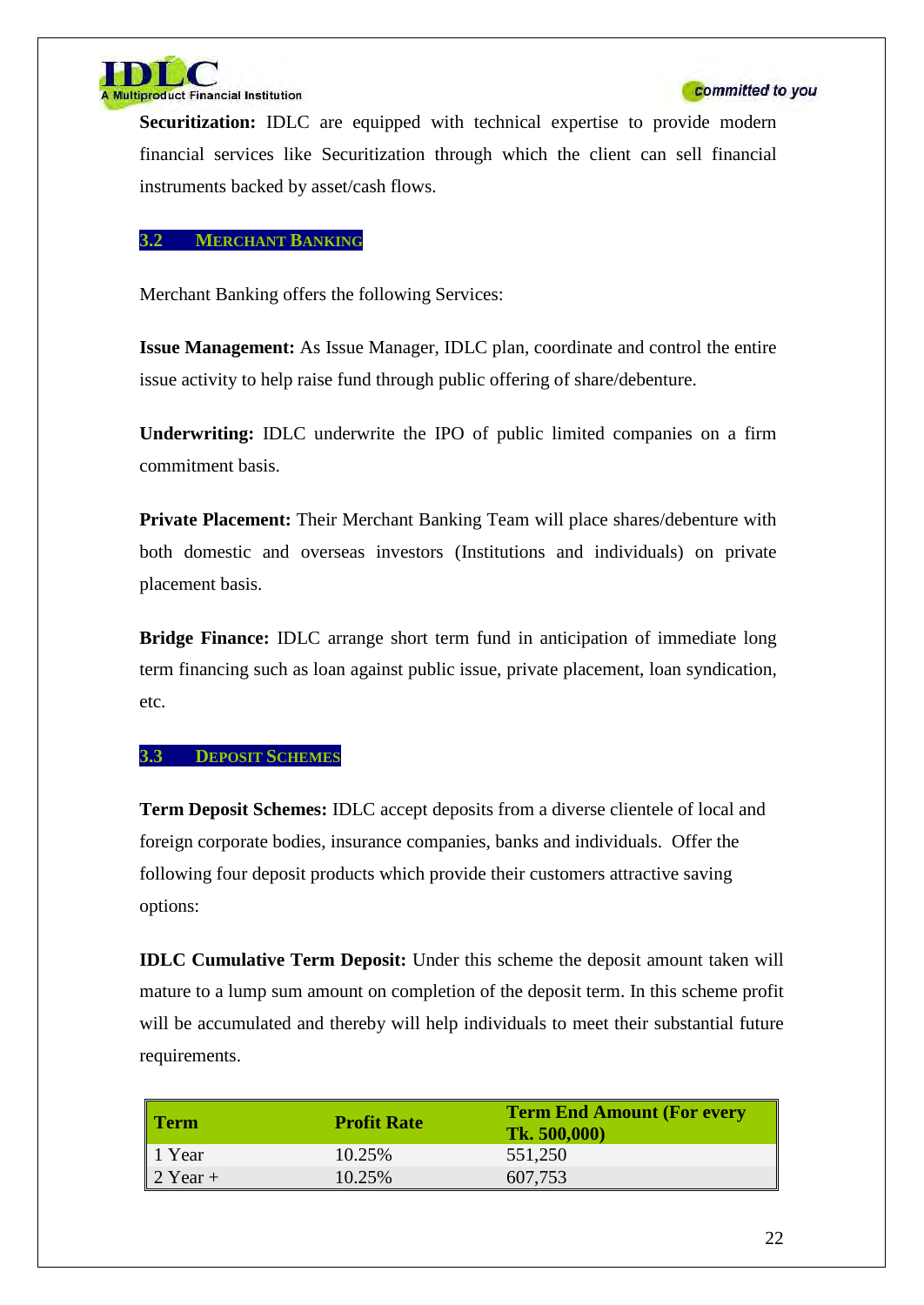



**IDLC Annual Profit Term Deposit:** Under this scheme the depositor will receive profit every year against the deposits. This annual profit distribution will help the depositor to maintain a regular flow of income while keeping the original deposit amount intact.

| <b>Term (Month)</b> | <b>Annual Profit Rate</b> |
|---------------------|---------------------------|
| 1 Year              | 10.25%                    |
| $\vert$ 2 Year +    | 10.25%                    |

**IDLC Monthly Earner Deposit:** Under this scheme the depositor will receive a fixed monthly return against the deposit amount. This is an ideal scheme for individuals who want to preserve their capital and at the same time want to earn money to meet their recurring expenses. It can ensure a regular return on retirement benefit funds.

| <b>Period</b>       | <b>Monthly Income (For every Profit Rate)</b><br>Tk. 500,000 |        |
|---------------------|--------------------------------------------------------------|--------|
| $2 \text{ years} +$ | 4,167                                                        | 10.00% |

**IDLC Double Money Deposit:** Under this scheme, the deposited amount will double on completion of the term. This scheme will help individuals to meet their substantial future requirements.

| <b>Period</b>    | <b>Monthly Income</b><br>(For every Tk. $500,000$ ) | <b>Profit Rate</b> |
|------------------|-----------------------------------------------------|--------------------|
| 7 Years 2 Months | 1,000,000                                           | 10.25%             |

#### **Features of IDLC's Deposit Products**

- **Secured Investment:** Deposit with IDLC is completely secured. IDLC is the leading multi product financial institution of the country, successfully engaged in financing activities for nearly two decades. The Company is managed by a group of qualified professionals. The fund raised from various sources is prudently utilized in financing activities.
- **Customer service:** IDLC thrive to provide the best customer service. IDLC always deliver very prompt, efficient and personalized services to their depositors.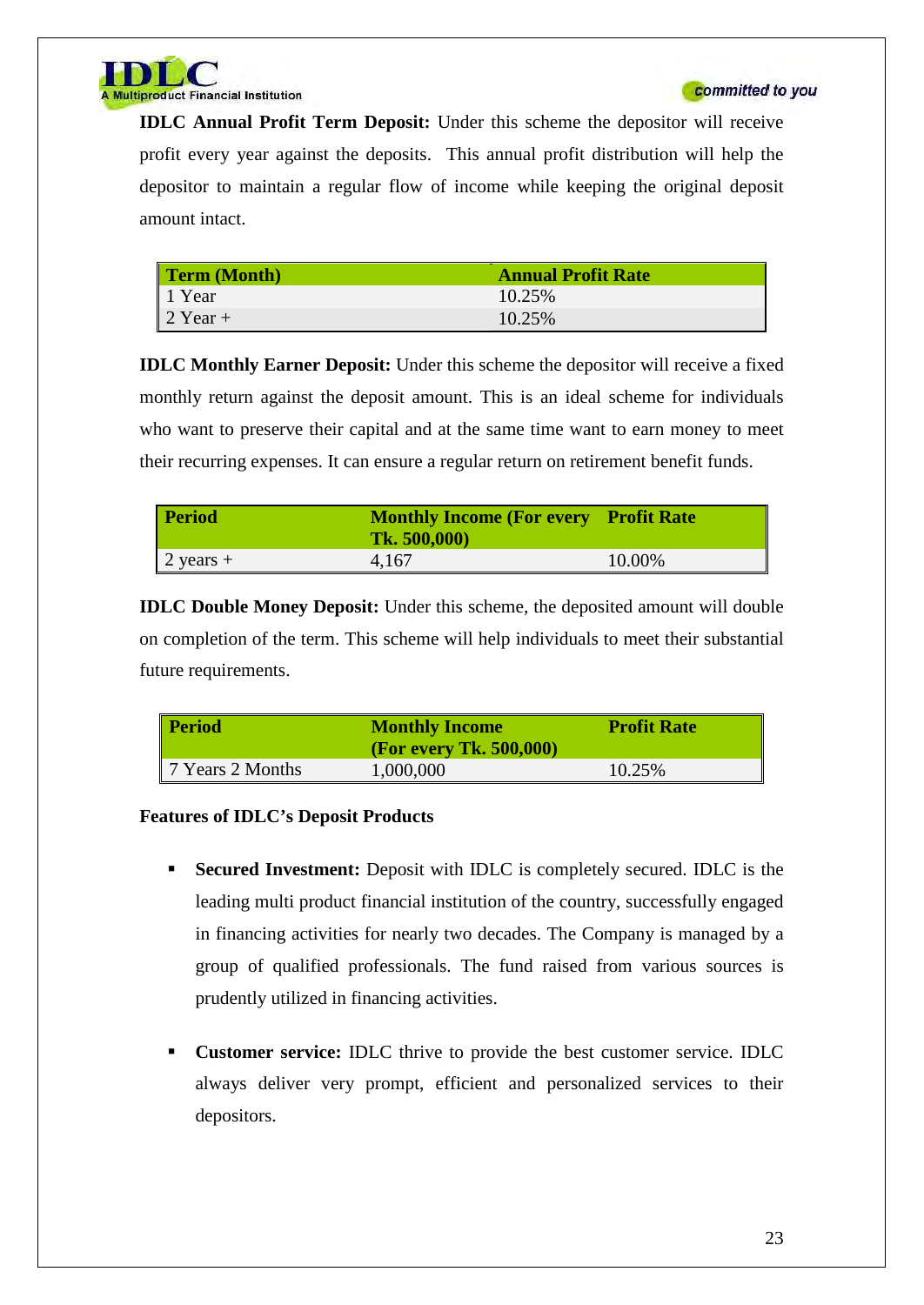

- **Attractive Return:** Attractive return is offered on the deposit products, which ensures the fast growth of the depositor's money.
- **Diverse Option**: **IDLC** offer a range of deposit products which are ideally suited to fulfill the diverse needs of the individuals.
- **Period:** Minimum deposit period is one year. Deposits cannot be en-cashed within one year as per the rules of Bangladesh Bank.
- **Premature Withdrawal:** Deposits can be en-cashed only after the completion of one year, however, in case of premature encashment depositors will receive interest at less than 2% of the rate applicable for the period completed.
- **Amount:** At present, the minimum deposit amount is Tk. 500,000.
- **Nomination Facility:** The depositor can nominate one or more individuals as his/her nominee, and the nominee can withdraw the deposit amount in the absence of the depositor.

**Debentures:** IDLC have been raising fund for their financing activities through issuance of privately placed debentures. They first issued privately placed debenture, in 1997, in favor of the largest non-governmental organization of the country and a leading commercial bank. Subsequently, they have been successful in issuing sizable amount of privately placed debentures and this activity is ongoing.

With a view to developing the capability of Financial Institutions to raise their funding sources, Financial Institutions Development Project (FIDP) was launched by International Development Association (IDA) and Government of Bangladesh in 2002. Under the FIDP, Credit, Bridge and Standby Facility (CBSF) were established. The Bangladesh Bank is empowered to administer the CBSF on behalf of the Government of Bangladesh.

IDLC have been successful in meeting the criteria of CBSF and were declared eligible to participate in the FIDP. The basic spirit of FIDP is to help them to generate funds from non-conventional and alternate sources. The FIDP helps the participating Financial Institutions in resource mobilization. A Financial Institution can mobilize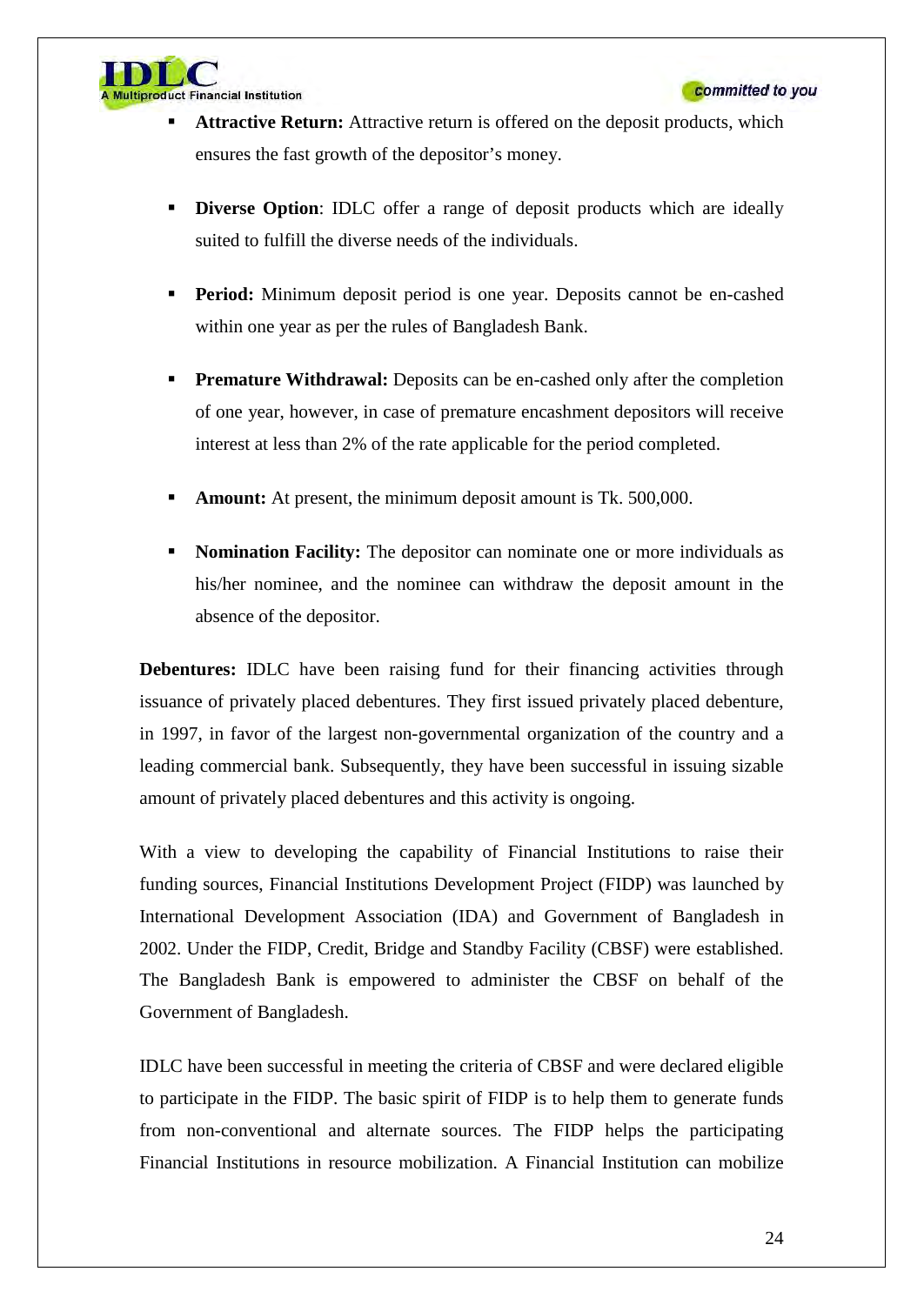

resources in two ways - through issuance of debentures and through securitization. Under FIDP, the participating Financial Institutions have already started to issue Secured Transferable Debentures. Till date, IDLC have successfully issued Secured Transferable Non-Convertible Redeemable Debentures to the tune of Tk. 140 million under CBSF.

**Salient Features of their Debenture:** The salient features of their debenture are detailed below:

| <b>Instrument</b>                  | Transferable<br>Non-Convertible<br>Secured      |  |  |  |  |
|------------------------------------|-------------------------------------------------|--|--|--|--|
|                                    | <b>Redeemable Debenture</b>                     |  |  |  |  |
| <b>Debenture Value/ Face Value</b> | Tk 5.00 million per Debenture                   |  |  |  |  |
| <b>Maturity</b>                    | 3 to 5 years                                    |  |  |  |  |
| <b>Coupon Rate</b>                 | Depending on the prevailing market rate         |  |  |  |  |
| <b>Redemption</b>                  | Redemption on annual interval one year after    |  |  |  |  |
|                                    | disbursement date. However, bullet<br>the       |  |  |  |  |
|                                    | payment can also be made on maturity at the     |  |  |  |  |
|                                    | investors option                                |  |  |  |  |
| <b>Security</b>                    | The debentures are secured by way of a first    |  |  |  |  |
|                                    | charge on the fixed, movable and immovable      |  |  |  |  |
|                                    | properties of IDLC ranking pari-passu with      |  |  |  |  |
|                                    | the existing and future lenders/investors       |  |  |  |  |
| Liquidity                          | debentures<br>The<br>freely transferable<br>are |  |  |  |  |
|                                    | through Form 117                                |  |  |  |  |
| <b>Additional Liquidity</b>        | The debenture holders will have access to       |  |  |  |  |
|                                    | repo facility of CBSF under the repo facility.  |  |  |  |  |
|                                    | Debenture holders can sell debentures to        |  |  |  |  |
|                                    | CBSF at a discount which will be set based      |  |  |  |  |
|                                    | liquidity, security<br>market<br>quality,<br>on |  |  |  |  |
|                                    | prevailing market conditions. The repo will     |  |  |  |  |
|                                    | be for a maximum period of six months. the      |  |  |  |  |
|                                    | minimum size of a repo transaction will be      |  |  |  |  |
|                                    | Tk. 10 million.                                 |  |  |  |  |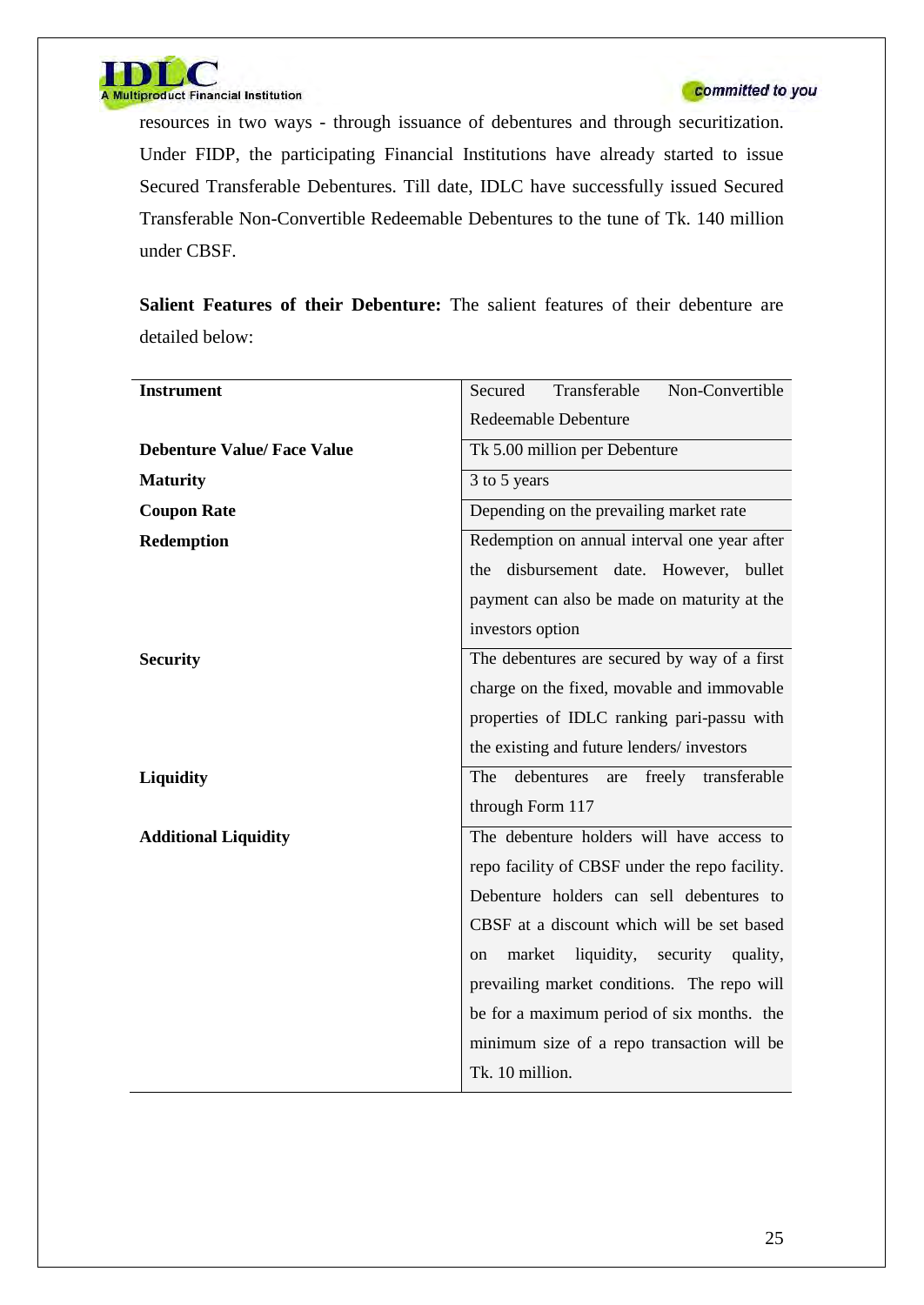

#### **3.4 PESTLE ANALYSIS**

Political, Environmental, Social, Technological, Legal, and Economical analysis are very important before measuring any organization's performance. To evaluate the position of IDLC in the industry, it is essential to know where and in what situation this institution is performing its operations. Following factors are discussed to show their effect on IDLC and on this industry of Bangladesh as a whole.

**Political Factors:** Political environment was always unstable and it always affects every aspect of life of this developing country. Due to political turmoil since October 2006 the share market behaves inconsistently. During this period, DSE general index reached into record maximum point and also fallen to record minimum point.  $26<sup>th</sup>$ November, 2007 DSE GEN reached 3071 point increasing 127 in a single day while  $3<sup>rd</sup>$  December it fallen to 2873 decreasing 93 points single day lose. This indicates lack of confidence among investors and uncertainty in the capital market.

**Economic Factors:** Economic forces are the factors that affect the consumer buying power and spending patterns. Despite political turmoil Bangladesh saw a record GDP growth rate of 6.7% in fiscal year 2005-06. At the same time export oriented manufacturing, the industrial sector rose by 10.47% and the foreign exchange reserves achieved a new high of US\$ 3.9 billion at the end of 2006. However due to massive seasonal flood and cyclone SIDR attack, the projected growth for the fiscal year 2007- 2008 will be tough to achieve. Beside this high inflationary pressure led by hike in price of essentials, fuel, oil, power shortage, uncertainty in politics, reduced RMG export will worsen the situation.

**Social Factors:** These are the forces related to society's basic values, perceptions, preferences and behavior. People grow up in a particular society that shapes their basic belief and behavior pattern. These forces affect the survival and success of every industry of the given society. For the record of share market points, experts claims the investors' mindset and lack of knowledge. Thus merchant banking industry heavily influenced by social factors.

**Technological Factors:** It is a common saying that today's world is a world of technology and only those will survive who can be up-to-date with the technology.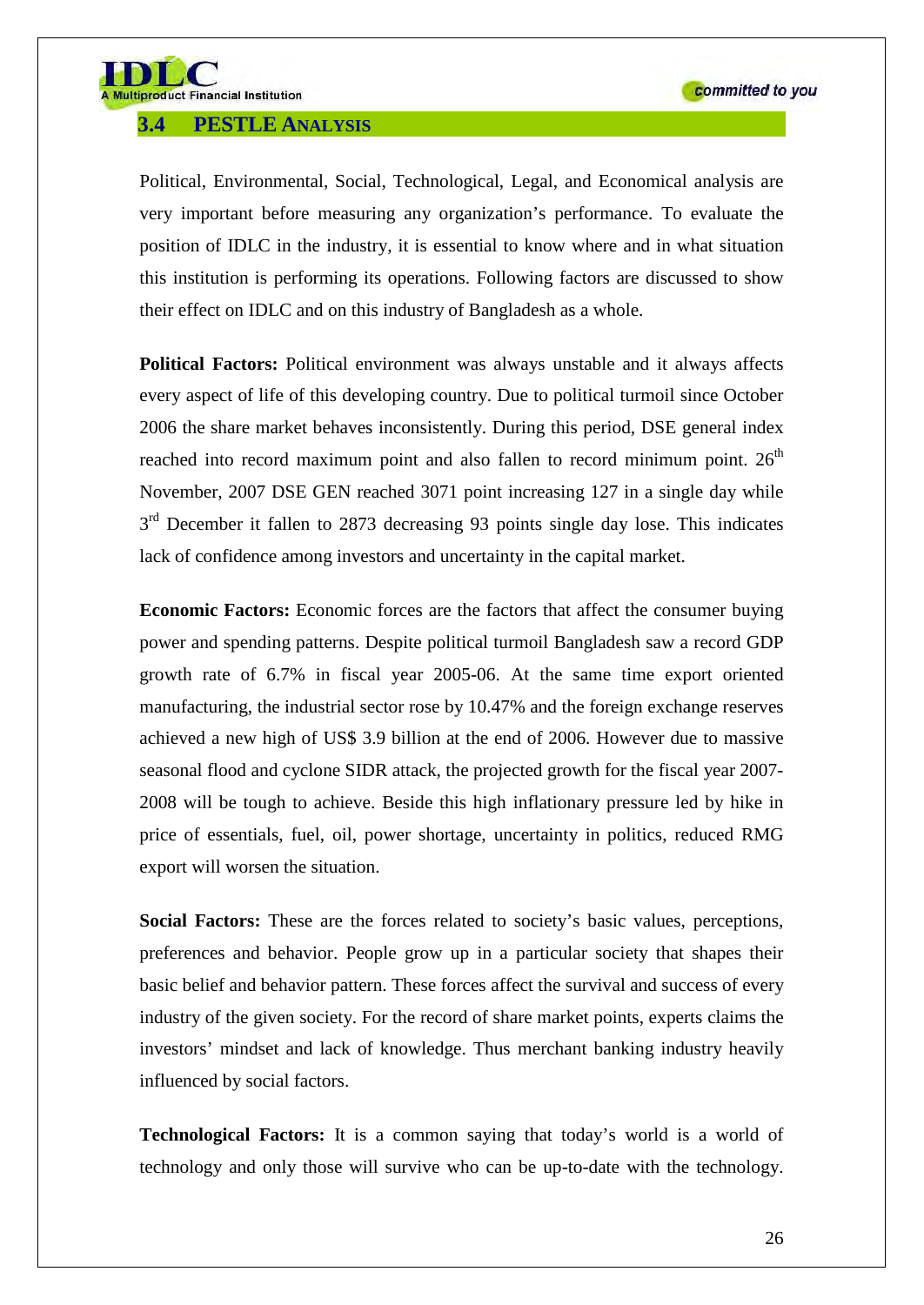

Technological forces are those that create new advancement, create innovative products and market opportunities. To operate in the share market every broker house must be connected to TESA (The Electronic Securities Architecture), the trading software of DSE. The principle function of TESA includes Market Information, Order Management, Order Execution, Trade Reporting, Index calculation, and Market Access. It runs 24 hrs in a day & 365 days in a year.

**Legal Factors:** The only regulatory body for monitoring share trading is Bangladesh Bank (BB) and Security Exchange Commission (SEC). BB has the power to impose penalties for non-compliance and also to intervene in the management of a bank if serious problems arise. The major policies and activities of the central bank of Bangladesh can be covered in to Interest Rate Policy, Capital Adequacy Requirement, Loan Classification and Provisioning Requirements, Foreign Exchange System Monitoring, and Exchange Rate Policy. The central bank regulations related to merchant banking are covered under the following acts:

- 1. The Foreign Exchange Regulation Act, 1947
- 2. The Banking Companies Act, 1991
- 3. Financial Institutions Act, 1993

The Bangladesh Bank also has defined guidelines in addition to these acts, which also need to be strictly adhered to. The guidelines are covered under the following heads:

- a. The Foreign Exchange Policy Guideline
- b. Prudential Guidelines for Banking Companies

For example in 25<sup>th</sup> November, 2007 SEC imposed rule declaring ban on margin loan in all merchant banks.

**Environmental Factors:** Environmental factors are those that affect the industry due to environmental, ecological or ethical changes. Since share trading is not highly related to environmental factors, the merchant banking industry is also not influenced by those factors. However, some large companies of this industry checks whether its clients is complying with the Environmental Conservation Act 1995 and Environmental Conservation Rule 1997 properly in the investment projects.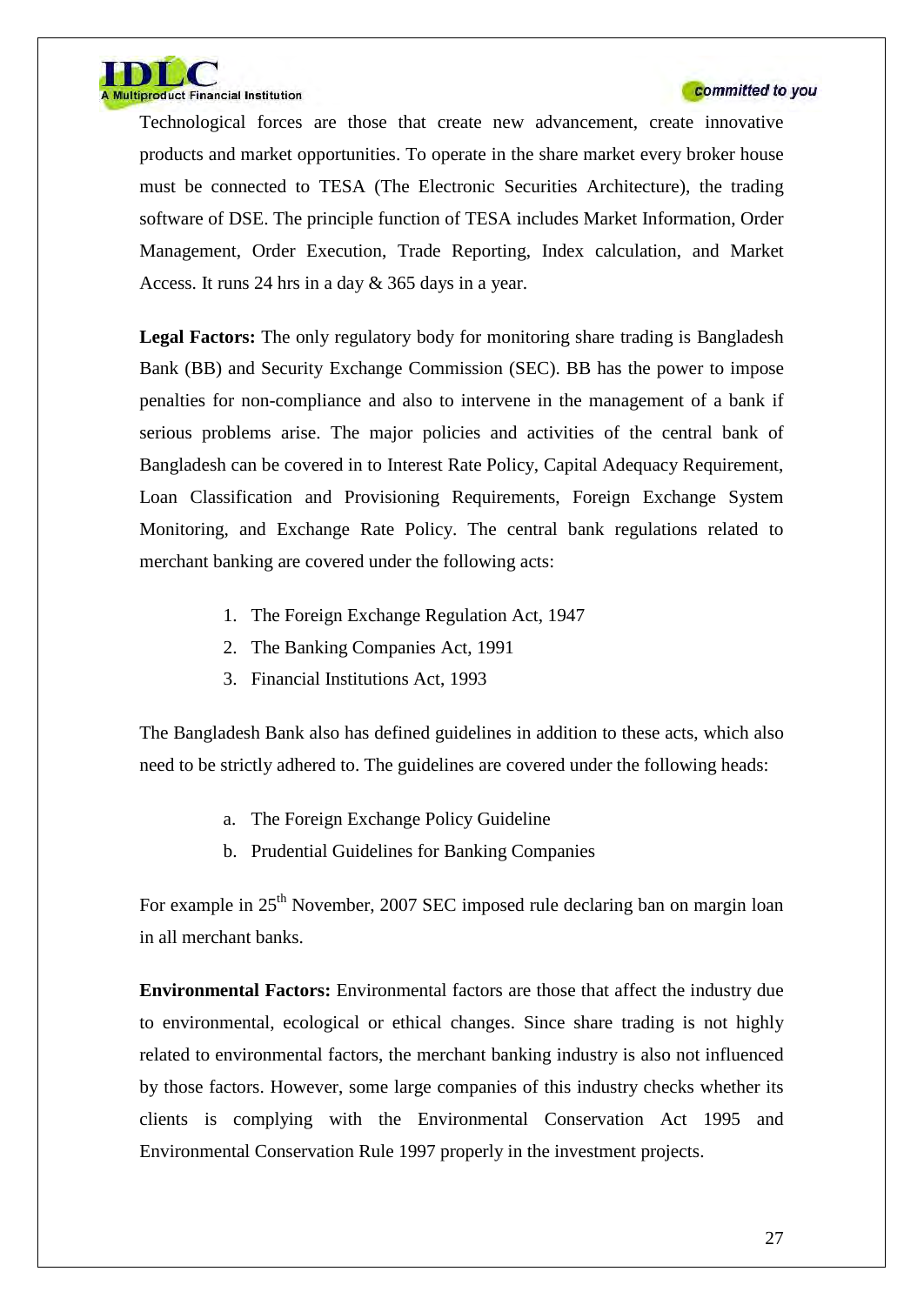

IDLC Finance Limited is a financially very strong company. Over the last 21 years it has contributed significantly to the economy. In has invested over 320 crores in diversified industries. To get its financial performance, last five years information is discussed here.

#### **3.5 FINANCIAL PERFORMANCE**

During the last five years IDLC major financial performance are presented here. This information is collected form the annual reports of the company.

| (Tk. in Million)                    | 2004 | 2005  | 2006   | 2007  | 2008  |
|-------------------------------------|------|-------|--------|-------|-------|
| Lease and term loans executed       | 2030 | 2,564 | 2,875  | 2977  | 3412  |
| <b>Housing finance disbursement</b> | 519  | 898   | 1,205  | 1255  | 1612  |
| <b>Short Term finance portfolio</b> | 420  | 355   | 326    | 213   | 336   |
| <b>Lease Finance portfolio</b>      | 4174 | 4,711 | 5,001  | 4571  | 4734  |
| <b>Housing finance assets</b>       | 1064 | 1,643 | 2,441  | 3065  | 3915  |
| <b>Total assets</b>                 | 7219 | 8,800 | 11,132 | 15056 | 17442 |
| Long term liabilities               | 4571 | 6,605 | 8,099  | 11103 | 12115 |
| <b>Term deposit balance</b>         | 2760 | 4,487 | 5,610  | 8257  | 8249  |
| <b>Net current assets</b>           | 365  | (237) | (959)  | 1401  | 1559  |
| <b>Shareholders' equity</b>         | 756  | 851   | 952    | 1247  | 1611  |

This data shows stable growth of the company's different sectors. Only the short term financing portfolio decreased during this time due to diversifying into other product line. It started personal loan, car loan scheme and SME loan separately.

From the very beginning of its operation, IDLC shows growing trends. First few years it's assets i.e. investment on different sectors increased a lot but in last two years it shows positive results in current assets. Although its shareholders' equity increased significantly, it has a stable growth rate.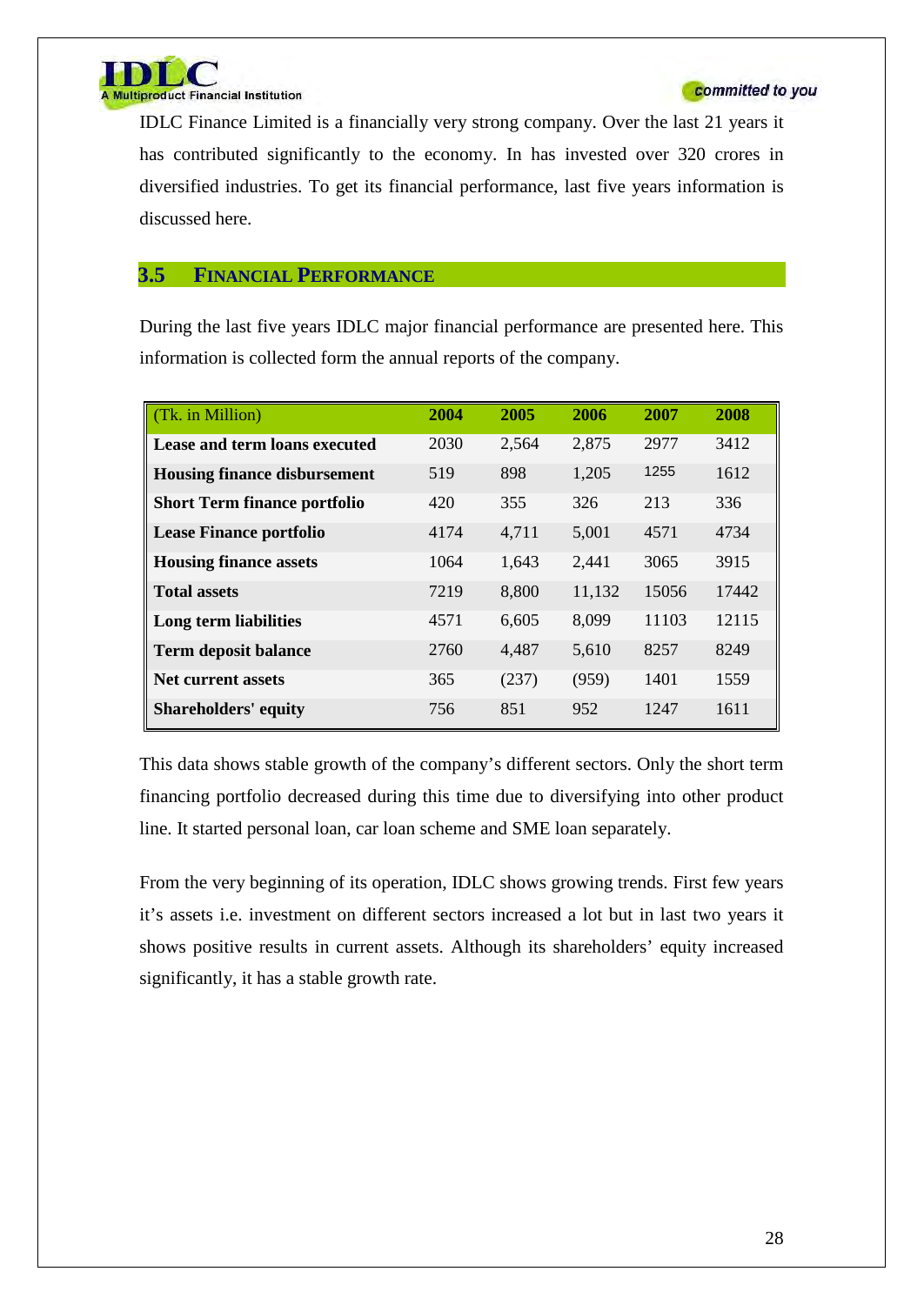





Another important point to be noted here is that in recent years the difference between the asset and debt increased. This indicates the financial strength of the company.

Since the capital market if growing for the last two decades, each product line of IDLC shows increasing trend. Revenues from each product line are separately presented here.

| (Tk. in Million)                | 2004 | 2005 | 2006 | 2007 | 2008 |
|---------------------------------|------|------|------|------|------|
| Lease Finance                   | 543  | 563  | 622  | 699  | 661  |
| <b>Term Loan</b>                | 23   | 70   | 166  | 312  | 411  |
| Real Estate Finance             | 139  | 198  | 304  | 434  | 558  |
| <b>Investment in Securities</b> | 76   | 76   | 70   | 143  | 151  |
| <b>Structured Finance</b>       | 16   | 14   | 8    | 13   | 17   |
| <b>Merchant Banking</b>         | 0.76 | 32   | 53   | 235  | 435  |

**Table:** Revenues from different product line

The revenue growth for lease financing significantly increased in last one year. Same is for real estate finance, term loan, and merchant banking. This indicates that IDLC is now more investing these products as these are comparatively more profitable. On the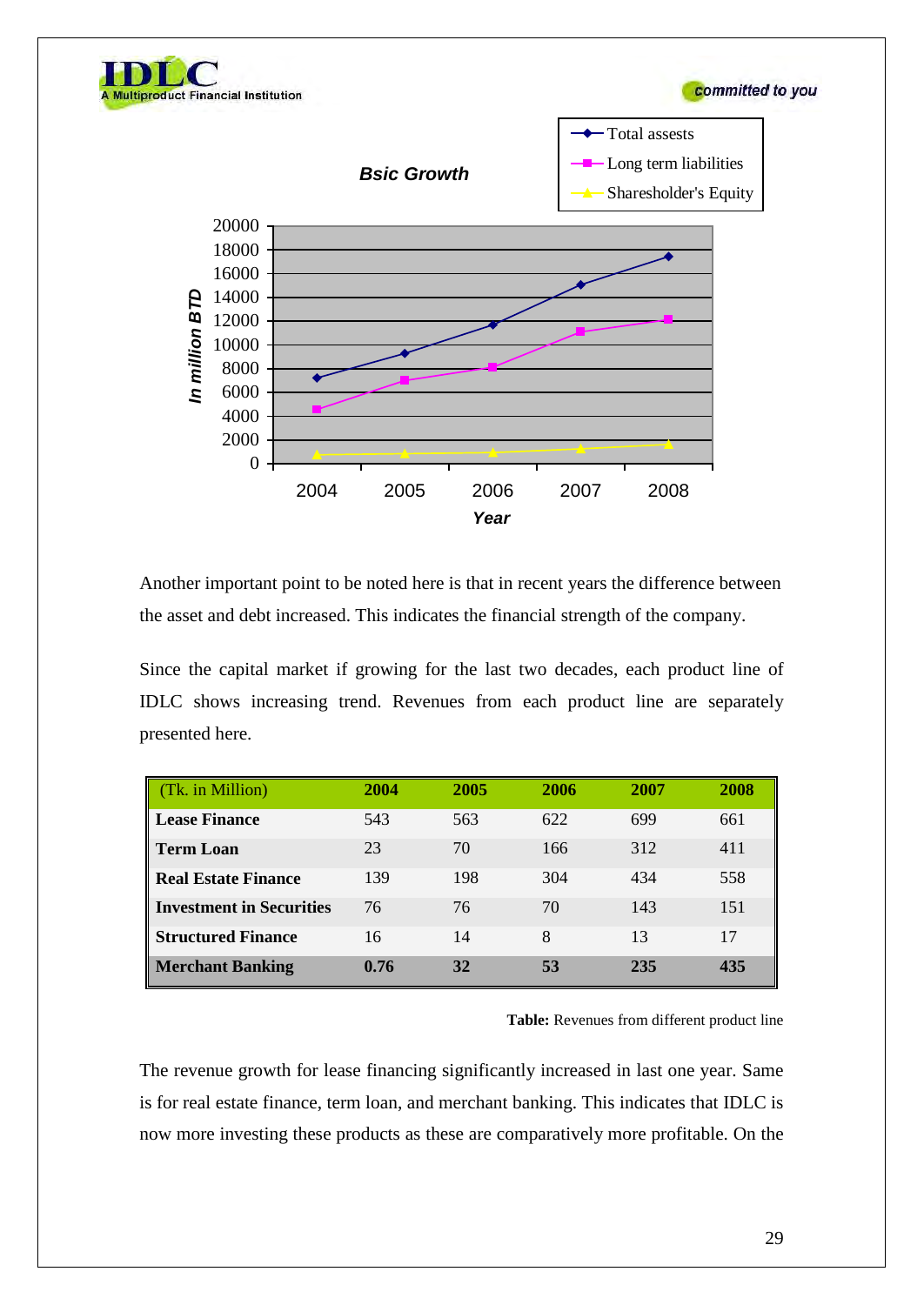

other side, structured finance decreased a little due to huge competition and introduction of separate product line i.e. personal loan respectively.

#### **3.6 OPERATIONAL PERFORMANCE**

At the end of the day the final result depends on how much profit the company is generating through investment in different sectors. Thus like any financial institution, IDLC sincerely evaluate its operational performance to find the profitability of each segment and products.

| (Tk. In Million)                           | 2004 | 2005  | 2006  | 2007  | 2008  |
|--------------------------------------------|------|-------|-------|-------|-------|
| <b>Operational revenue</b>                 | 859  | 1,008 | 1,291 | 2,023 | 2,618 |
| <b>Operational expenses</b>                | 612  | 747   | 1059  | 1,655 | 2,022 |
| <b>Financial expenses</b>                  | 418  | 536   | 816   | 1,246 | 1,552 |
| <b>General and administrative expenses</b> | 95   | 135   | 170   | 225   | 294   |
| <b>Profit</b> - before tax                 | 197  | 213   | 247   | 265   | 234   |
| Net profit- after tax                      | 121  | 113   | 134   | 153   | 155   |



During the last five years its operational revenues almost doubled. Although during the same time period its operational expenses increased a lot, but this is mainly due to expansion of activities, diversifying product line and investment in new fields. Thus the return is expected to be multiplied in upcoming years. Particularly in 2006 the reason for increase of financial expenses is liquidity crisis during the first half year that resulted in the high rate in the call market.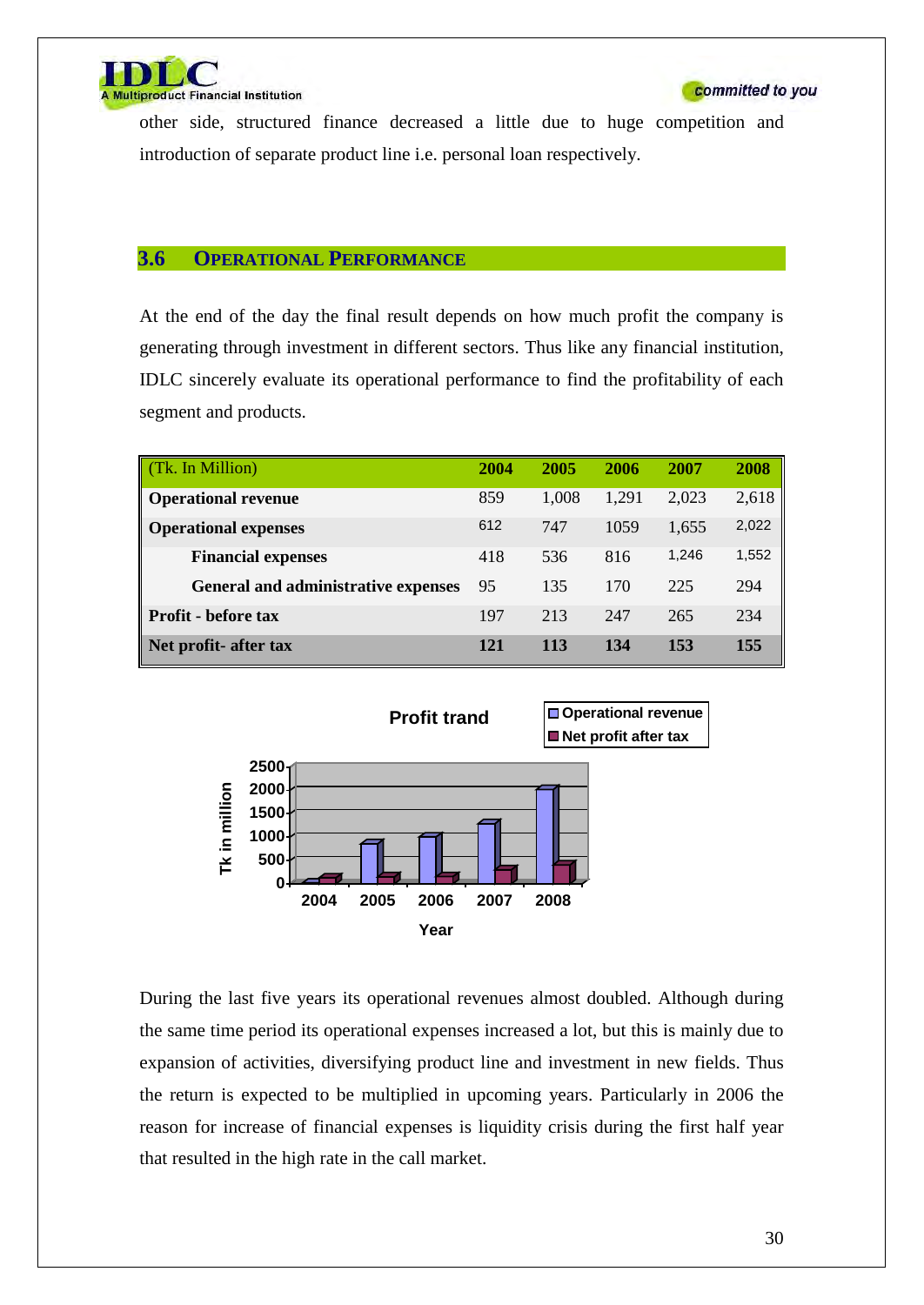

This graph shows the comparative growth of operational revenue and net income after tax. Since the company invested in new fields for last few years, its income was not increased like its revenues. In 2006 its revenue increased by 27.48% but expenses increase by 41.23%. As a result net income increased only 1.3%.

#### **3.7 RATIO ANALYSIS**

Ratio analysis used for actual performance analysis of the company. To evaluate IDLC's performance last five years data are used here to find out some important ratios.

|                                   | 2004  | 2005  | 2006  | 2007 | 2008 |
|-----------------------------------|-------|-------|-------|------|------|
| <b>Current ratio</b>              | 1.1   | 1.6   | 0.96  | 1.2  | 1.2  |
| Debt equity ratio                 | 7.6   | 8.0   | 9.3   | 9.5  | 8.3  |
| Financial expenses coverage ratio | 1.6   | 15    | 1.3   | 14   | 1.6  |
| Net asset value per share (Tk)    | 302   | 340   | 381   | 499  | 645  |
| Return on shareholders' equity    | 18.8% | 19.0% | 17.1% | 27.6 | 28.4 |

Decreasing trend in current ratio indicates company has more current liability than current assets, which is not good. Increasing debt equity tells that debt is increasing compared to the investment. Financial expenses coverage ratio is quite stable, which is a good sign. In 2006 it decreases a little due to outside effect. Increasing net asset value per share directing strong confidence of shareholders although return on equity decreased during this time period. This is mainly because of re-investment and business expansion.

|                                        | 2004  | 2005  | 2006  | 2007   | 2008   |
|----------------------------------------|-------|-------|-------|--------|--------|
| <b>Earnings per share</b>              | 53.6  | 61.20 | 62.80 | 121.33 | 162.55 |
| <b>Price earnings ratio (times)</b>    | 13.9  | 9.9   | 7.6   | 10.02  | 14.08  |
| Dividend per share $(\% )$             | 35    | 37.5  | 38.33 | 40.0   | 35.0   |
| Market price (Tk) per share (Year end) | 1.245 | 1.007 | 784   | 1519   | 2289   |
| Dividend yield / return                | 2.81% | 3.72% | 4.89% | 2.63   | 1.53   |

All the market ratios sign good position of shares of the company in the market. Company gives increased dividend, both cash and share, each year. It also re-invests a lot. All these ultimately increased the share price in the market.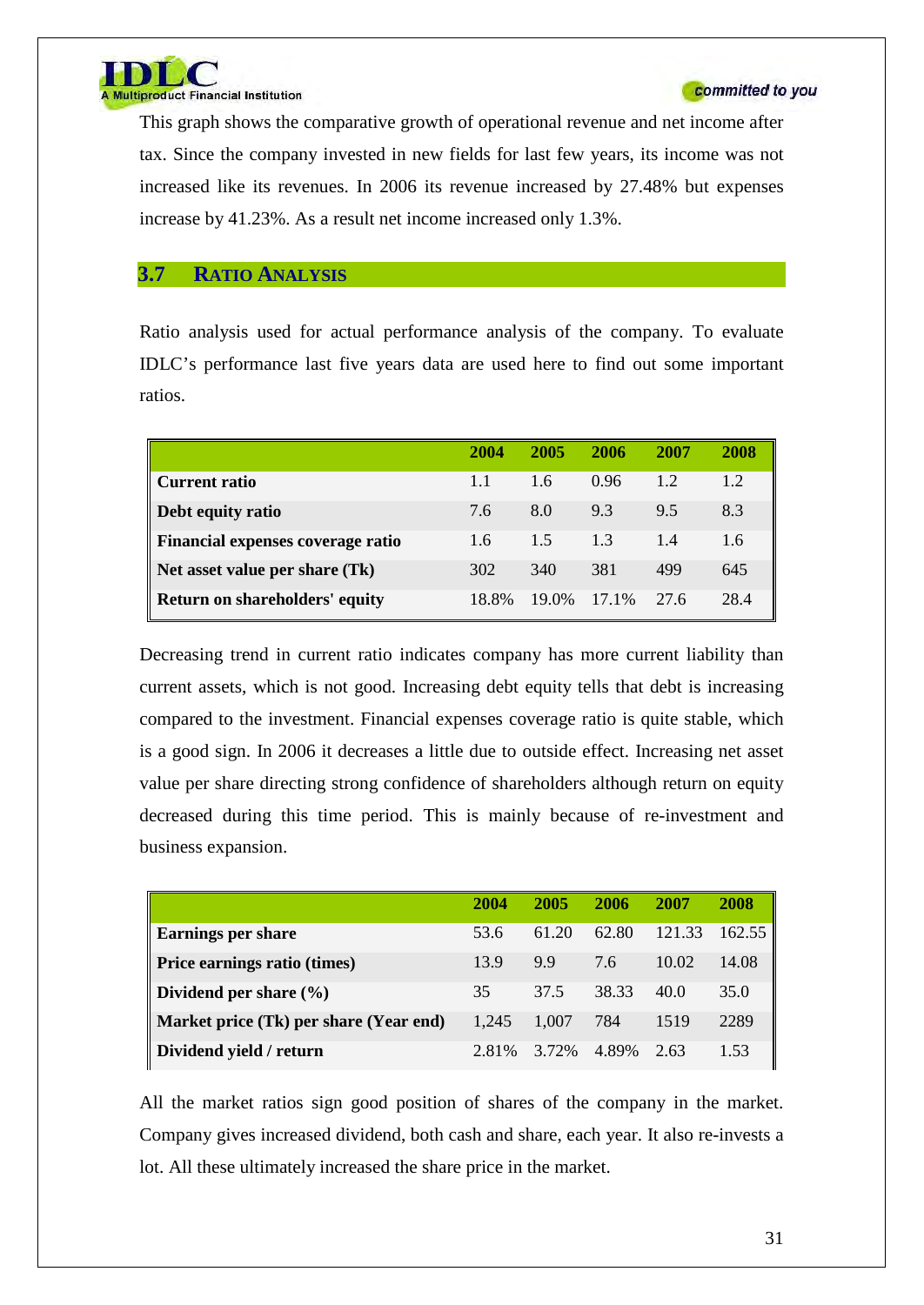



#### **Earnings per share**





Increase earnings per share also resulted due to proper and regular dividend. Increased price earnings ratio also supports the trend. In 2006 it decreased a little bit due to the year end market price fall. At that time share market was suffering because of political violence and uncertainty.

All the above calculations and information provide explanation to the financial strength of the company. Still the company has various fields to explore in the capital market of Bangladesh.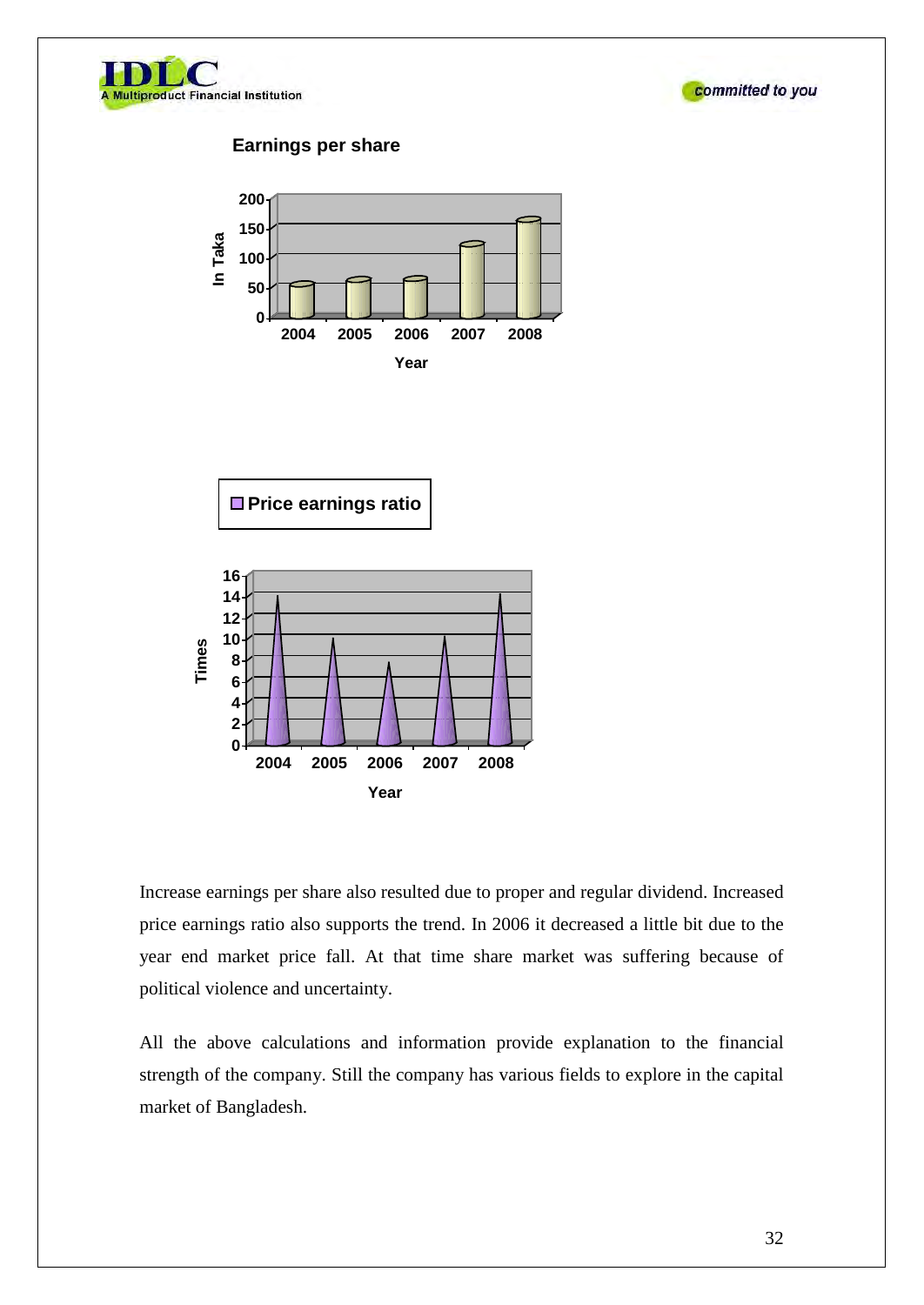

### **3.8 FUTURE PROSPECTS'**

Despite constantly increasing competition in the market with opening of leasing, real estate finance and merchant banking divisions by commercial banks, IDLC will put in strenuous efforts to achieve the business volumes targeted by all the departments as well as realize their corporate objectives. Innovative and relentless marketing drive will continue to attain quality asset growth, while maintaining and improving existing portfolio quality.

IDLC has succeeded immensely in its diversification efforts resulting in growth in income streams from an array of business segments. Their focus in 2009 and in the near future will be in further growing of SME business through expansion of the branch network across the country, opening dedicated SME desks in all existing branches and establishing SME booth in different locations. IDLC shall also take extra efforts to offer more loans to women entrepreneurs.

The Corporate Division has been affected somewhat by the change in depreciation policy by the Government for finance lease. The Division is now concentrating on offering term loans to its customers. Plans are afoot to introduce operating lease as a new product to counter the loss of business in the financial lease segment, IDLC's mainstay since inception of the company.

The Personal Finance Division will build on its successes, until date, which have been in mortgages, auto loans and deposit mobilization. Consumer loans have also been launched to offer IDLC customers one stop service package under one roof.

IDLC's Merchant Banking Division has performed exceedingly well in 2008. They shall continue their efforts to increase the customer base, both in the individual and institutional segments. They shall endeavor to encourage their customers to get them listed on the bourses, thereby bringing in quality scrips into the burgeoning capital market. As the financial institutions are facing immense competition, the Company will try to concentrate more on capital market operation and fee generating activity and diversify its mode of investment.

With all these expansion and diversification activities, IDLC aims to be a truly specialized financial institution focusing on SME financing and investment banking operation while maintaining its business share of corporate financing.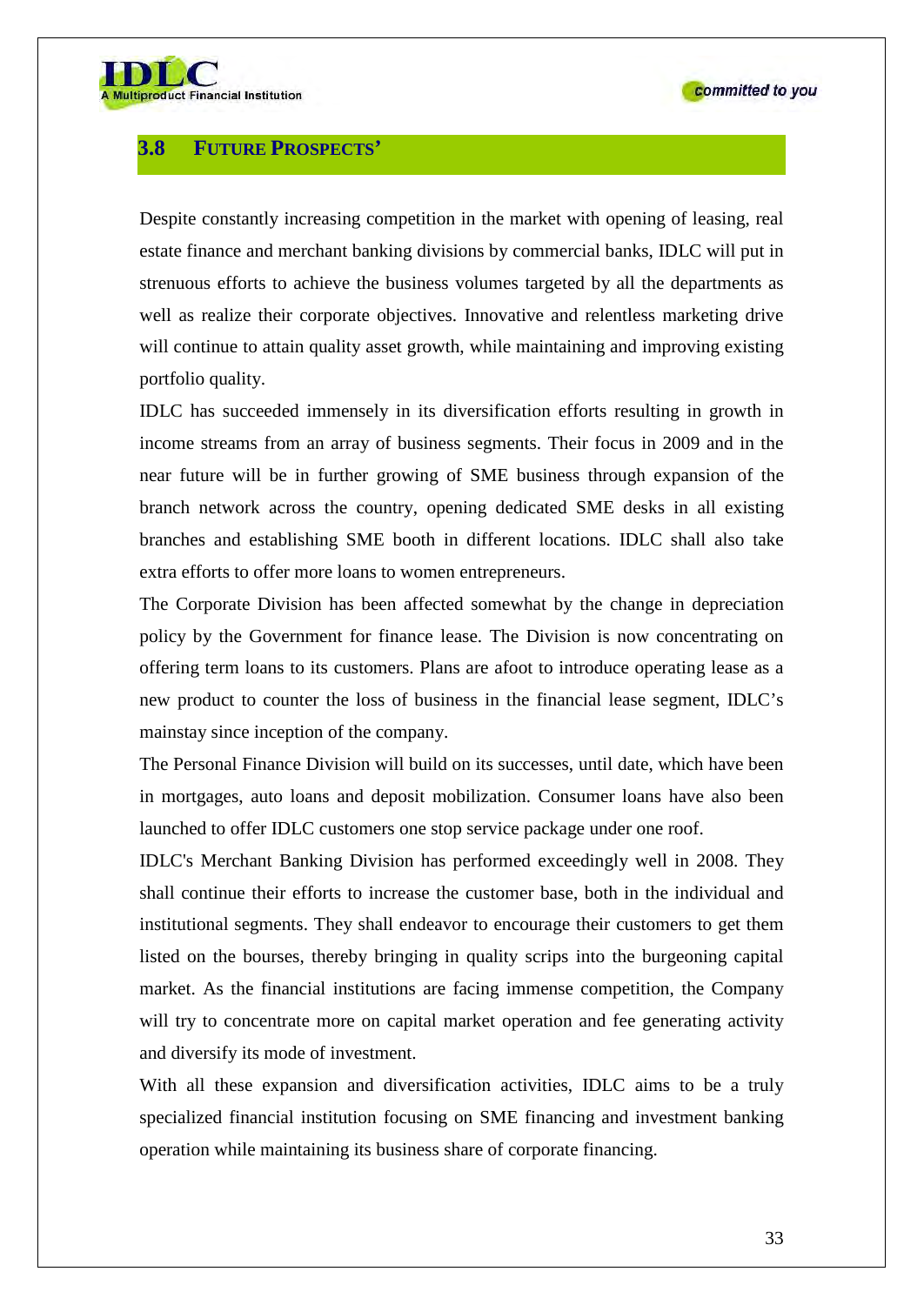

### **3.9 MY JOB DESCRIPTION**

The brokerage house is very essential word for the share market. Without breakage house online buying and selling of shares will be impossible. I had only the bookish knowledge about the share market and its activities. When I entered into the IDLC Finance Limited (Merchant banking division) I got the chance to know more about the share market and their activities. Basically Merchant Banking division is the process for share business through the loan. And IDLC give the client this loan option to do share business. Every client has their own code. And through this code they can buy and sell their shares in the breakage house. Most of the clients are using IDLC's brokerage house. So I also got a chance to observe buying and selling process of the shares. Every working day trading started at 11 am and finished at 3 pm. I had some assign jobs those I have to do every day.

#### **MY JOBS:**

#### **I. Activities before Trade:**

Every working day I have to reach office within 10 am. Then I have to do some preparation for the trading.

- $\triangleright$  Print out client's portfolio statement: without watching the everyday update portfolio statement client can't start their trading. If there is a (-) minas purchase power they can't buy any shares. There is some list of margin shares. If the clients are using loan for buying shares then clients can't buy those listed margin shares. So it is very necessary to handed client's portfolio before trade.
- $\triangleright$  Print out purchase power for trade: Trader who are used to doing trade for the clients, have to see the purchase power of the clients. Because if the purchase power of the clients shows (-) minas then those clients are not allowed to buy any shares. That's why purchase power is very important.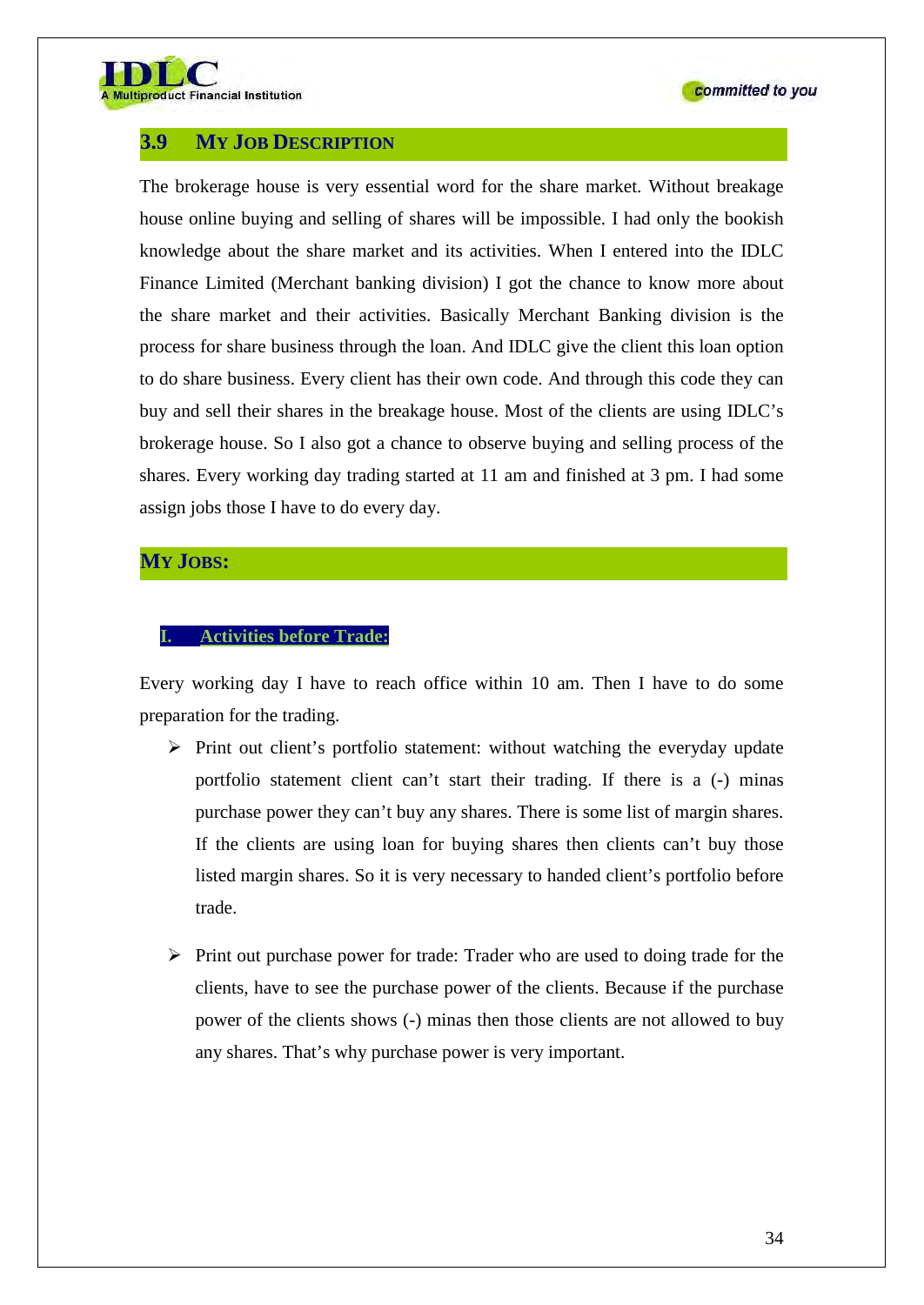product Financial Institution

- Receive client's cheque and deposit slip: Sometimes if clients have no purchase power for buying any share, they are used to give a cheque or cash deposit slip for creating purchase power to buy shares and I have to receive those.
- $\triangleright$  Disperse client's cheque: Have to write the deposit slip for different cheque. And all these cheque will be sent to Standard Chartered Bank. It is important to mention that in the Standard Chartered Bank there is an account for IDLC Finance Limited.
- $\triangleright$  Receive client's calls and answer different queries: During the trade there are many phone calls from clients. Most of the time clients are wanted to know about their portfolio and sometimes clients are interested to know about the account opening process.
- $\triangleright$  Check the require documents for account opening: Clients are sometimes come to the office for account opening at that time I have to check the all required documents.
- $\triangleright$  Receive client's requisition for cheque: If clients are interested to withdraw their money they have to write a requisition for accounts pay cheque. I have to mention that on behalf of IDLC Standard Chartered Bank is doing their banking activity.
- $\triangleright$  Distribute client's cheque: Next day, after getting the cheque of the clients I have to distribute among the clients.
- $\triangleright$  Consult with the client's about account opening process: Sometimes clients are come to the office to aware about the account opening process and the activities of merchant banking activities. Then I have to consult with them.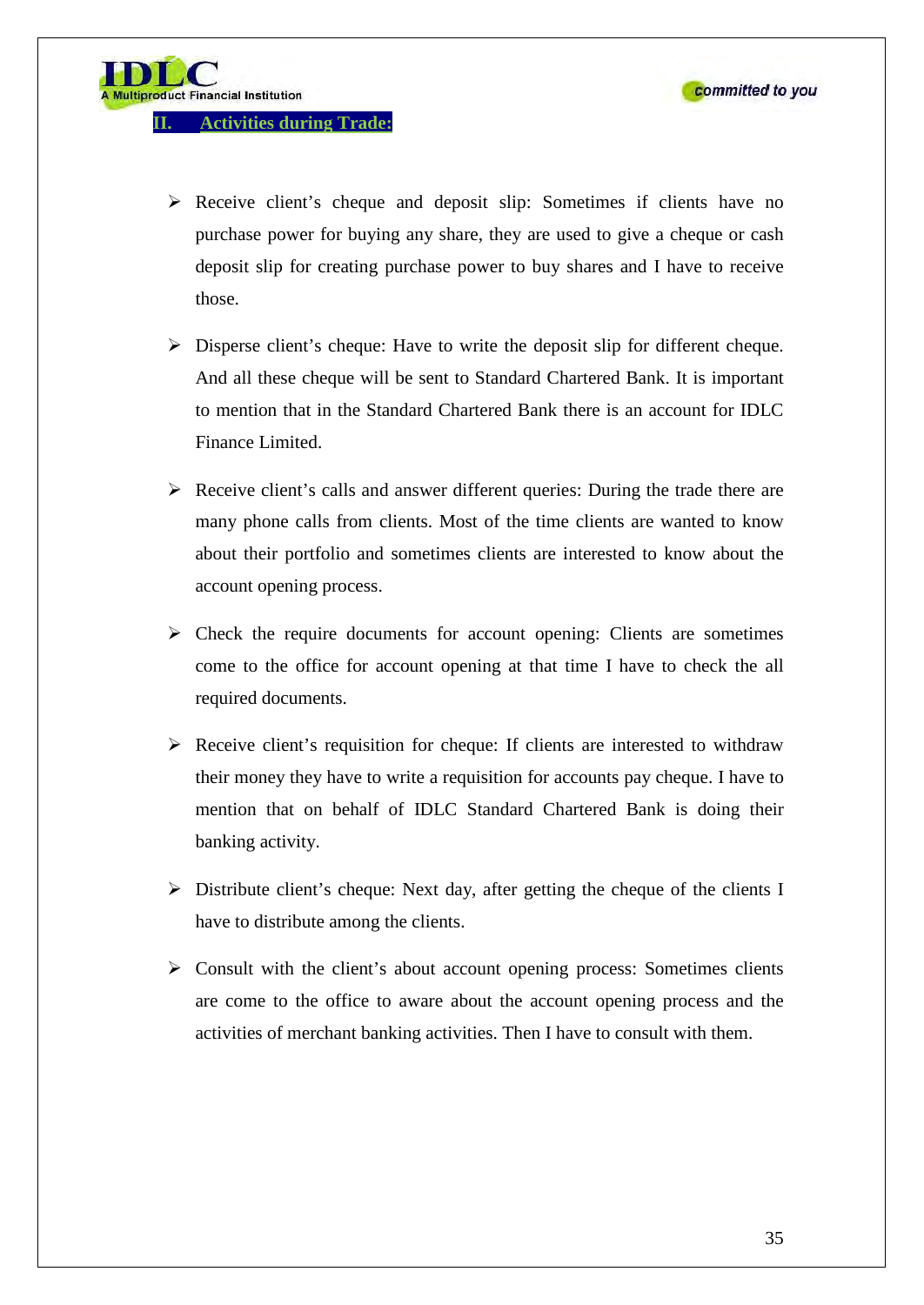**III. Activities after Trade:** 

**Iltiproduct Financial Institution** 

- $\triangleright$  Re-check account opening form with supervisor: After trade I have to re-check the documents and account opening form with my supervisor. After rechecking the form they are going to post the data into the software. I have to mention that after opening the account all the process will be automated through their software.
- $\triangleright$  Submit the cheque, cash deposit slip and cheque requisition form to the supervisor: During the trading I have to receive some cheque deposit, cash deposit and requisition form. All these I have to submit to the supervisor through e-mail.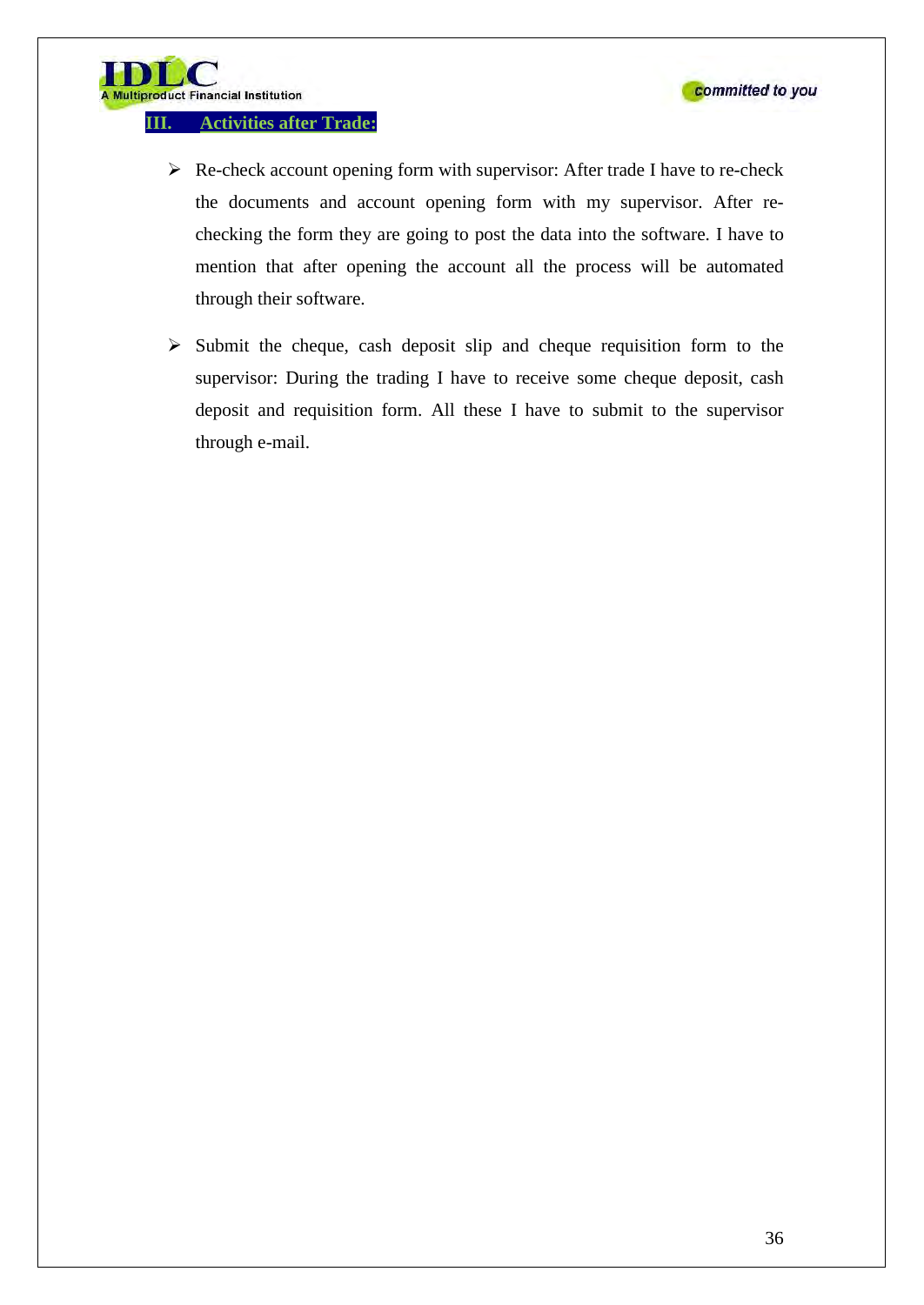## **3.10 MERCHANT BANK**

In banking, a **Merchant Bank** is a traditional term for an Investment Bank. It can also be used to describe the private equity activities of banking. This article is about the history of banking as developed by merchants, from the Middle Ages onwards.

## **3.10.1 DEFINITION (INTERNATIONAL PERSPECTIVE)**

Merchant bank (also called investment bank) is a firm that originates, underwrites, and distributes new security issues of corporations and government agencies. Unlike a savings bank, an investment bank is a commercial bank that does not accept deposits. From another source, Merchant banking includes corporate finance activities, such as advice on complex financings, merger and acquisition advice (international or domestic), and at times direct equity investments in corporations by the banks

Merchant banks are private financial institution. Their primary sources of income are PIPE (Private Investment in Public Equities) financings and international trade. Their secondary income sources are consulting, Mergers & Acquisitions help and financial market speculation. Because they do not invest against collateral, they take far greater risks than traditional banks. Because they are private, do not take money from the public and are international in scope, they are not regulated. Anyone considering dealing with any merchant bank should investigate the bank and its managers before seeking their help.

## **4.1 DEFINITION (BANGLADESH PERSPECTIVE)**

Merchant banking under a formal legal framework is a relatively new concept in Bangladesh. Securities and Exchange Commission (SEC) formulated a regulation in 1996 on merchant banking activities namely "SEC (Merchant Banker and Portfolio Manager) Regulations, 1996". As per regulations, a merchant bank is allowed to perform four types of operations –

- Issue Management
- **Underwriting**
- Portfolio Management
- Corporate Advising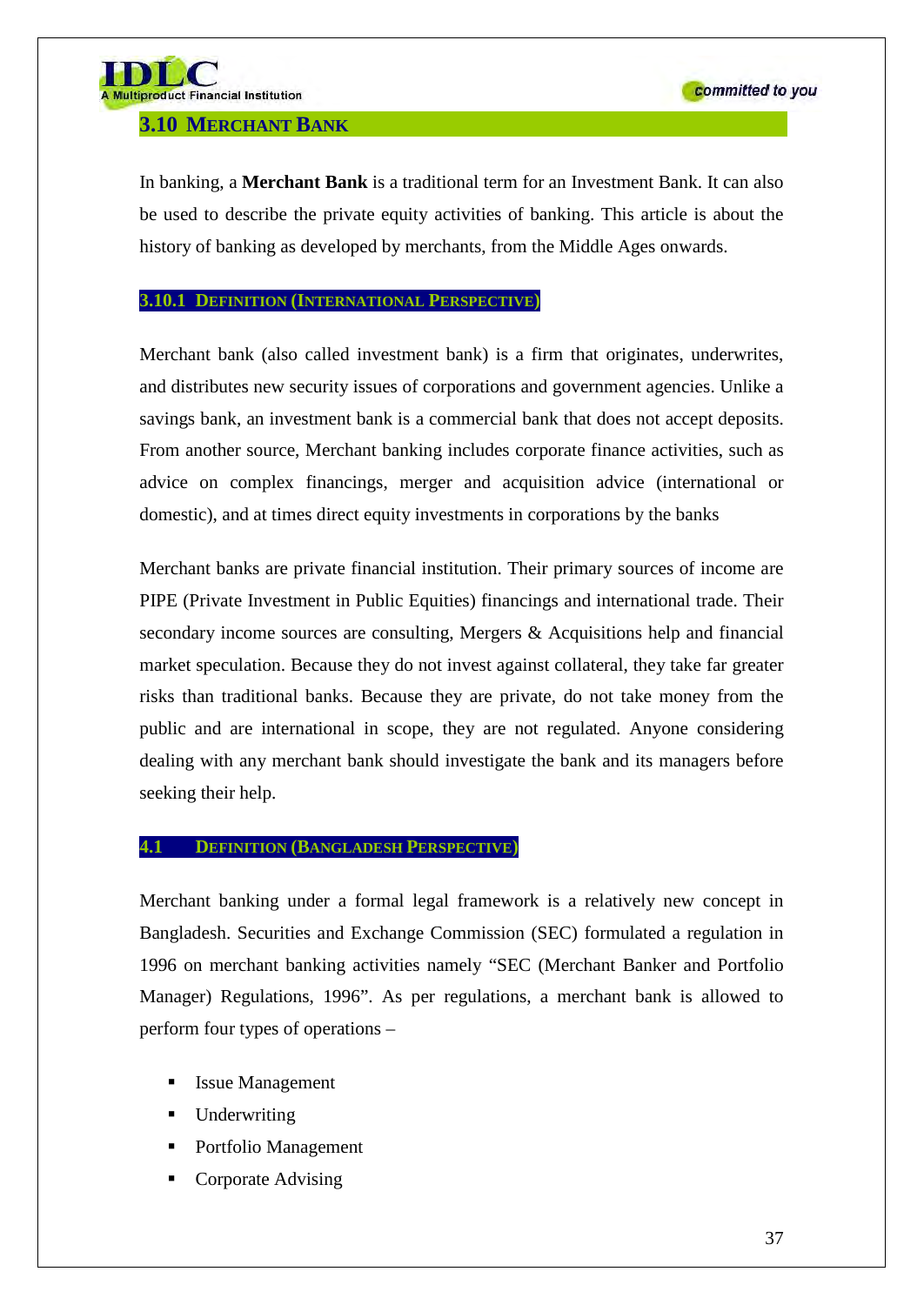

tiproduct Financial Institution

## **4.2 FUNCTIONS OF MERCHANT BANKS**

Merchant banks play a very important role in the matchmaking between the issuers of securities and their primary investors. By being managers and underwriters to the new issues, merchant banks provide an invaluable service to both on the part of issuers as well as investors of IPOs. As they are the managers of new issues, merchant banks prepare all documents relating to the issues for its business clients. By underwriting new issues, merchant banks not only guarantee the business that the underwritten amount will be made available to them in time but also send signals to the investors that the underwritten securities are fairly priced. Merchant banks advise their clients on their investor lists to buy those primary securities. That way merchant banks act as market makers in the primary market.

In terms of Bangladesh economy it is quite a new concept. Merchant banking in other words means the bank which takes the responsibility of the securities of other companies and in case of merging of companies or other required advisory services to them. Many people believe that these merchant banks will invest a large amount to the market and in the process the activities of share market will reinforced. But practically it doesn't make any sense, because it is not the responsibility of the merchant banks to invest as much to strengthen the share market. They just can help as much the process they can. They can provide advisory services to develop the market and its activities.

# **4.3 ACTIVITIES OF MERCHANT BANK**

- **1. Market making-** Merchant bank usually play a vital role as market makers in the secondary market.
- **2. Research-** Merchant banks conduct research on securities' price regularly.
- **3. Financial and Corporate advisory** It includes the activities of fixing the capital structure, advisory services for investment and managing the monetary instruments.
- **4. Issue management advisory** This includes Underwriting, Public issue management and right issue management.
- **5. Private placement of investment** The sale of new securities directly to one or a few investors rather than through public offering.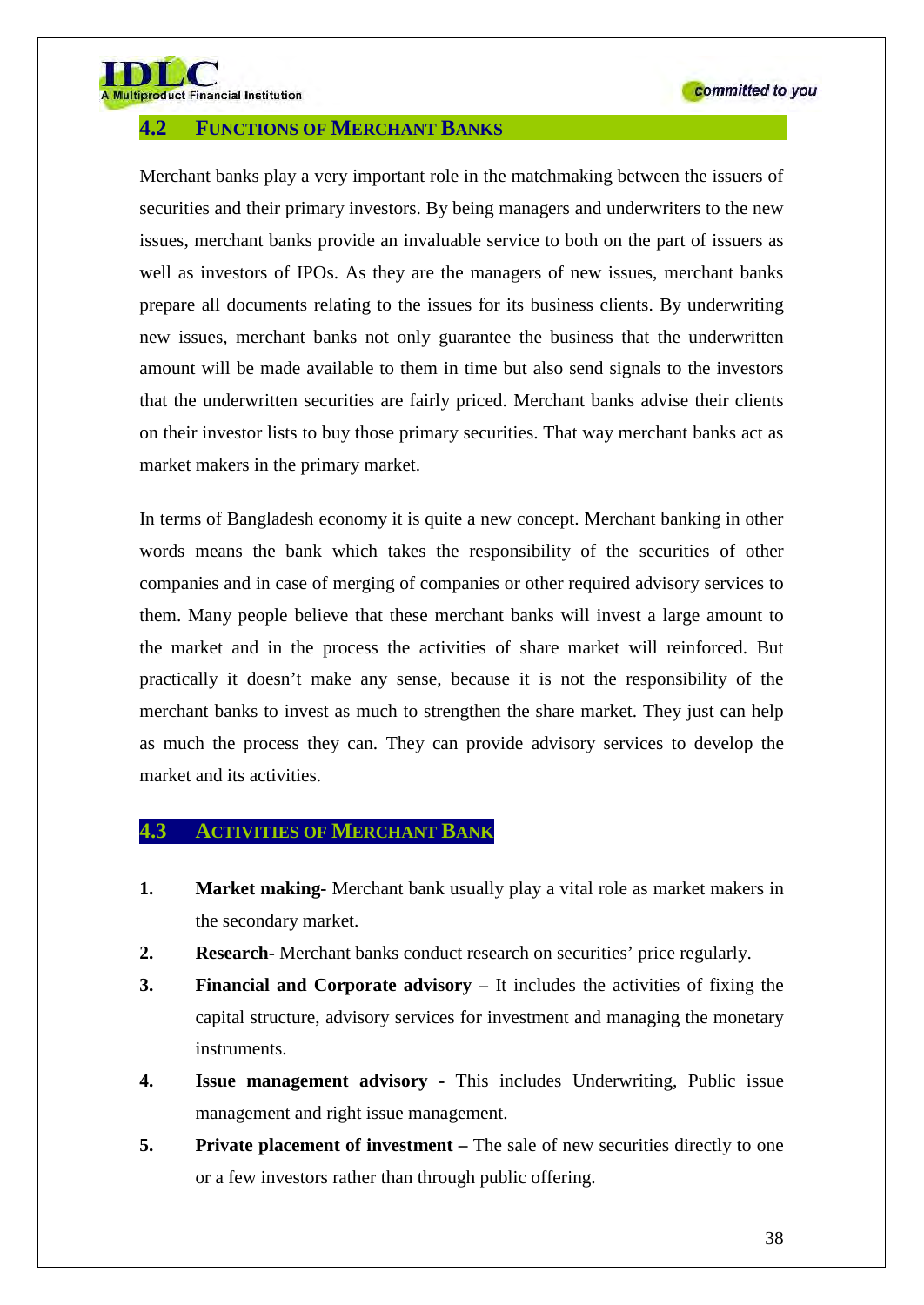- **6. Advisory services required for Corporate restructuring** Reforming capital and debt structure are the main responsibilities in this regard.
- **7. Private capital rising** Advises regarding organization's required capital and afterwards converting private companies towards offering IPO's.
- **8. Offering advisory services to 'Merger's acquisition and joint venture'** It includes acquiring, merging and forming new companies.
- **9. Intermediary arrangements of project financing** Bridge loan financing are this sort of activity which deals with arrangement of large amount of loans.
- **10. Portfolio Management** Merchant banks provide proper guideline and support to investors' maintaining their portfolios.

There are many other activities that merchant banks perform in foreign countries. But in Bangladesh the activities are limited to basically issue management, underwriting and portfolio management service.

#### **ISSUE MANAGEMENT**

**Itiproduct Financial Institution** 

One major activity of merchant banks is Issue Management. Issue Management means providing required services to bring new IPOs (Initial Public Offering) to the market. Organizations performing these types of activities are known as 'Issue manager'. Merchant bank play a very important role for bringing up new IPOs to the capital market as a subsidiary organization. Firstly, they test the techno-economic feasibility. It includes testing the genuinely of the project, verifying the activities of the authenticity of the management and study of the audit report; on the other hand, submitting the required information in the Security and Exchange Commission (SEC) and supplying other necessary documents to them.

Another important activity of merchant bank is to organize the lottery if there is any case of over subscription of IPOs and then issuing certificates accordingly. Other necessary responsibilities to bring any new project to the market like, collecting underwriters, fixing the appropriate time of issuing IPO, the size of the issue, the amount of market lot, are also performed by the merchant banks.

Other than that the issue manager has to perform some other additional duties. Issue manager provides the all-important 'Due Diligence' certificate after completing the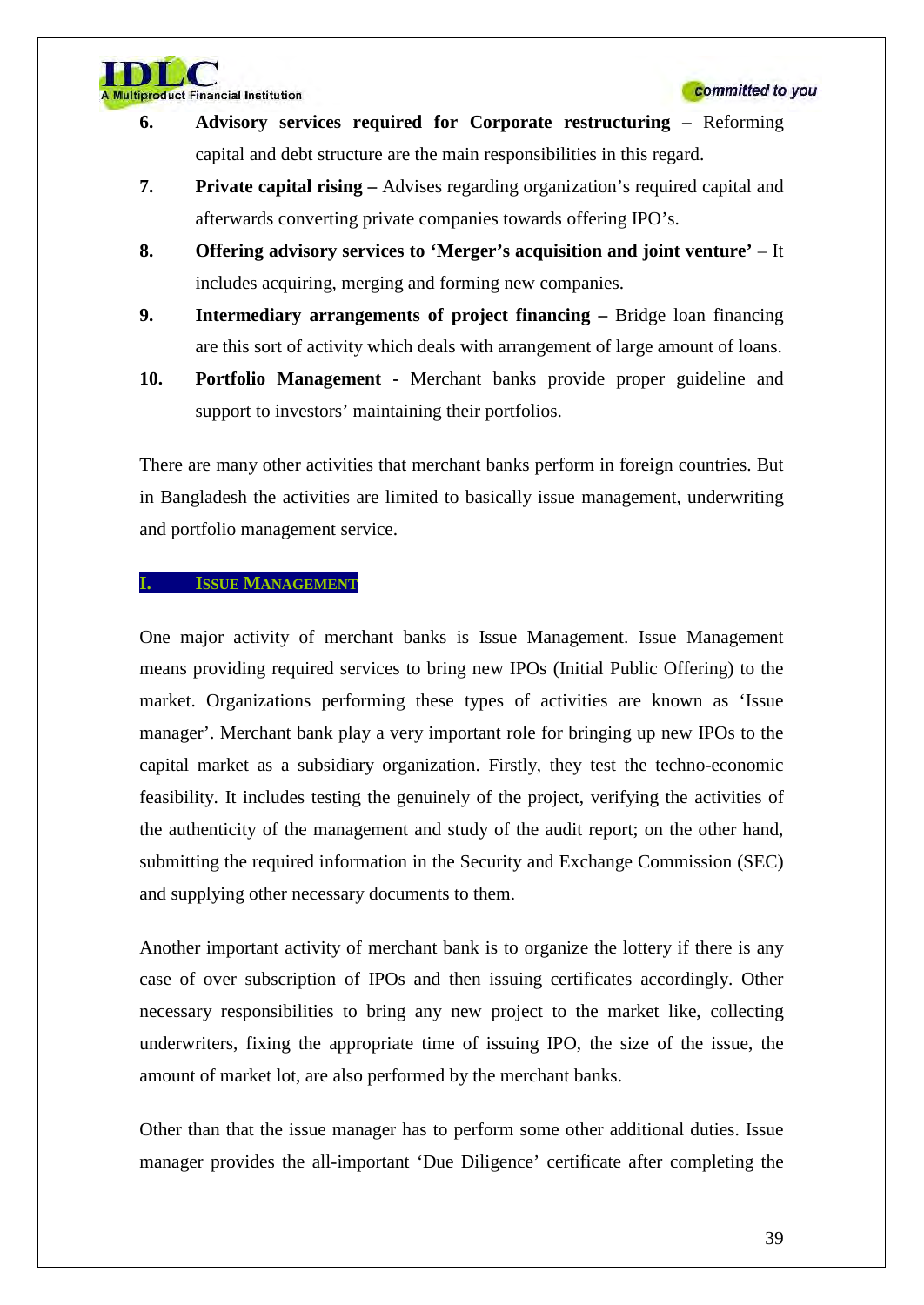

primary scrutiny and assessment. This indicates that the information on the prospectus about the new issue is correct. Thus the issue manager is responsible for in case of any false information or other mistakes and shortcomings. According to this certificate, the issue manager is responsible for either providing any wrong information intentionally or unintentionally. Security and Exchange Commission can take necessary steps as either suspending or canceling the license of the merchant bank if there is any case of forgery or supply of wrong information.

#### **II. ISSUE UNDERWRITING**

Issue Underwriting is a merchant banking function in which securities are purchases from the issuer for resale to the public. Merchant bank performs the duty of issue underwriting as an intermediary organization to develop and reinforcing the capital market. Mainly selling the issue shares is known as issue underwriting. Organization takes responsibility of selling the shares is called underwriter. This organization helps the issue manager in many ways. Now it is one of the major duties of the merchant banks, though stockbrokers also perform these types of responsibility.

Merchant banks perform as an underwriter. They buy all of the shares when those are under subscribed. Underwriters also have to buy and hold these securities for some time. Usually IPO's are under priced just because they tried to overcome the risks. They also try to protect themselves against the lawsuits, if there is any. Actually they play the role of a monopolist in the market as an underwriter. There are different types of underwriting exists in the capital market. Underwriters can organize a syndicate to perform the responsibilities in a way to absorb minimum risks.

## **III. PORTFOLIO MANAGEMENT**

Portfolio management is one the major responsibilities of the merchant banks. When merchant banks provide proper guideline and support to investors' maintaining their portfolios, it is known as Portfolio Management. Although these investments do not indicate only investing in the share market but also in the bond and securities market, but in Bangladesh common practice restricted on only in capital market. So portfolio is the management of any organization's profitable investment and in the process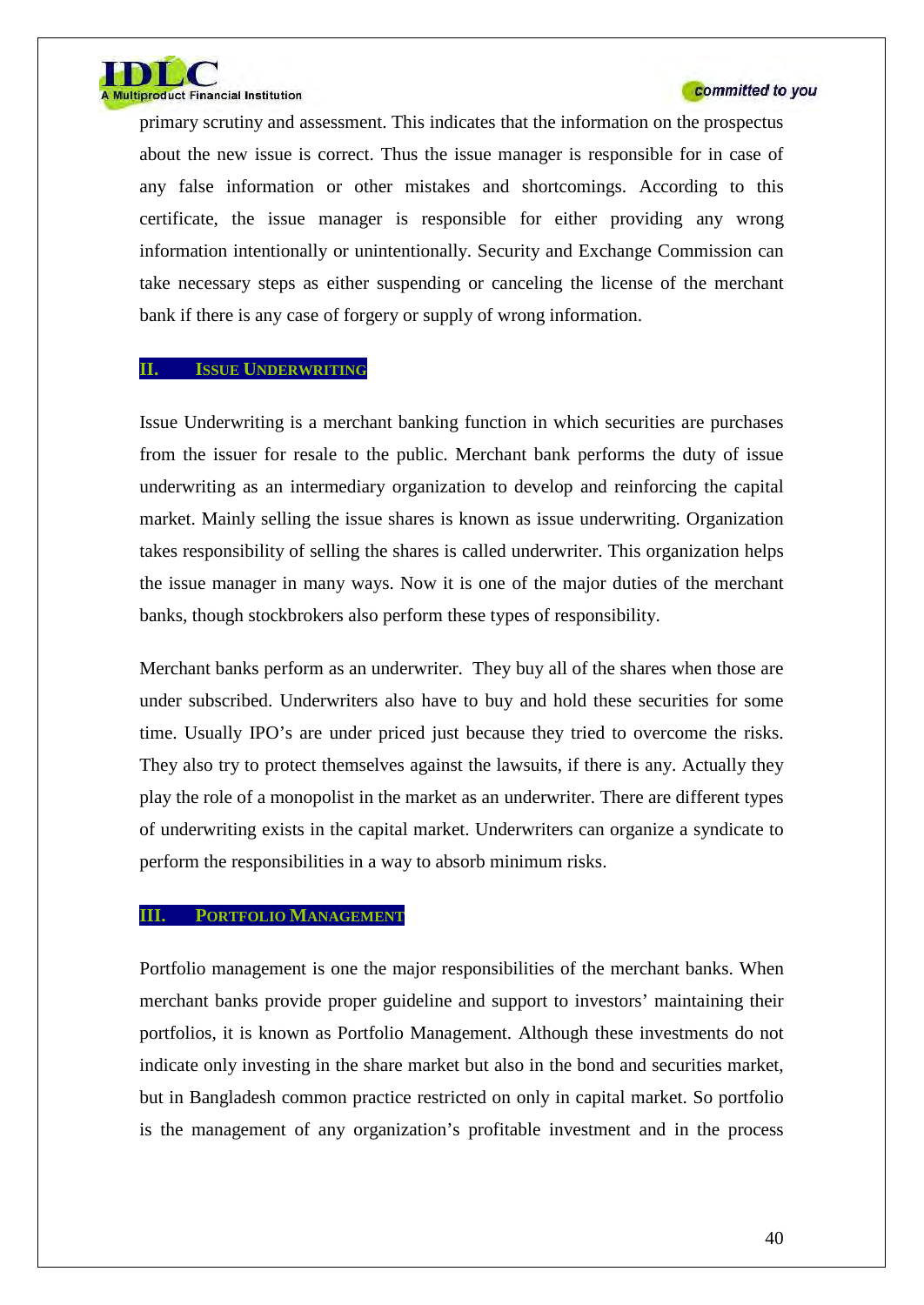iproduct Financial Institution

investing in diversified ways. It is the sum of all the different placement of investment.

Basically portfolio management in securities market is to provide necessary information to the probable investors about the securities, which are going to be proven harmful or bad investment, on the other hand investing in those securities that may be profitable for them. Merchant bank provides the services to their client about portfolio management are as below –

- They let the investors know about the probable risk underlying the investment.
- They inspire in investing in the specific companies through fundamental analysis.
- Through strategic analysis they explain the risks of loosing the capital as well as earning more profit.
- They provide the information and advisory knowledge of incurring less loses and Profitable investments, through diversified portfolio.
- They provide information about the nature and ways of capital market through the sensitivity analysis.

Other than these, another very important criterion for portfolio management is 'Margin Trading'. Margin trading is the facilities of providing loan and the scopes to buy more shares for the investors against buying the required shares. Banks now a day are not providing any loan for investing in the capital market because they are suffering from their own capital shortage. Besides, investors are interested as the bank interest rate is very high as well as due to the absence of margin trading. So because of these various allegations merchant banks are really in the very good position in the case of portfolio management. In Bangladesh Merchant banks perform basically the responsibilities of portfolio management, issue management and underwriting. Other activities are performed in a limited scope since the market is not yet developed. But it is expecting that very soon merchant banks will be allowed to perform other duties as well as the market is growing very rapidly.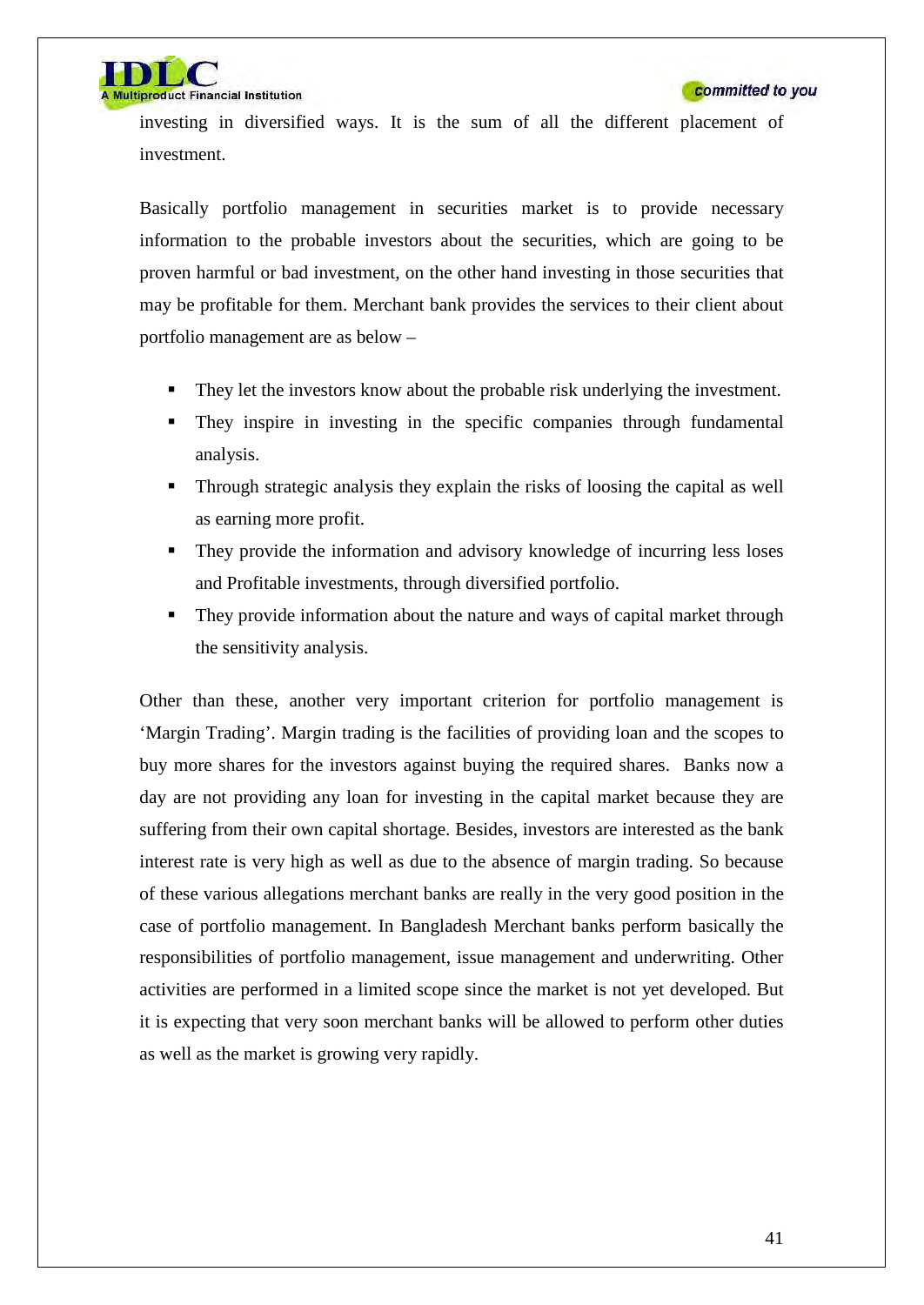

# **4.4 IDLC MERCHANT BANKING OPERATIONS**

## **4.1.1 FACTS AND EVENTS**

- IDLC obtained Merchant Banking license in 1998.
- In an attempt to diversify its operations, IDLC has strengthened the merchant banking functions through establish the Division in December 2004.
- Cap Invest, the first product of the Division, has been floated in December 2004.
- Managed Cap Invest, discretionary portfolio management service, was launched in March, 2007.
- Current Work Force: 30 stuff members
- Three branches in Dhaka & Chittagong.
- Major Services are:
	- Portfolio Management
	- **Issue Management**
	- **Underwriting**
	- Custodial Service
	- Management of Own Portfolio

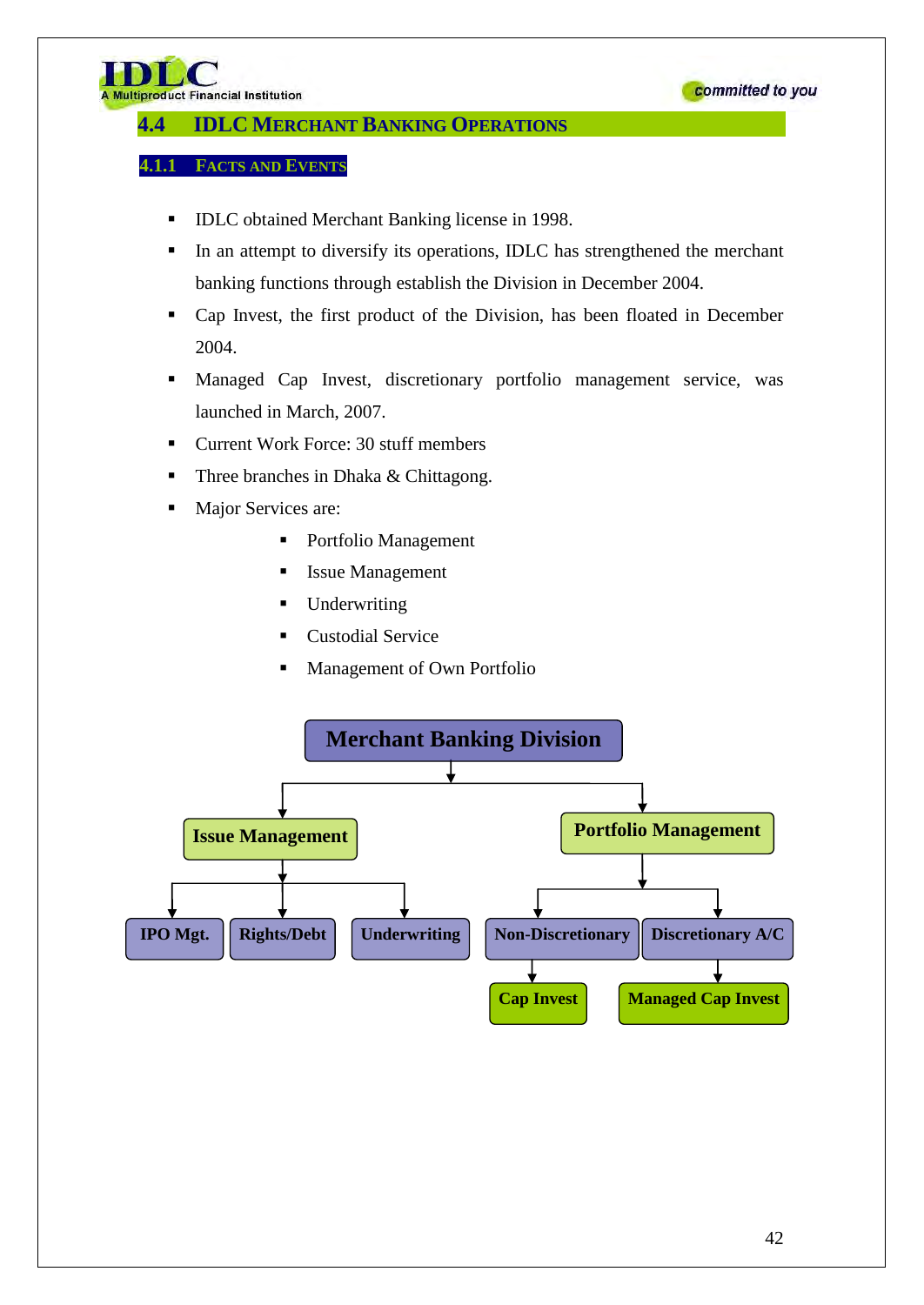

#### **4.1.2 DESIGNATED BROKERS OF IDLC**



- Equity Partners Securities Limited
- LRK Securities Limited
- Mona Financial Consultancy & Securities Limited
- **SCL Securities Limited**
- **SES Company Limited**
- Lanka Bangla Securities Limited

# **4.1.3 HOW IT WORKS**



# **4.5 CONTRIBUTION OF IDLC MERCHANT BANK TO PARENT COMPANY**

Portfolio management service is a high demand product in current capital market. People like to invest with additional (margin) loan expecting higher return from the total portfolio. At the same time portfolio mangers are getting a very high interest rate on this loan (IDLC charge 14.0%). Thus this contributes a major portion of the total revenue of the company. In the last year IDLC earned around 34% of its total revenue only from merchant bank operations. During this time period it managed issue and underwritings of very few companies and the rest comes from portfolio management operation.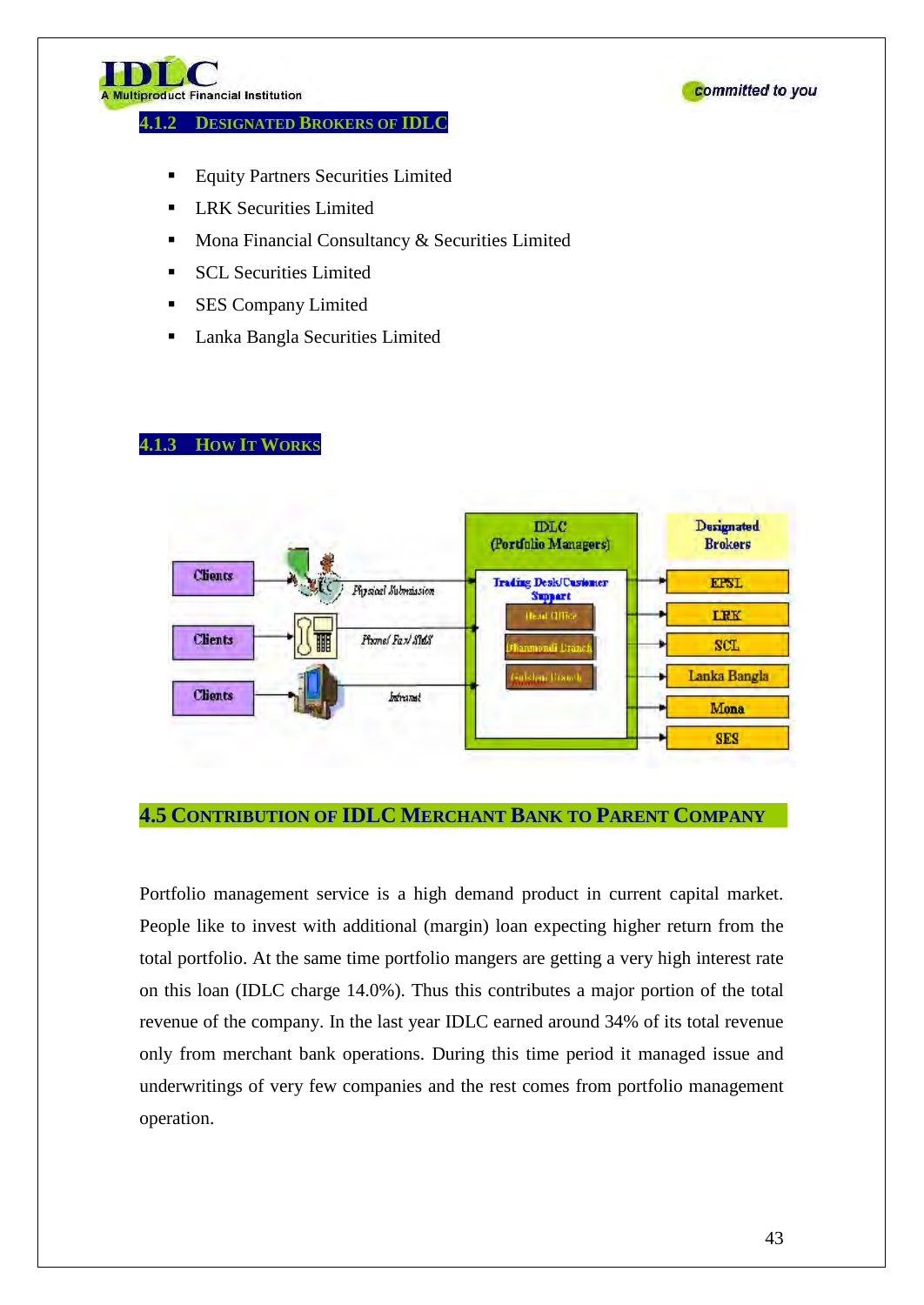

From the introduction of portfolio management service the revenue multiplied from merchant bank wing. Beginning year its contribution was less than 1%. But for the last four years the revenue generation from this sector was excessively high. And major of them are coming from portfolio management service. For this reason, the IDLC expecting more returns from this sector in upcoming years.

# **4.6 IDLC PORTFOLIO MANAGEMENT SERVICE**

IDLC has a significant contribution to asset financing to capital market in Bangladesh. In 1998, the Security Exchange commission (SEC) allowed it to carry out merchant banking. It started its operation as a merchant bank through Issue management, Issue underwriting, bridge financing and other related services since 2002. IDLC provides comprehensive non discretionary portfolio management services including trades execution and margin loan under its investment account called '**Cap Invest**' since early of 2005. Until November 2007, its client's number crossed 1,700 boundaries. Recently it has introduced its newest innovation of portfolio management – '**Manage Cap'** a BDA type account service. This product is in its development stage with around 32 clients. So discussion on IDLC portfolio management limited here on Cap Invest.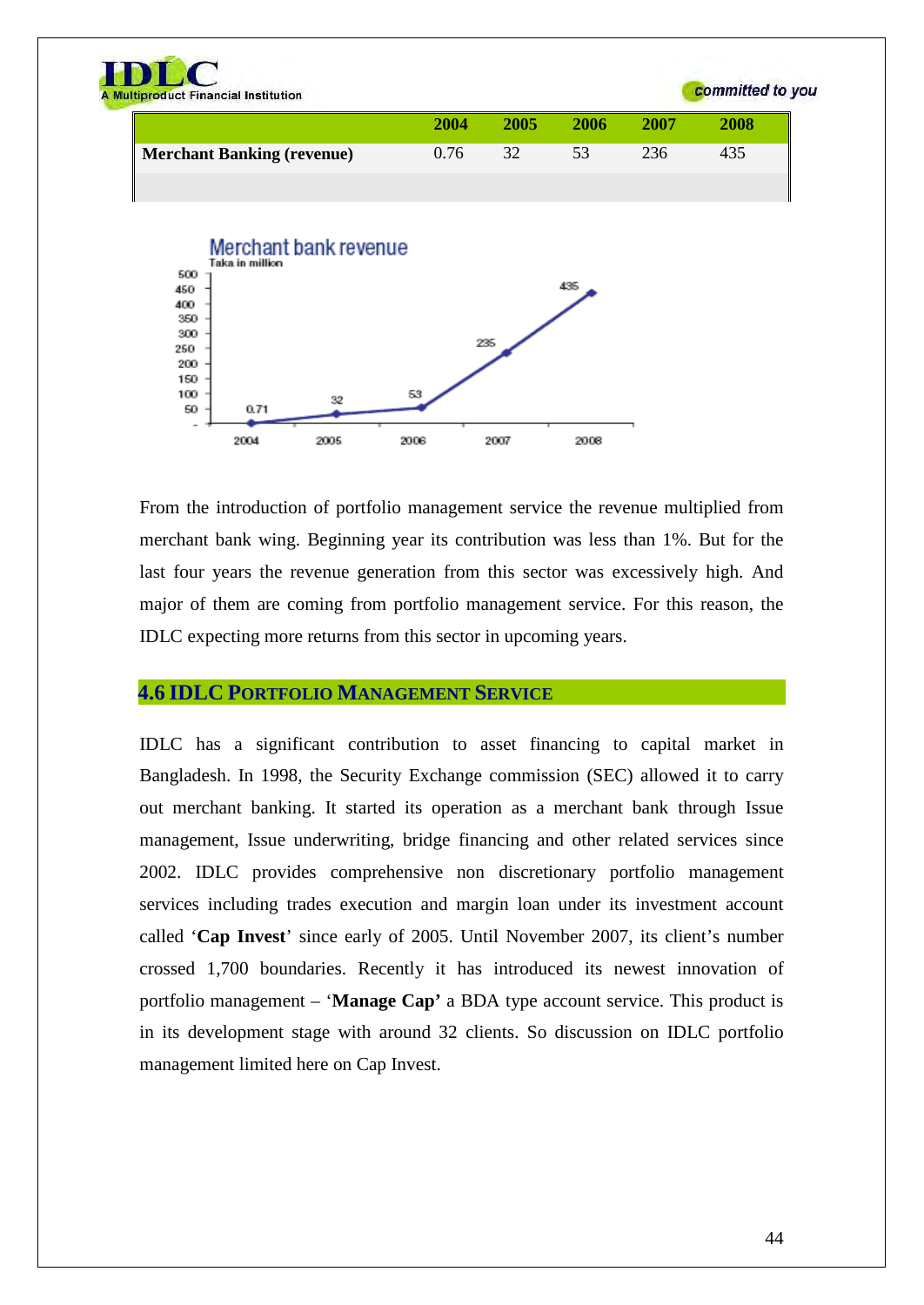



Cap Invest is a dynamic investment account that provides the investors with entire range of non discretionary portfolio management services, which include:

- Efficient execution of trades through a panel of reputed brokers.
- Extension of margin loan enabling the investors to earn enhanced return.
- Registration of the securities, collecting dividend, and bonus shares.
- Subscription of the rights issues.
- Completion of dematerialization process.
- Keeping the securities in safe custody.

#### **MAJOR FEATURES OF "CAP INVEST"**

- Any adult citizen of Bangladesh, corporation, and statutory body can open the account with IDLC. Cap Invest clients shall have absolute discretionary power to make investment decisions. IDLC, the Portfolio Manager, shall provide all support for efficient execution of trades. All of the client's securities will be purchased and kept under a common omnibus depository account. But investors can not have separate BO account for transaction in other securities or agencies.
- Clients are allowed to invest only in the securities carefully selected and approved by the Portfolio Manager. Clients contain the absolute power to take their own investment decisions. However, their investments shall remain within the list of approved securities, which IDLC, the Portfolio Manager regularly update after thorough and independent analysis. The clients have access to the various research materials on market, industry and companies prepared by the independent research team of the Portfolio Manager.
- To facilitate the clients to enhance their return on investments through leveraging, the Portfolio Manager extend margin loan to the clients. The margin loan is of revolving nature, i.e., all sorts of cash movements adjust the loan balance. To elaborate the point, whenever additional amounts are deposited, securities sold, and dividend received, the loan balance reduces. On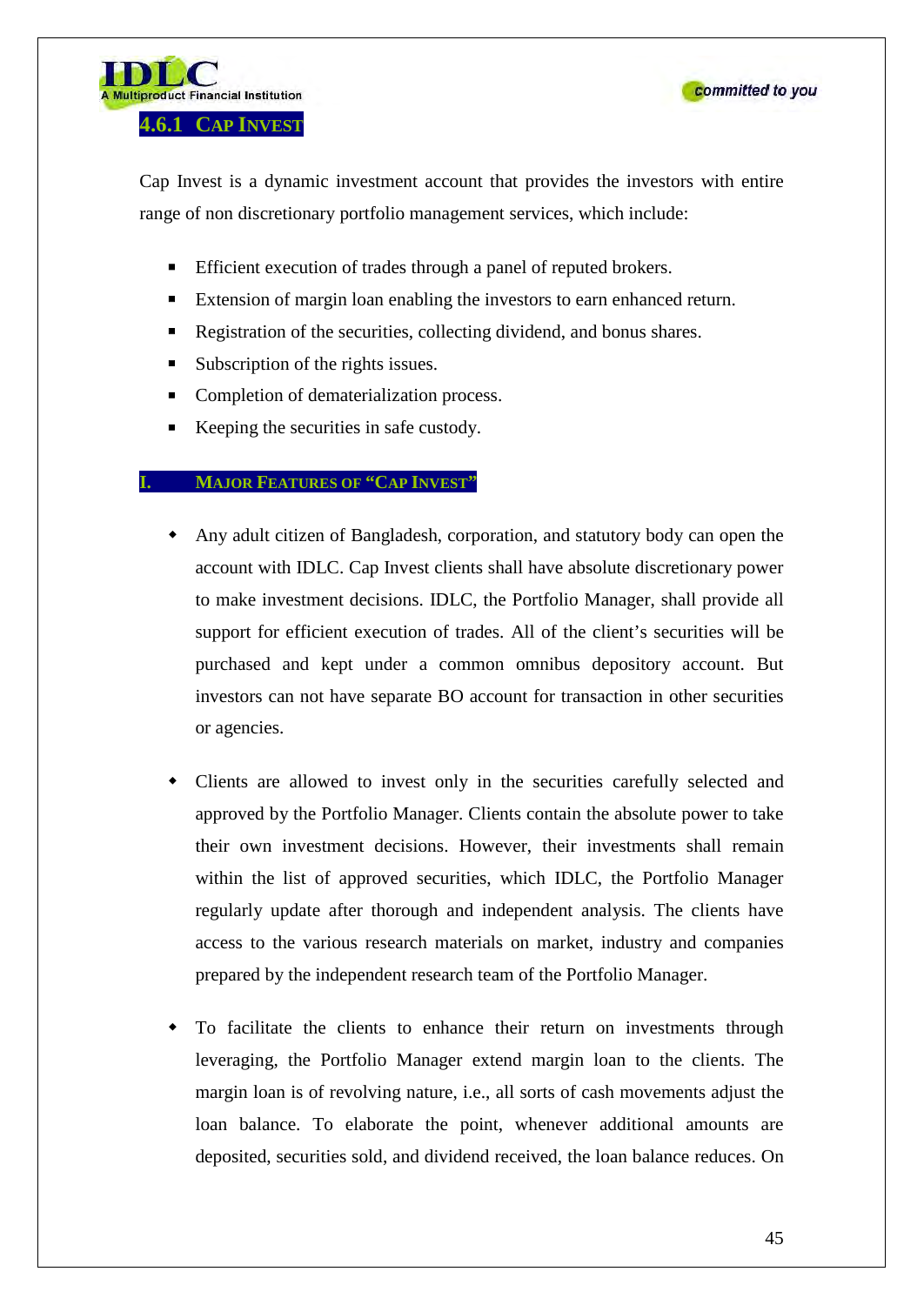

the contrary, whenever securities are purchased or cash withdrawn, the loan balance increases.

- Investment in "Cap Invest" is considered as allowable investment for obtaining tax rebate. Additionally, capital gains from investments are currently completely tax-exempt. However, all the securities purchased for the Clients are kept in lien in favor of the Portfolio Manager.
- In order to protect clients' equity position, portfolio manager calls additional margin deposit in case his/her equity falls below a certain percentage (the percentage changes from time to time) of the debt obligation to maintain the stipulated debt to equity ratio. Such call is commonly known as 'Margin Call'.
- Trigger is a right of the Portfolio Manager to execute sale of appropriate portion of client's portfolio, in case investor fail to provide additional deposit as required under margin call, within three (3) business days or if client's equity falls further below a certain percentage (the percentage changes from time to time) of investor's total debt obligation. Trigger Sale is executed to reduce client's debt burden.
- Clients can make additional deposits at any time into their account. Additional deposits increase their equity position and purchasing power. Similarly they are allowed to withdraw cash to the extent at which, after such withdrawal, their equity remains at 100% of debt obligation. Also, the cash withdrawal shall not drive their equity position below the minimum investment amount.
- Clients can place their order through physically submitting the order slip to the service desks, or through telephone, e-mail, or other electronic devices. Clients are able to place both market order and limit order. Moreover clients can cancel or modify their orders subject to non-execution of the said orders.
- Clients can execute trades in both DSE and CSE, provided that their preferred broker is a member of both DSE and CSE. Thus investors can select their own preferred broker. They can also change their preferred broker by applying to the Portfolio Manager.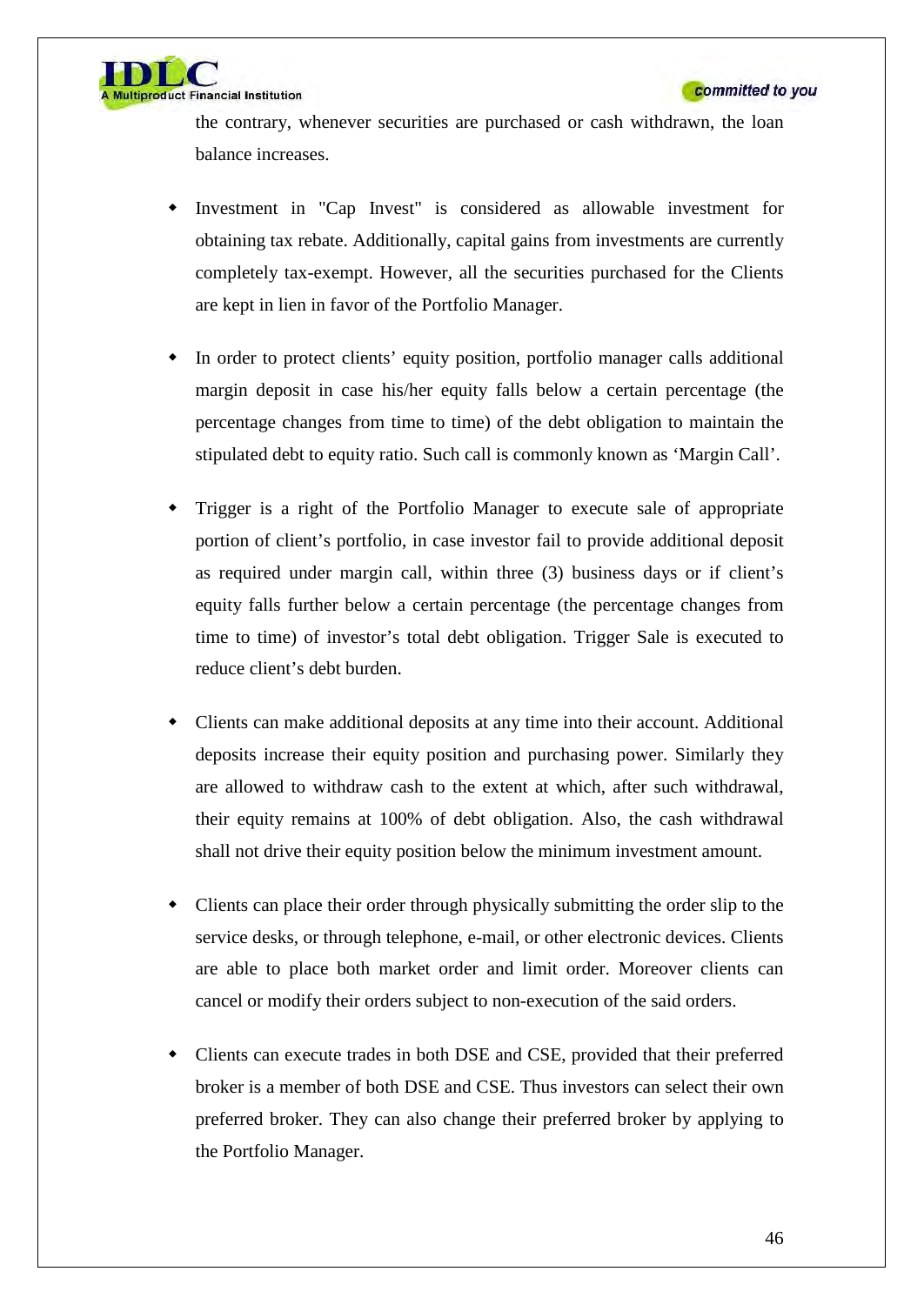

- There is no stipulated investment period for Cap Invest. Investors are free to decide their own investment horizon and operate the account accordingly. However clients receive their portfolio status report quarterly. But if they wish, they can get the report any time on demand.
- Here investors' equity is calculated by deducting the debt amount from total portfolio value, and the purchasing power is derived at certain times of the equity. The magnitude of the multiplier changes depending on the capital market circumstance.
- In this investment clients are not allowed to attend the AGM/EGM of the companies. However, the portfolio manager attends the AGM/EGM behalf of the clients and cast vote in the best interest of the clients.

## **II. OTHER FEATURES OF "CAP INVEST"**

- Client's investment in **Cap Invest** is allowable for tax rebates
- Capital gains from investments are currently tax-exempt
- Client's Portfolio Manager will administer and value client's investments and provide you with custodial services
- Client's investment in **Cap Invest** is allowable for tax rebates
- Capital gains from investments are currently tax-exempt
- Client's Portfolio Manager will administer and value their investments and provide you with custodial services
- Minimum investment amount is Tk. 500,000/- (Taka five Hundred Thousand Only)
- You will have the choice to invest in securities carefully selected by client's Portfolio Manager

## **III. CAP INVESTMENT – ACCOUNT OPENING**

- **Eligibility:** Any adult citizen of Bangladesh, corporation, and statutory body
- **Minimum Investment:** TK 500,000/-
- **Required Document**:
	- Passport or Nationality Certificate or TIN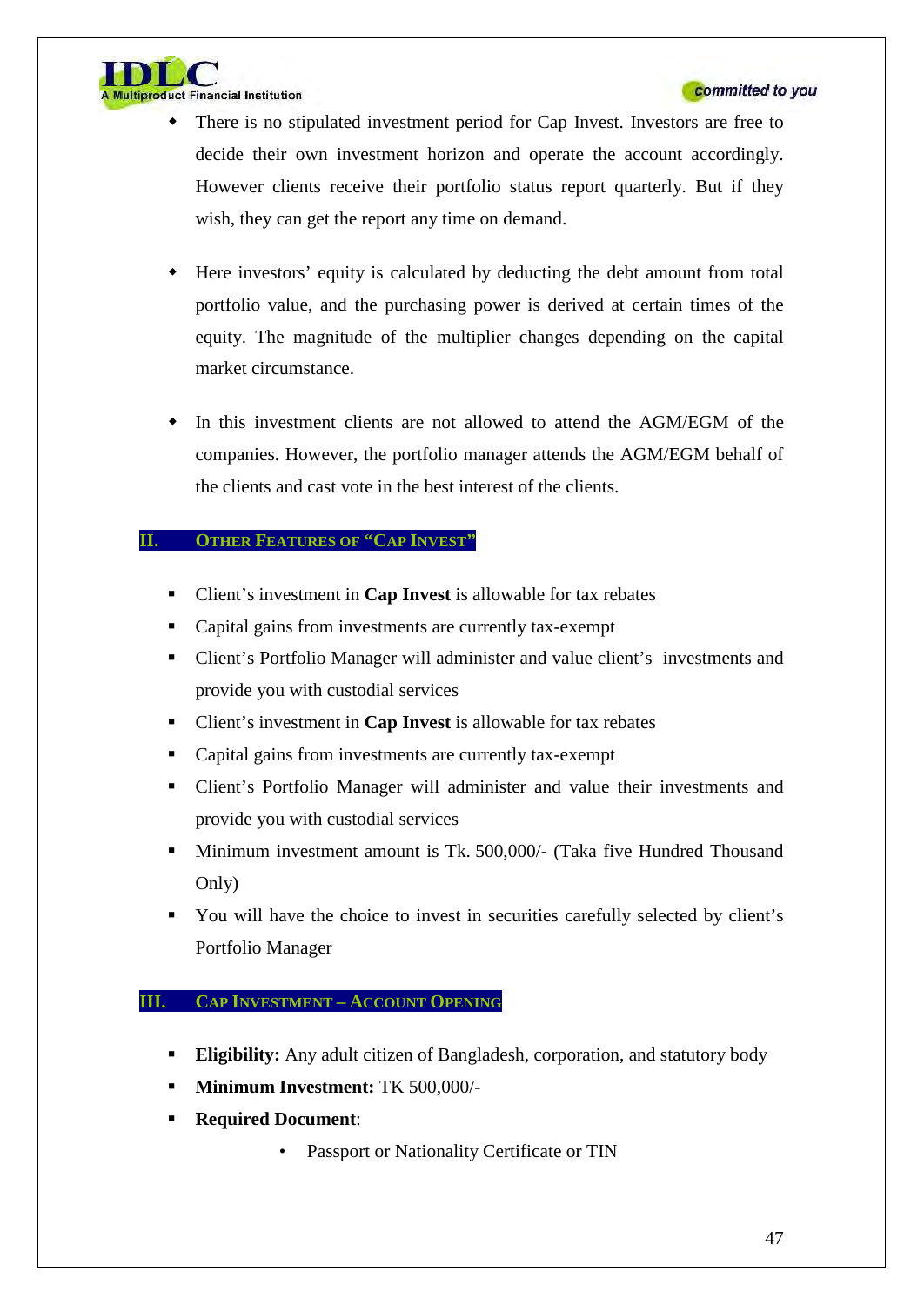



- 2 copies of photographs
- Nominee Information & Photograph

## **IV. CAP INVESTMENT – CHARACTERISTICS**

- Client can avail loan of 50% of the equity (1**:**0.5)
- Margin Call Client will be notified when equity drops below 50% of loan.
- Trigger Sale Executed once equity drops below 30% of loan.
- No separate BO account is required.
- $\blacksquare$  Independent trade execution.
- Client can trade through any designated broker.
- Client Can place additional deposit any time
- Client can withdraw only after keeping deposit above 100% of the loan.
- Can trade both in CSE  $\&$  DSE, if the client's broker is member of both the bourses.
- Client can do netting, if equity is 80% of the loan.
- Portfolio manager will ensure
	- Safety of the securities.
	- Collection of cash/bonus dividends
	- Subscription of right share.

## A client cannot:

- Withdraw physical securities from account,
- Have separate BO account,
- Deposit or transfer securities from other BO account,
- Attend the AGM/EGM of the company and cast vote.

#### **V. CAP INVEST - FEES AND CHARGES\***

- Documentation Fee: Tk. 500/- (one-off)
- **Management fee: 1.5%p.a on securities Value, charged quarterly**
- Interest on margin:  $14.0\%$  p.a, charged quarterly
- Brokerage Fee: 0.35% on Transaction Value
- Out of Pocket and Third Party Charges (Central Depository, SMS charges etc.): On actual basis  $*$ (Fees and charges are subject to change)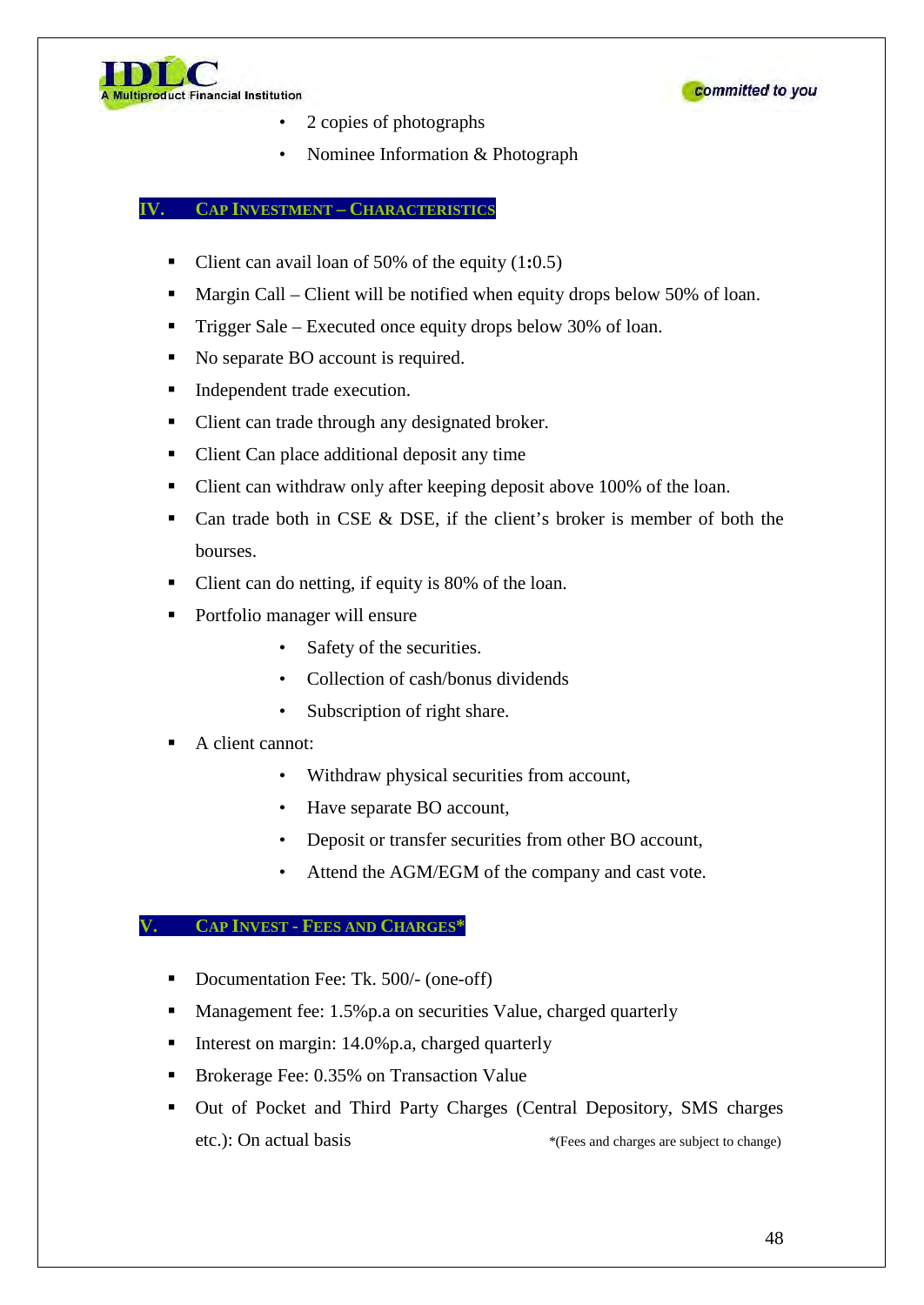



**4.6.2 MANAGED CAP**

## **I. MANAGED CAP – ACCOUNT OPENING**

- Designed for high net worth individuals and institutions.
- Minimum Investment
	- Individual: Tk 200,000
	- Institutions: Tk. 2 million
- **Minimum Investment horizon: 1 Year**
- Margin loan: Nil

# **Documents to be attached**

- **Individual Applicant**
	- o Two copies of passport size photograph
	- o Photocopy of Passport/ Voter ID/ Driving License/ Nationality Certificate with attested photograph and utility bill
	- o Authorized person's signature and photograph (if any)
	- o Photograph of nominees attested by the account holder

## **Corporate Account**

- o Photograph(s) of the director
- o Photocopy of Passport/ Voter ID/ Driving License/ Nationality Certificate with attested photograph and utility bill of the signatories
- o Board resolution
- o Memorandum & Article of Association certified by RJSC
- o Signature and photograph of the authorized person (if any)

## **II. MANAGED CAP – CHARACTERISTICS**

- Clients Investment perspective will be determined through Investment Policy Statement (IPS)
- Additional deposit is allowable.
- Stocks are purchased collectively and are allocated based on respective orders at average price.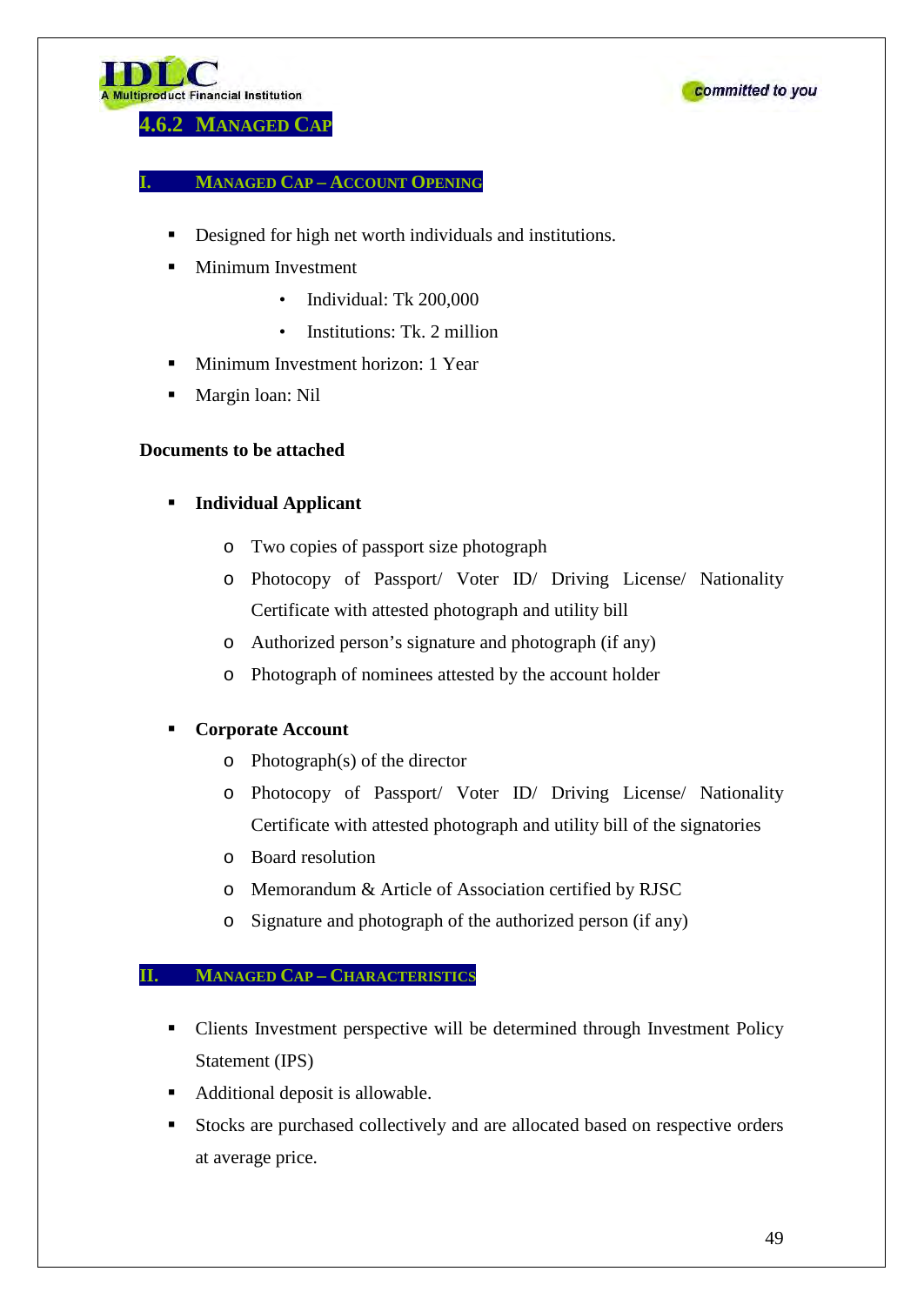

iproduct Financial Institution

 Client of the Managed cap invest account have to weather the risk of portfolio performance. However portfolio manager will implement diligent risk control measures.

# **III. MANAGED CAP INVESTMENT – FEES & CHARGES\***

- Documentation Fee: Tk 500/-
- Management Fee: 2.50% p.a., on average market value of securities, quarterly charged.
- Brokerage Fee: 0.35% on transaction amount.
- Termination Fee (below 1 year):0.50% on total asset value at market price plus cash.  $*$ (Fees and charges are subject to change)

# **IV. WHO CAN INVEST IN MANAGED CAP INVESTMENT?**

- Provided fund of large corporations.
- Insurance companies.
- High Salaried Employees in MNCs.
- Non resident Bangladeshis, in search of investment opportunities.

# **V. MANAGED CAP INVESTMENT - WHY IDLC?**

- IDLC Finance has dedicated capital market research wing to classify stocks for investment based on:
	- o Industry Outlook of a Particular Stock
	- o Company Analysis and Future Prospect
	- o Historical Performance of the Company.
	- o Technical Analysis.
- IDLC provides customized investment solution based on Risk & Return objective of individual investor.
- Continued vigilant monitoring of the investment.
- IDLC places the interests of the clients before its own. It has adopted high standards of professional conduct to safeguard the interests of its clients.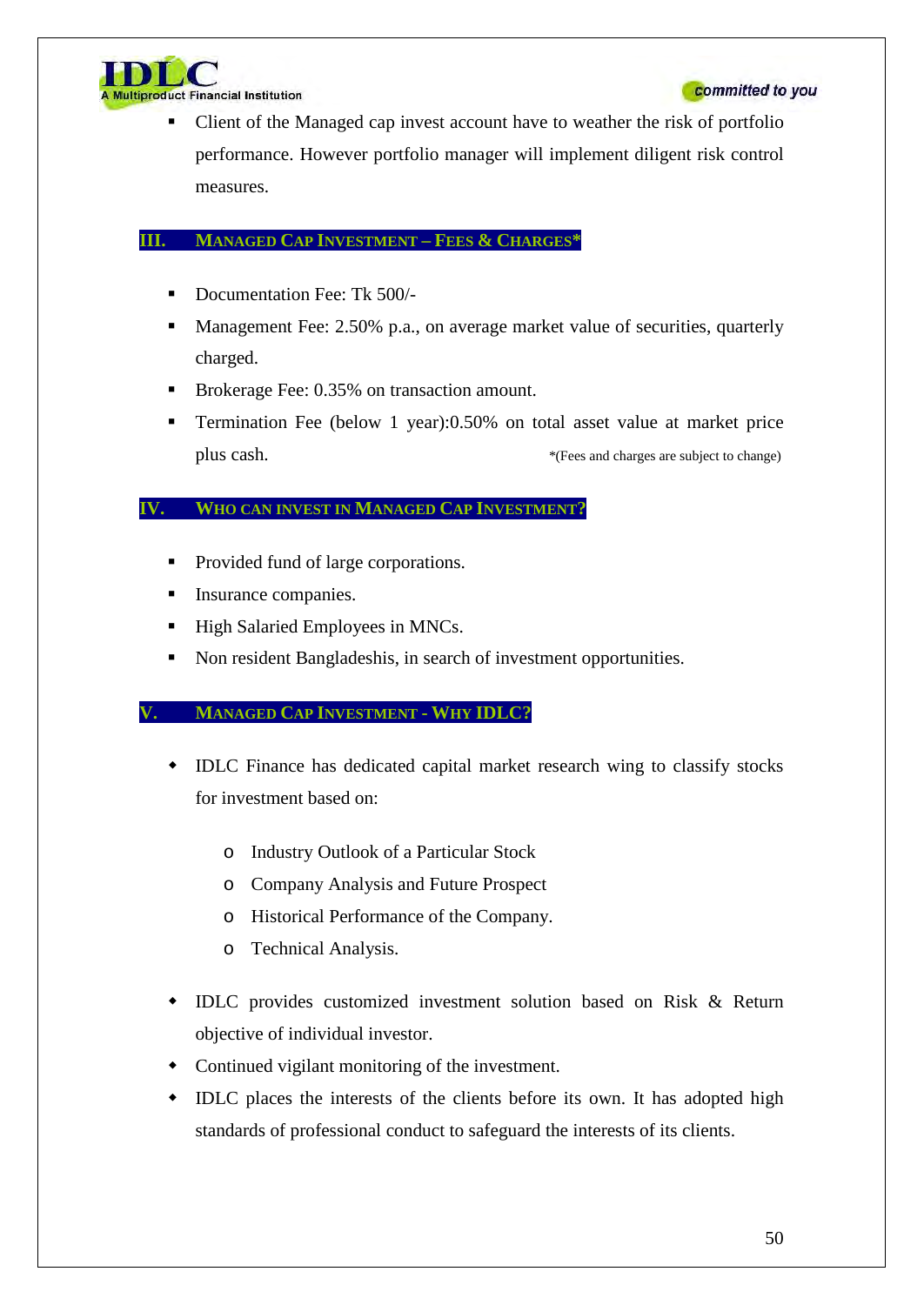

- IDLC places utmost importance to compliance of securities laws while managing portfolios of its clients.
- So far our performance:

| Number of Clients                               | More than 30 |
|-------------------------------------------------|--------------|
| Total Managed Cap Portfolio Size Tk. 20 Million |              |
| <b>Average Return</b>                           | 55%          |

- IDLC has a team of highly dedicated and competent professionals to provide you with high quality investment management services.
- IDLC has gathered vast experience in most every sector of the economy during the past two decades. IDLC translates its invaluable experiences into various research materials for the benefit of its clients.
- Leaving the investment in the professional hand, investors can be free from the stress, occurring from rigorous investment selection and monitoring process.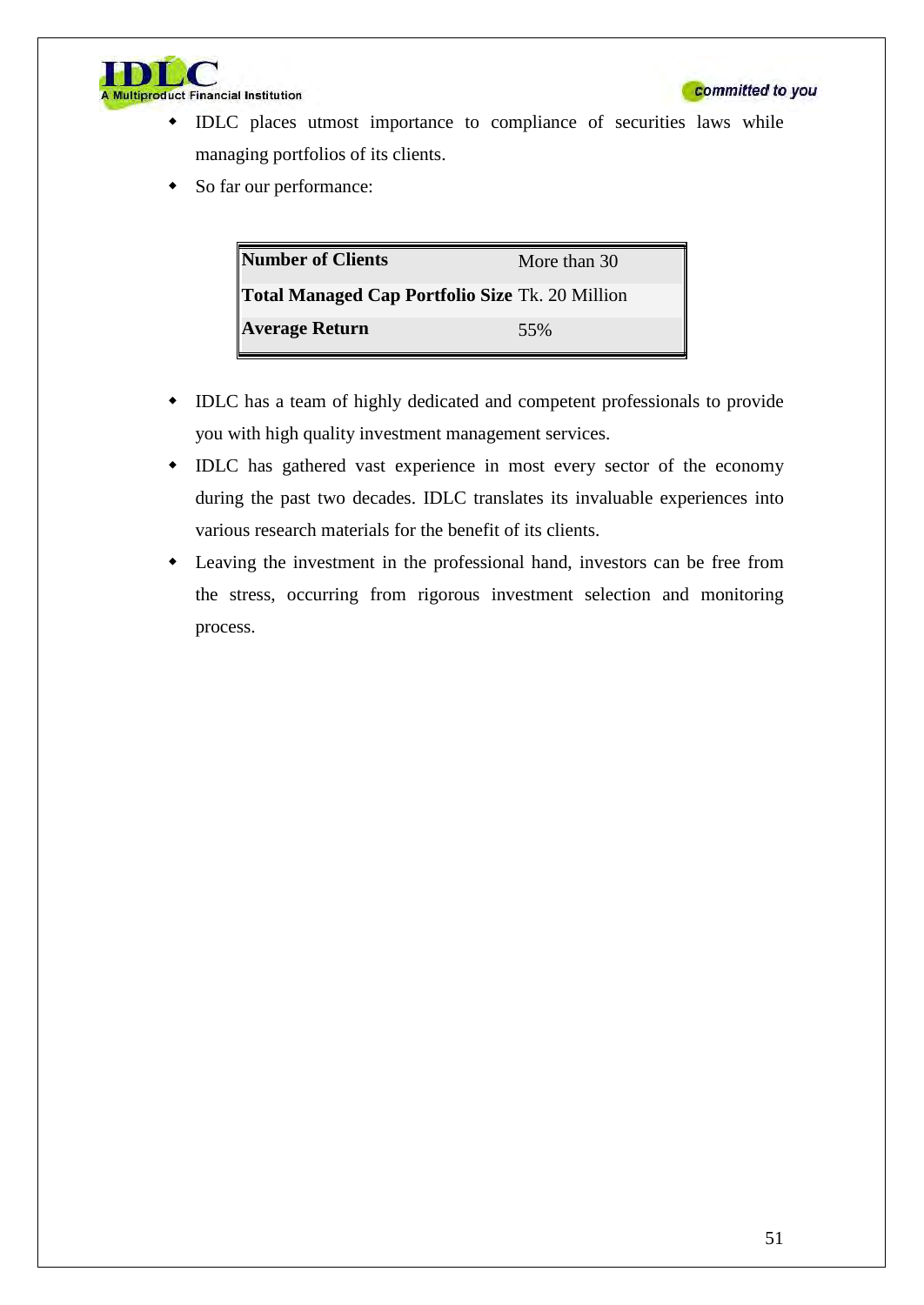

product Financial Institution

# **4.7 INDUSTRY LIFE CYCLE ANALYSIS**

Merchant banking is a very new concept in Bangladesh capital market arena. This industry is growing rapidly basically because of the profit margin from the portfolio management services. Another reason for the growth is the increasing number of companies listed on the share market. As a result the demand for issue management and issue underwriting is also growing. For the last five years the number of companies listed increased very fast. During this time large MNC's and financial strong companies were getting involved into this industry. Only in 2007 around 17 companies listed so far under the supervision of different merchant banks. So every day new financial institutions are applying for merchant banking license. Recently Citi Bank NA gets the license of merchant banking. This indicates how attractive the industry is becoming.



The merchant banking industry just covered its embryonic stage. Now it is in growth stage. Although the number of rivalry increased a lot, but there is huge potential into this industry.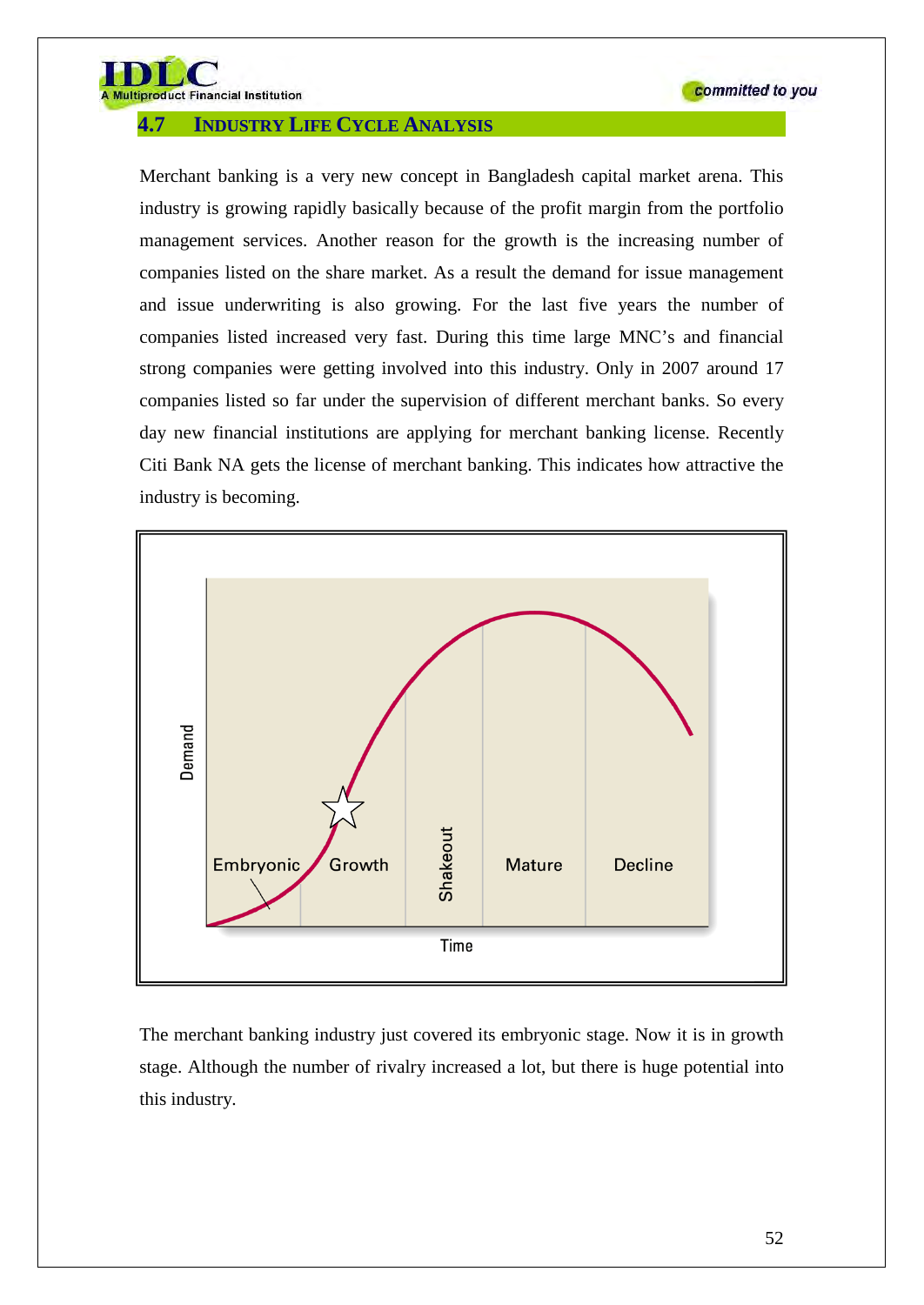

Experts are expecting that the industry will continue its growth for the next five year and then may be it reached to its shakeout stage, considering tis current growth rate. The problem may arise when unqualified, incapable firms will enter into the market and guide people in different direction. To prevent such incident SEC and other regulatory bodies need to be aware from now and give licenses before proper evaluation and judgement.

# **4.8 MERCHANT BANKS OPERATING IN THE MARKET**

Although about 23 companies currently have obtained merchant banking license from the Securities and Exchange Commission only a few of them are seen to be actively involved in the merchant banking operations. Recently a number of banking companies have also obtained merchant banking license from the SEC and obtained approval from Bangladesh Bank for merchant banking operations. However, they are yet to be actively involved in merchant banking. The listed merchant banks can also be categorized by the services they offer. Currently the SEC allows two types of merchant banking licenses:

- **1.** Full Service Merchant Banks
- **2.** Issue Managers

Although the full service merchant banking license allows for the bank to undertake issue management transactions not all bank are currently actively involved in issue management.

#### **4.8.1 PRIME FINANCE AND INVESTMENT LIMITED**

**Prime Finance and Investment Limited** is a Non-Bank Financial Institution engaged in leasing and merchant banking operations in Bangladesh. It was incorporated on 10 March 1996 as a public limited company under the company's act 1994 and was licensed on 25 April 1996 by the Bangladesh bank under the Financial Institutions Act 1993. The company obtained license from the Securities and Exchange Commission on 25 July 1999 to conduct merchant banking. It commenced leasing operations on 15 July 1996 and merchant banking on 16 October 1999. At the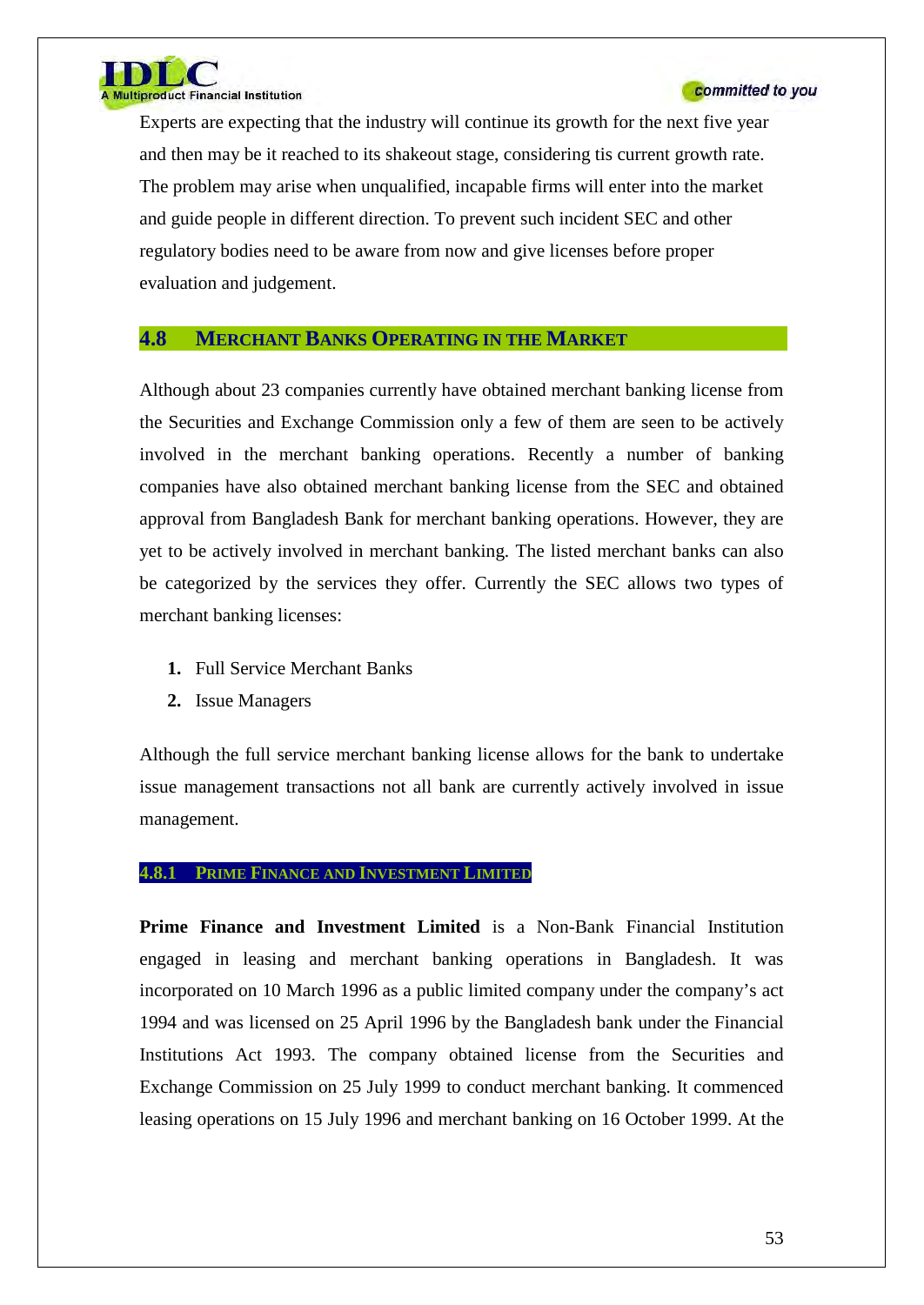

time of establishment, it's authorized and paid up capital was Tk 500 million and Tk 50 million respectively divided into ordinary shares of Tk 100 each.

The leasing unit of the company provides finance for capital machinery including construction equipment, marine equipment, energy generation equipment, office and office automation equipment and transport. Through this unit, the company provides micro finance under hire purchase scheme and working capital finance to the enterprises, as well as to individuals of different profession through the this unit. The merchant banking unit is engaged in capital/stock market operations, which includes both fee and fund based services. Specific capital market oriented activities of the company are issue management, underwriting of public issue of shares and debentures, direct trading in the securities market, bridge financing, portfolio management, and venture capital finance, etc.

## **4.8.2 UTTARA FINANCE AND INVESTMENT LIMITED**

**Uttara Finance and Investment Limited** a joint venture leasing and financing company registered as non-bank financial institutions under the Financial Institution Act 1993 and the company's act 1994. It commenced business on 1 November 1995 with an authorized capital of Tk 250 million divided in to shares of Tk 100 each. The paid up capital of the company is Tk 120 million. Of the total share capital, 25% is held by Bangladeshi sponsors, 20.83% by foreign sponsors (Singaporean), 14.10% by the investment corporation of Bangladesh, 0.09% by its employees and 39.98% by the general public. The company is listed with both Chittagong and Dhaka Stock Exchanges.

The company provides lease finance for all types of industrial and commercial light and heavy equipment and consumer durable including vehicles, as well as temporary credit support to its clients. It provides documentary credit support to import lease assets from abroad and asset-related term financing. Merchant banking activity of the company includes underwriting, portfolio management, bridge financing, and facilities through syndication/consortium, mutual fund and investment in capital market through investors' account.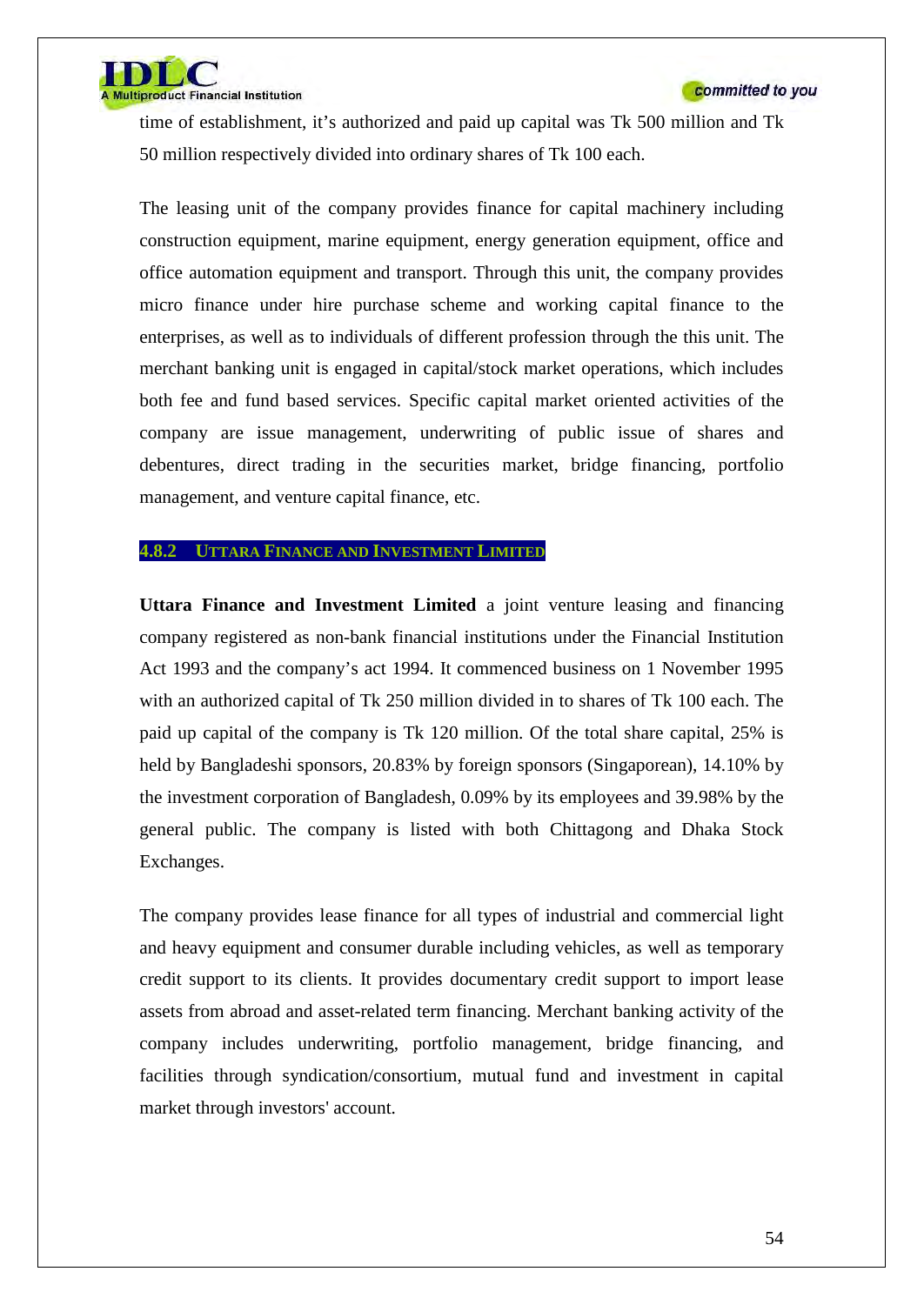

**Itiproduct Financial Institution** 

**4.8.3 BAY LEASING AND INVESTMENT LIMITED (BLIL)**

**BLIL** was incorporated in Bangladesh as a public limited company under the company's act 1994. It obtained license from the Bangladesh bank as a non-bank financial institution under the Financial Institutions Act 1993 on 25 May 1996 and commenced leasing and other types of financing activities at that time. The company was established with an authorized and a paid up capital of Tk 500 million and Tk 50 million respectively, divided into shares of Tk 100 each. In June 1998, the Securities and Exchange Commission granted the company the license to operate as a fullfledged merchant banker. The company's paid up capital rose to Tk 40 million in 2000 to lever the accompanied risk of its increased business performance.

The company has a brokerage house named BLI Securities Ltd., which is engaged in stock market dealings and other merchant banking functions. The company earned a gross profit of Tk 10 million in 1997 and Tk 11 million in 2000. The management of the company is vested in a 19-member management team headed by the managing director.

## **4.8.4 GSP FINANCE COMPANY (BANGLADESH) LIMITED**

**GSP Finance Company (Bangladesh) Limited** is a non-bank financial institution incorporated in Bangladesh on 29 October 1995 as a public limited company under the companies act 1994. The company received its certificate of commencement of business on 14 January 1996 and its license on 4 March 1996. It went into commercial operations on 17 April 1996. It also received license from Securities and Exchange Commission on 24 August 1999 for working as a merchant banker. Five foreign sponsors hold 85.28% of its shares and the rest is held by domestic sponsors. The company was established with an authorized and a paid up capital of Tk 1,000 million and Tk 150 million respectively. The paid up capital in December 2000 was Tk 160 million.

The company offers lease finance to all types of plant, machinery, equipment and vehicles both for industrial and commercial use and for pharmaceutical industries. Merchant banking activities of the company include transactions in Mutual Funds, issue management and underwriting of public issue of shares and debentures, and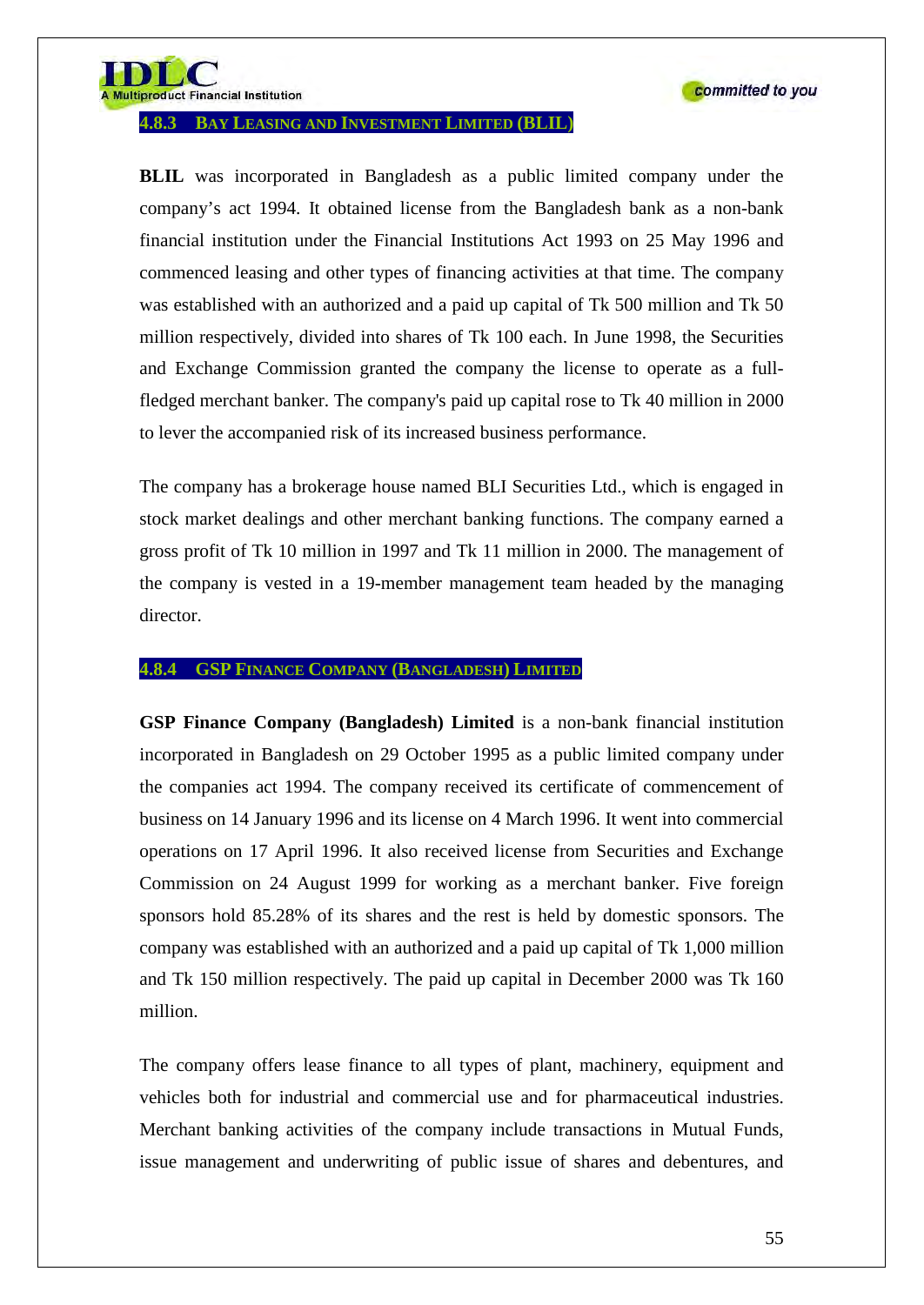

participation in the trading of shares in the stock exchanges. It also receives term deposits. Other functions of the company are hire purchase, supply of venture capital, short and medium term loans to industrial units and individual entrepreneurs, project financing (separately and by syndication), and investment and other financial counseling.

## **4.8.5 EQUITY PARTNERS LIMITED**

Equity Partners Limited was formed in early 2000, and has quickly established itself as the leading player in the capital markets of Bangladesh. Equity Partners Limited provides merchant banking, brokerage and asset management services under the purview of the Securities and Exchange Commission (SEC) of Bangladesh.

# **4.9 OPPORTUNITIES**

- **Providing merchant banking services alongside the brokerage house at the new** premise at Chittagong will give good opportunity to grow for both the operations.
- IDLC is expected to provide Custodial Services to a number of mutual funds.
- Market gives good opportunity to generate significant investment return by Sponsoring mutual funds.
- Bolstering marketing effort may secure good market share for "Managed Cap Invest", their newly floated discretionary portfolio management product.

# **4.10 THREATS**

 CitiBank NA has become the first foreign bank to get a merchant banking license in Bangladesh in 2007, allowing it to provide advisory services and conduct local capital markets business in the country as an advisor, underwriter and issue manager.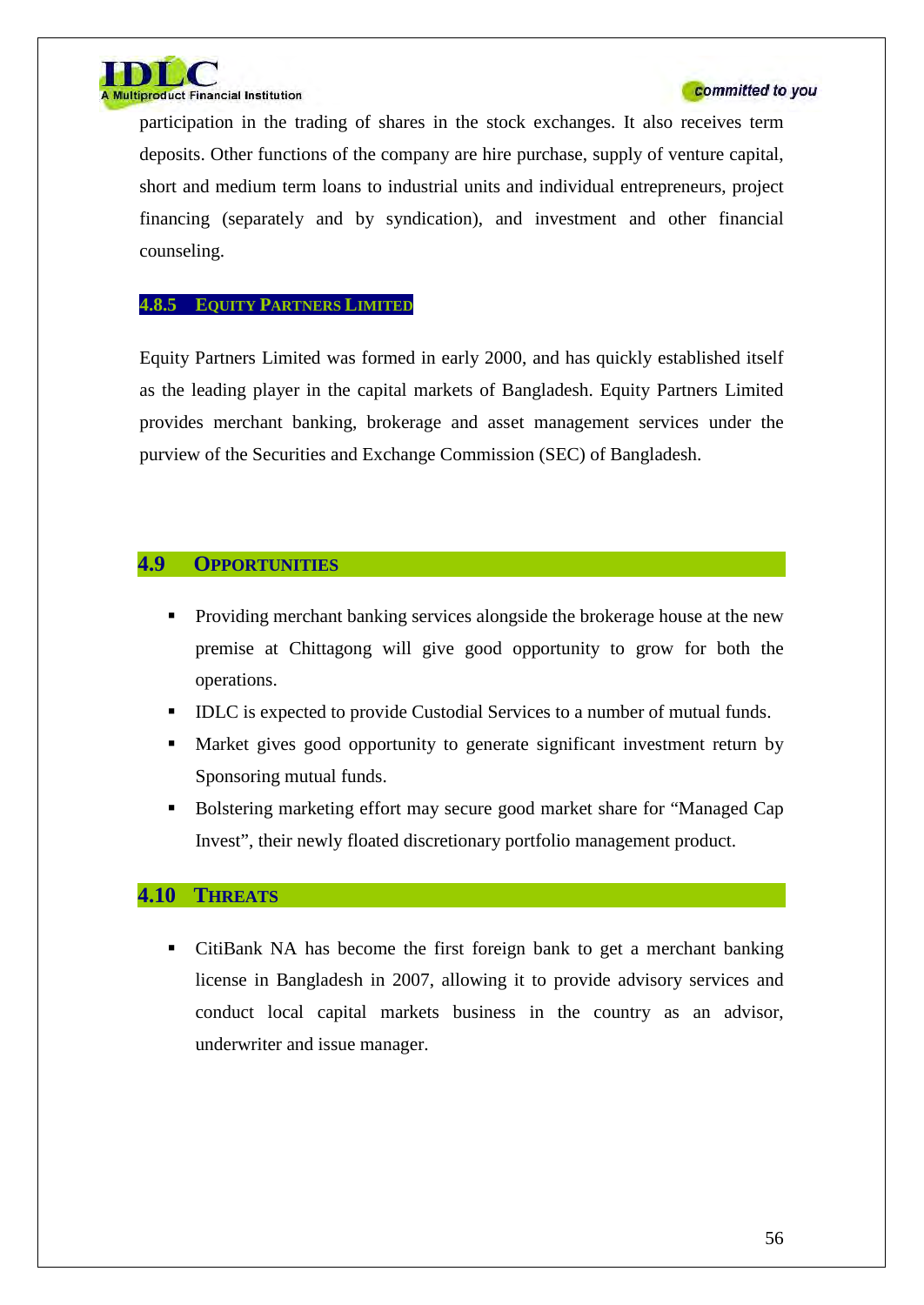

## **5 PORTFOLIO OPERATION**

IDLC has a significant contribution to capital asset financing to private sector industries in Bangladesh. Its business focus in the early years was in the area of 3-5 years term financial leasing with particular emphasis on balancing, modernization, replacement and expansion of existing units. Driven by the demand for funds from different classes of people and the competition with other similar institutions, IDLC diversified its functional areas into other financial services including short-term finance, corporate finance and merchant banking activities. In 1997, it expanded its range of services by introducing housing finance to individuals, developers and corporate bodies. Under its broader merchant banking functions, IDLC operates as issue manger, underwriter, trusteeship manager, bridge financier and investor in the private placement of shares and stocks. As a pioneer in lease financing in Bangladesh, IDLC laid a foundation for the burgeoning growth of the leasing industry in the country.

#### **5.1 KEY STATISTICS OF PORTFOLIO MANAGEMENT SERVICE**

| <b>Particulars</b>                     | As on December, 2008 |
|----------------------------------------|----------------------|
| Number of Accounts                     | 3000                 |
| Total Deposit (Tkm)                    | 4645                 |
| Margin Loan (Tkm)                      | 3066                 |
| <b>Portfolio Value at Market (Tkm)</b> | 6004                 |
| Portfolio Value at Cost (Tkm)          | 5998                 |

**\*(Number of Accounts has increased to around 1000 till December, 2009)**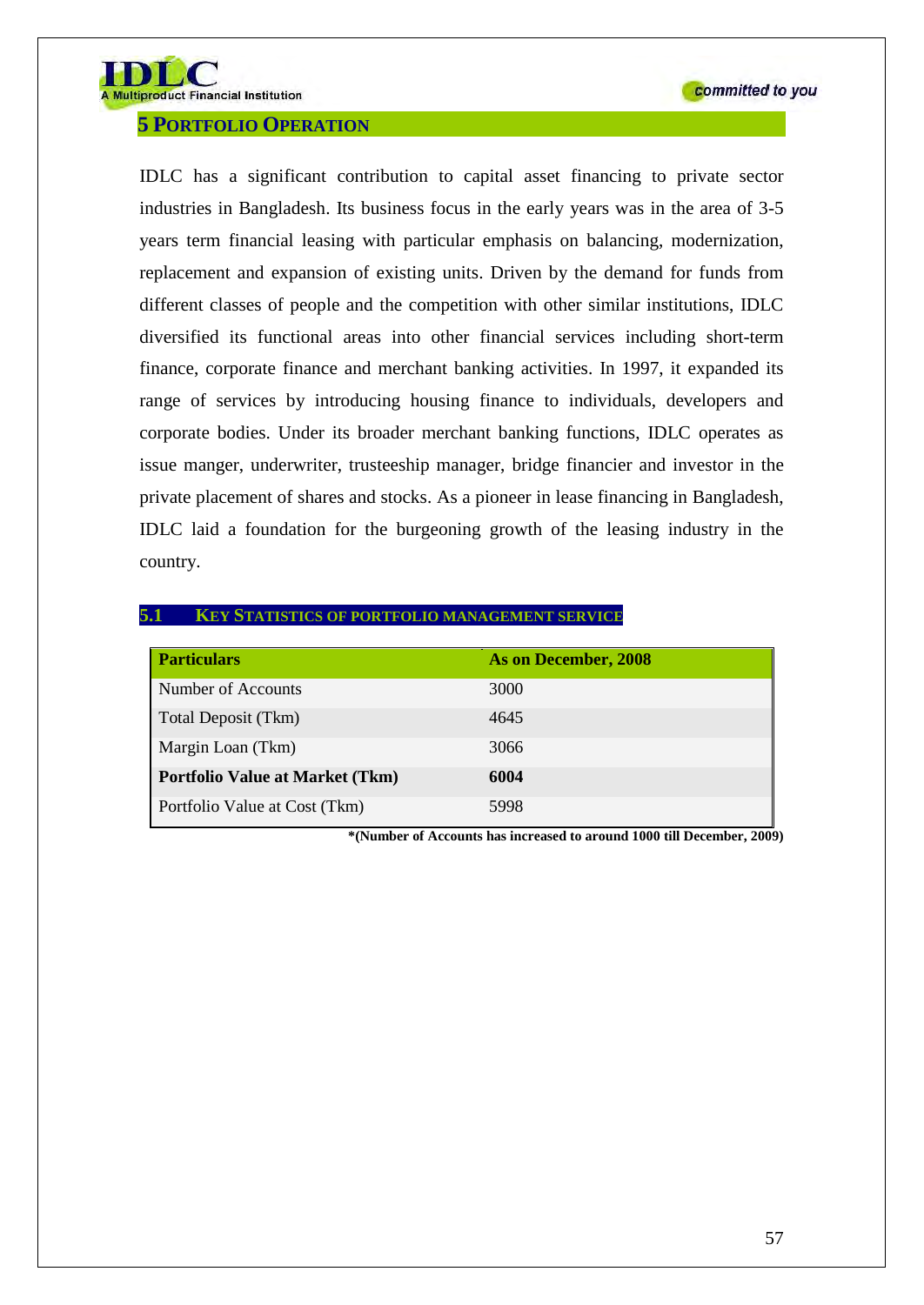





**Loan and Portfolio Growth**

## **5.2 ACTUAL PERFORMANCE COMPARED TO BUDGET**

| <b>Tk '000</b>                      | Jan-Mar,07 | Jan-Mar,07 | <b>Variance</b> |
|-------------------------------------|------------|------------|-----------------|
|                                     |            | (budget)   |                 |
| <b>Interest Spread Earning</b>      | 3,349      | 321        | 943%            |
| Management Fee                      | 4,256      | 1,639      | 159%            |
| <b>Net Trading Commission</b>       | 6,496      | 794        | 718%            |
| Documentation Fee                   | 59         | 38         | 55.2%           |
| <b>Total Revenue - Portfolio</b>    | 14,160     | 2,715      | 421%            |
| <b>Issue Management</b>             |            | 1,600      |                 |
| Underwriting                        | 375        | 150        | 150%            |
| <b>Total Revenue from Operation</b> | 14,535     | 4,465      | 226%            |
| Own Portfolio Return                | 23,095     | 7,382      | 213%            |
| <b>Total Revenue</b>                | 37,630     | 11,947     | 215%            |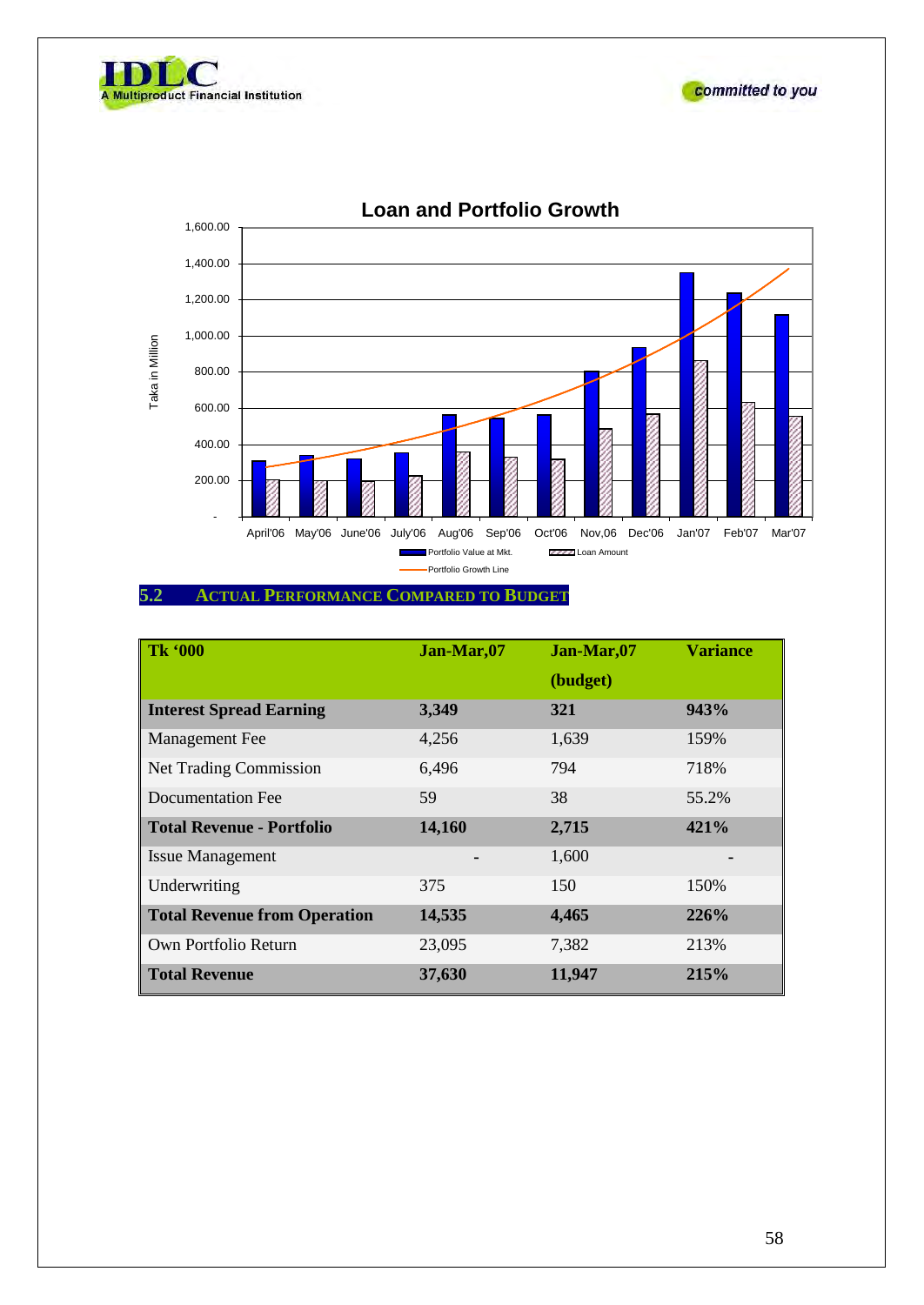

**5.3 UNDERWRITING**



| 2005                      | <b>Nature of Underwriting</b> | <b>Tk In Million</b> |
|---------------------------|-------------------------------|----------------------|
| <b>Premier Leasing</b>    | <b>IPO</b>                    | 2.775                |
| Pragati Life Insurance    | <b>IPO</b>                    | 1                    |
| Jamuna Bank               | <b>IPO</b>                    | 10.8                 |
| <b>Berger Paints</b>      | <b>IPO</b>                    | 36.15                |
| <b>Eastland Insurance</b> | Rights                        | 12                   |
| Dhaka Bank                | Rights                        | 47.5                 |
| <b>Total</b>              |                               | 110.225              |

| 2006                                | <b>Nature of Underwriting</b> | <b>Tk In Million</b> |
|-------------------------------------|-------------------------------|----------------------|
| <b>BRAC Bank</b>                    | <b>IPO</b>                    | 42.5                 |
| LankaBangla Finance                 | <b>IPO</b>                    | 2.5                  |
| S. Alam Cold Rolled Steels          | <b>IPO</b>                    | 5                    |
| <b>InTech Online</b>                | Rights                        | 5.0                  |
| Southeast Bank                      | Rights                        | 250                  |
| Uttara Finance & Investment<br>Ltd. | Rights                        | 22.5                 |
| <b>Total</b>                        |                               | 327.5                |

**2007 Nature of Underwriting Tk In Million**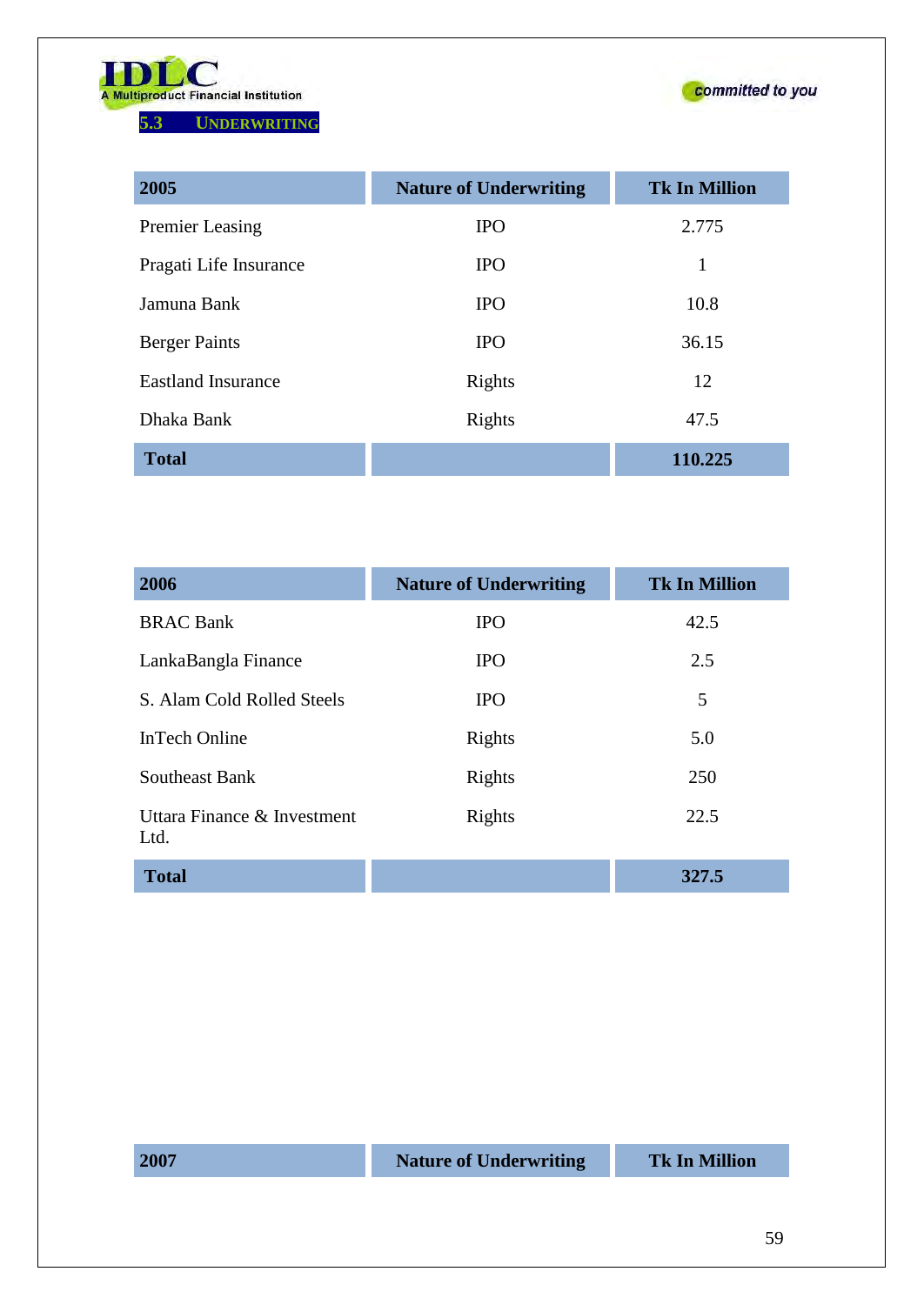| DLC<br><b>Multiproduct Financial Institution</b>             |            | committed to you |
|--------------------------------------------------------------|------------|------------------|
| Pheonix Finance $\&$<br>Investment                           | <b>IPO</b> | 3                |
| Paramount Insurance                                          | <b>IPO</b> | 9                |
| Islami Bank Bangladesh<br>Limited Mudaraba Perpetual<br>Bond | <b>RPO</b> | 50               |
| <b>Total</b>                                                 |            | 62               |

 $\frac{1}{A}$ 

| 2008                                   | <b>Nature of Underwriting</b> | <b>Tk In Million</b> |
|----------------------------------------|-------------------------------|----------------------|
| <b>Summit Alliance Port</b><br>Limited | <b>IPO</b>                    | 15                   |
| <b>Total</b>                           |                               | 15                   |

| 2009                      | <b>Nature of Underwriting</b> | <b>Tk In Million</b> |
|---------------------------|-------------------------------|----------------------|
| Marico Bangladesh Limited | <b>IPO</b>                    | 20                   |
| Grameenphone Limited      | <b>IPO</b>                    | 224                  |
| <b>Total</b>              |                               | 244                  |

The capital market in Bangladesh is still in its toddler phases and facing frequent unstable phases. After the collapse in 1996 the government has taken a number of steps to enliven the stock market. In a growing economy like ours this is a difficult task for the regulator as the two sectors of the financial system have conflicting requirements. The has show some signs to recovery in 2004 and 2005 however the indicators showed serious sensitivity to factors in the other side of the financial system i.e. the banking sector.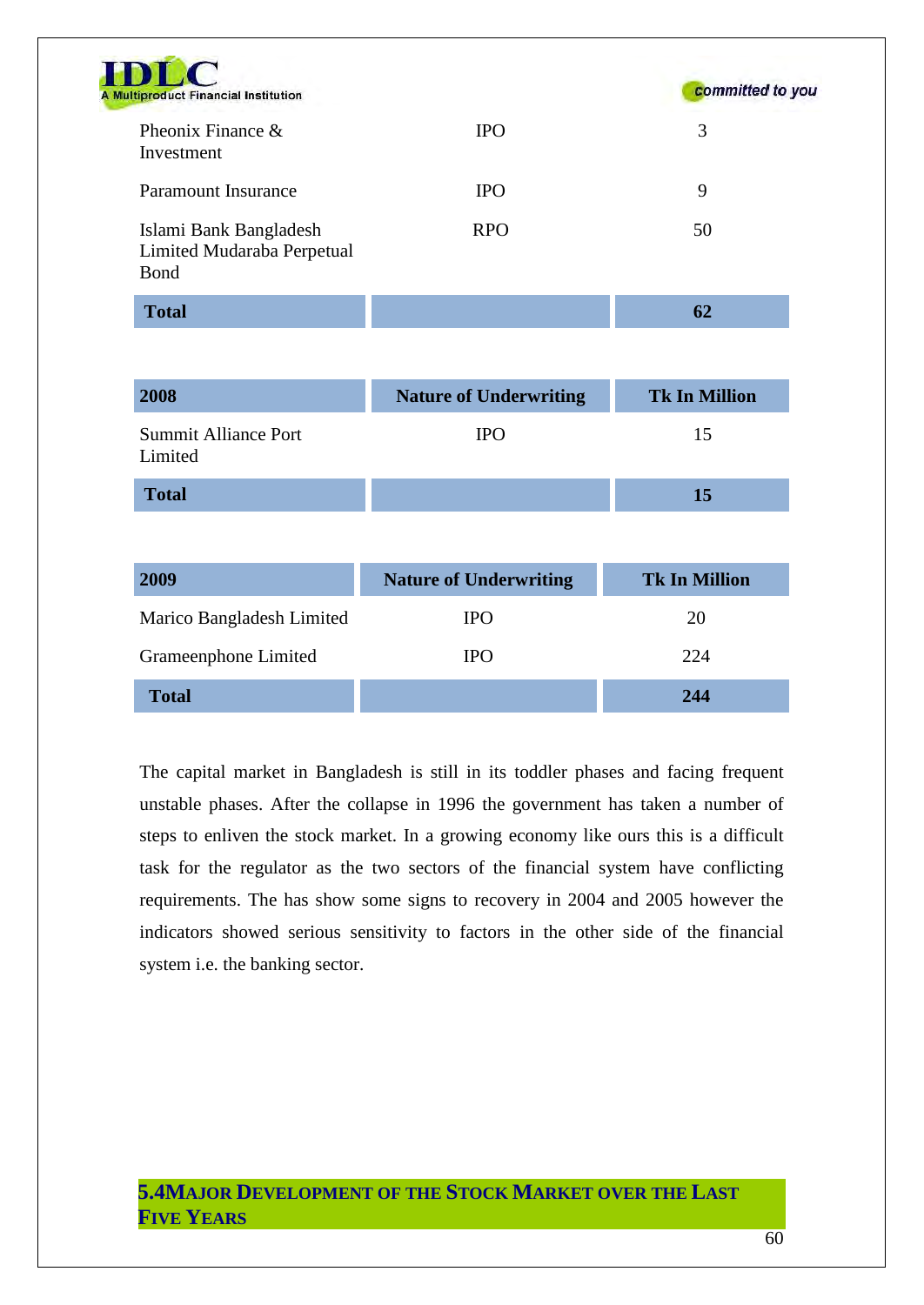#### **5.4.1 CAPITAL MARKET INSTITUTIONS OF THE ICB**

The three unbundled companies of the Investment Corporation of Bangladesh (ICB) for merchant banking, asset management and stock brokering launched their operations in April 2002.

ICB Capital Management Company Ltd functions as a merchant bank with Tk two crore paid up capital. ICB Asset Management Company Ltd operates the unit fund and new mutual funds. ICB Securities Trading Company Ltd is in business of securities trading and operates as a stock brokerage house. It operates with Tk 25 lakh paid up capital. Of the six board members in each subsidiary company, three are from the private sector.

The subsidiary companies had been formed to meet the Asian Development Bank conditionality for capital market development fund.

#### **5.4.2 ONLINE INVESTORS' ACCOUNT SERVICES**

Union Capital Limited (UCL), a merchant bank, introduced internet-based investors' account services for the first time in the country from April 12, 2005. The services are designed to help the clients manage their investment portfolios through initial public offering (IPO), pre-IPO and secondary market securities. Since the system allows the investors to view their share portfolio online from anywhere and anytime, remote and non-resident Bangladeshi investors will be able to participate in the capital market.

## **5.4.3 SMS, PHONE BANKING INTRODUCED FOR PORTFOLIO INVESTORS**

Merchant banking wing of Arab Bangladesh (AB) Bank Ltd launched SMS (short message system) and phone banking services for its portfolio investors in the capital market from June 07, 2006.

Portfolio investors, who have accounts with the bank, will get instant information regarding portfolio investment through mobile phone and land phone from any place. The bank organized a press briefing in Dhaka to announce the launch of the new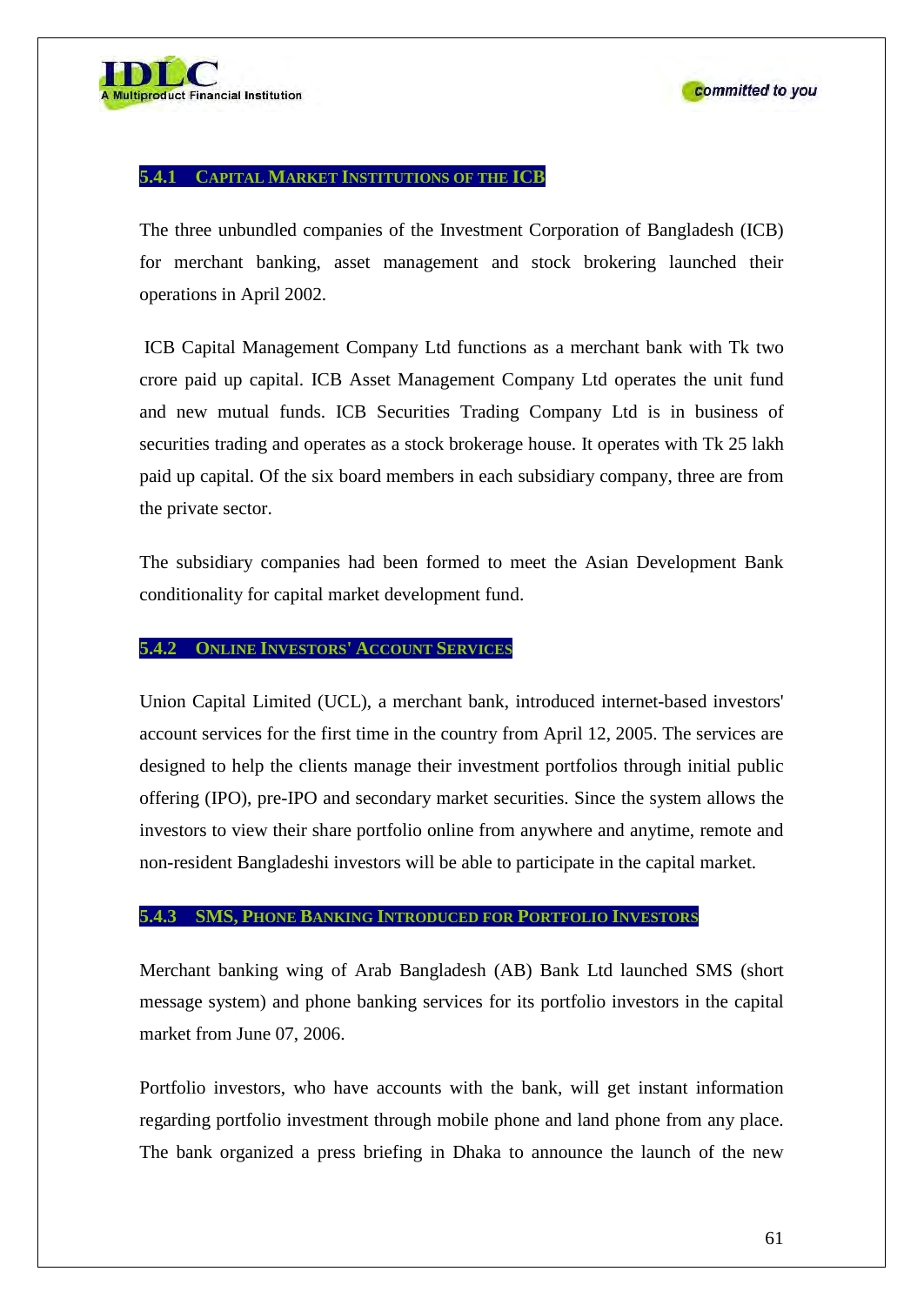

services. Officials said the bank will open two merchant banking branches in Dhaka and one in Chittagong within this year to offer merchant banking services to their clients.

#### **5.4.4 SEC INTRODUCES CORPORATE GOVERNANCE GUIDELINES**

In February 2006, the Securities and Exchange Commission has introduced certain further conditions, on 'comply or explain' basis, in order to enhance corporate governance in the interest of investors and the capital market. These guidelines impose further conditions to the consent already to the issue of capital by the companies listed with any stock exchange in Bangladesh. The companies listed with any stock exchange in Bangladesh need to comply with these conditions or shall explain the reasons for non-compliance.

## **5.5 RECENT MARKET PERFORMANCE**

| Total no. of Public Limited Companies (as on November 2009)  | 35000 |
|--------------------------------------------------------------|-------|
| Total no. of Private Limited Companies (as on November 2009) | 35000 |

#### **5.5.1 DHAKA STOCK EXCHANGE AT A GLANCE (As on October, 2009)**

| Total number of listed securities                    | 390           |
|------------------------------------------------------|---------------|
| Total number of listed companies                     | 235           |
| Total number of mutual funds                         | 19            |
| <b>Total Number of Treasury Bonds</b>                | 135           |
| <b>Total Number of Corporate Bonds</b>               | 1             |
| Total market capitalization of all listed securities | BTD1461947 m  |
| <b>Average daily Turnover</b>                        | BDT 10024.10m |
| <b>Current Market P/E (times)</b>                    | 20.38         |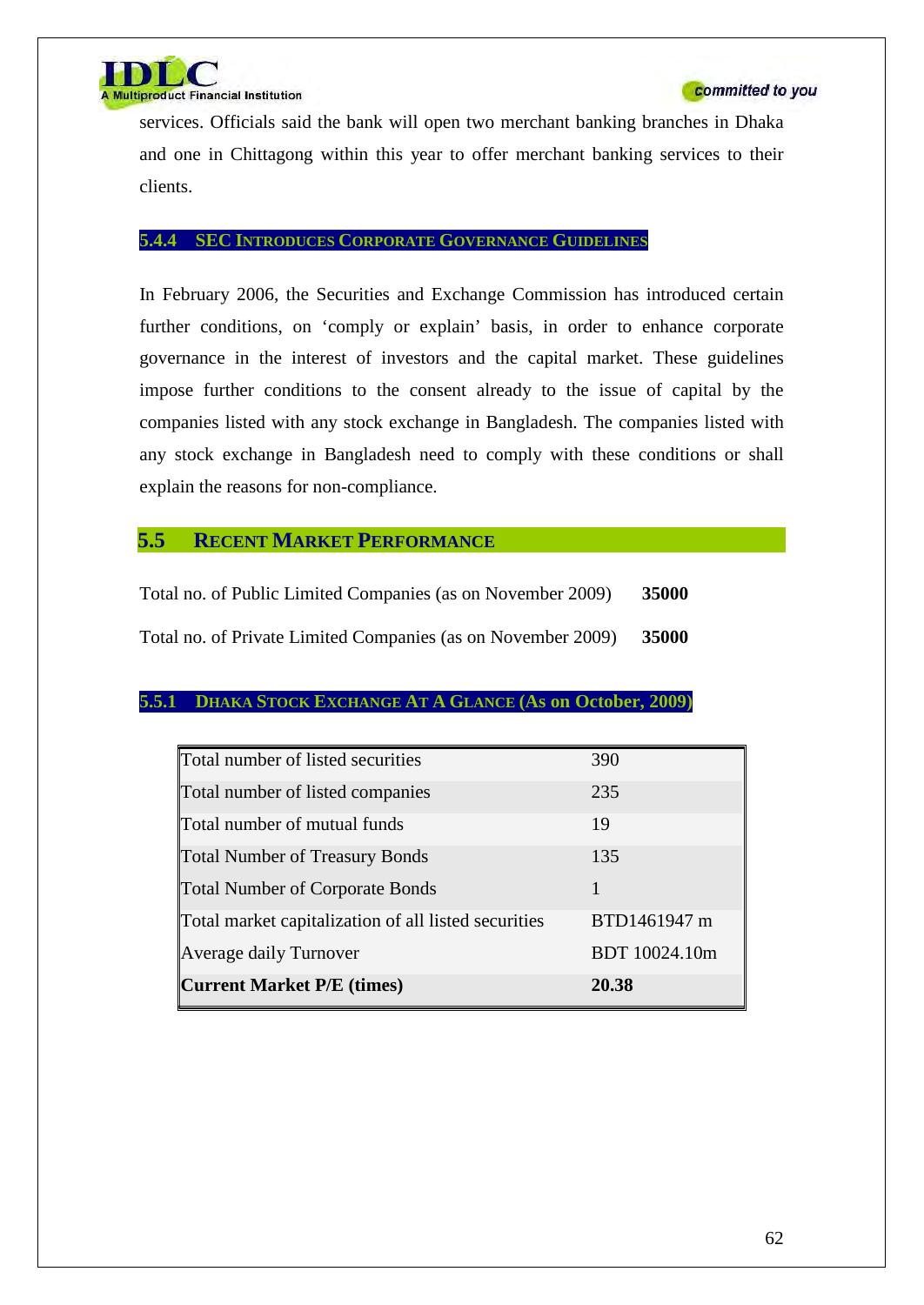

# **5.5.2 DHAKA STOCK EXCHANGE AT A GLANCE (As on June, 2008)**

| Average daily Turnover<br><b>Current Market P/E (times)</b> | BDT 3179.77 m<br>22.80 |
|-------------------------------------------------------------|------------------------|
| Total market capitalization of all listed securities        | US \$14,079 m          |
| <b>Total Number of Corporate Bonds</b>                      |                        |
| <b>Total Number of Treasury Bonds</b>                       | 84                     |
| Total number of debentures                                  | 8                      |
| Total number of mutual funds                                | 14                     |
| Total number of listed companies                            | 271                    |
| Total number of listed securities                           | 378                    |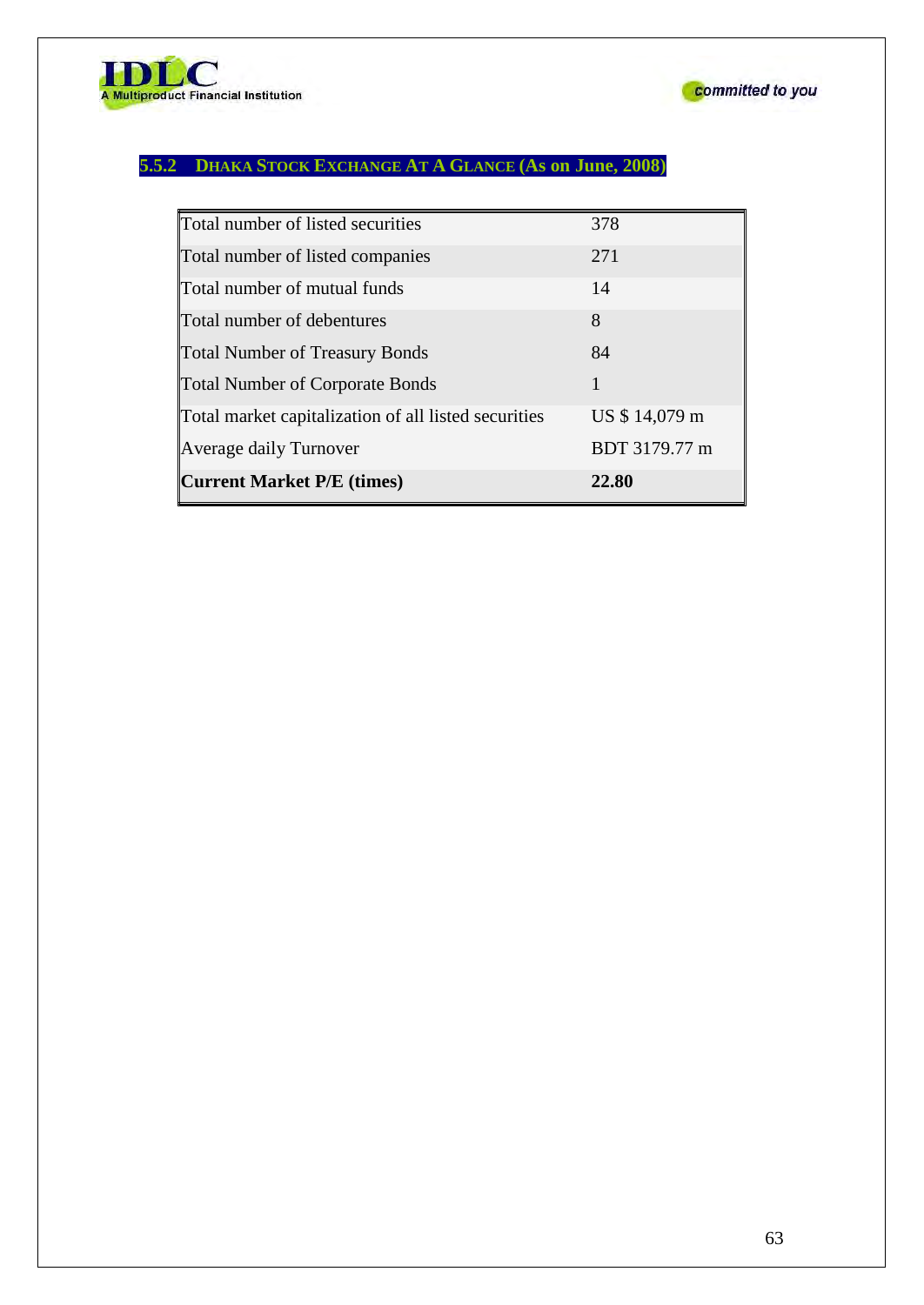

**5.5.3 MARKET GROWTH**



| <b>Particulars</b>                              | 2003-04 |       |       |       | 2004-05 2005-06 2006-07 2007-08 |
|-------------------------------------------------|---------|-------|-------|-------|---------------------------------|
| <b>Market Capitalization</b> (In million US\$)  | 1,952   | 3,172 | 3,077 | 7,124 | 1359                            |
| <b>Market P/E</b> (times) (weighted average)    | 10.07   | 15.51 | 10.66 | 17.28 | 22.80                           |
| <b>Market Dividend yield</b> (weighted average) | 6.23    | 3.35  | 4.15  |       | 1.94                            |
| <b>DSE Turnover</b> (In million US\$)           | 354     | 1,075 | 657   | 2,352 | 1020.79                         |



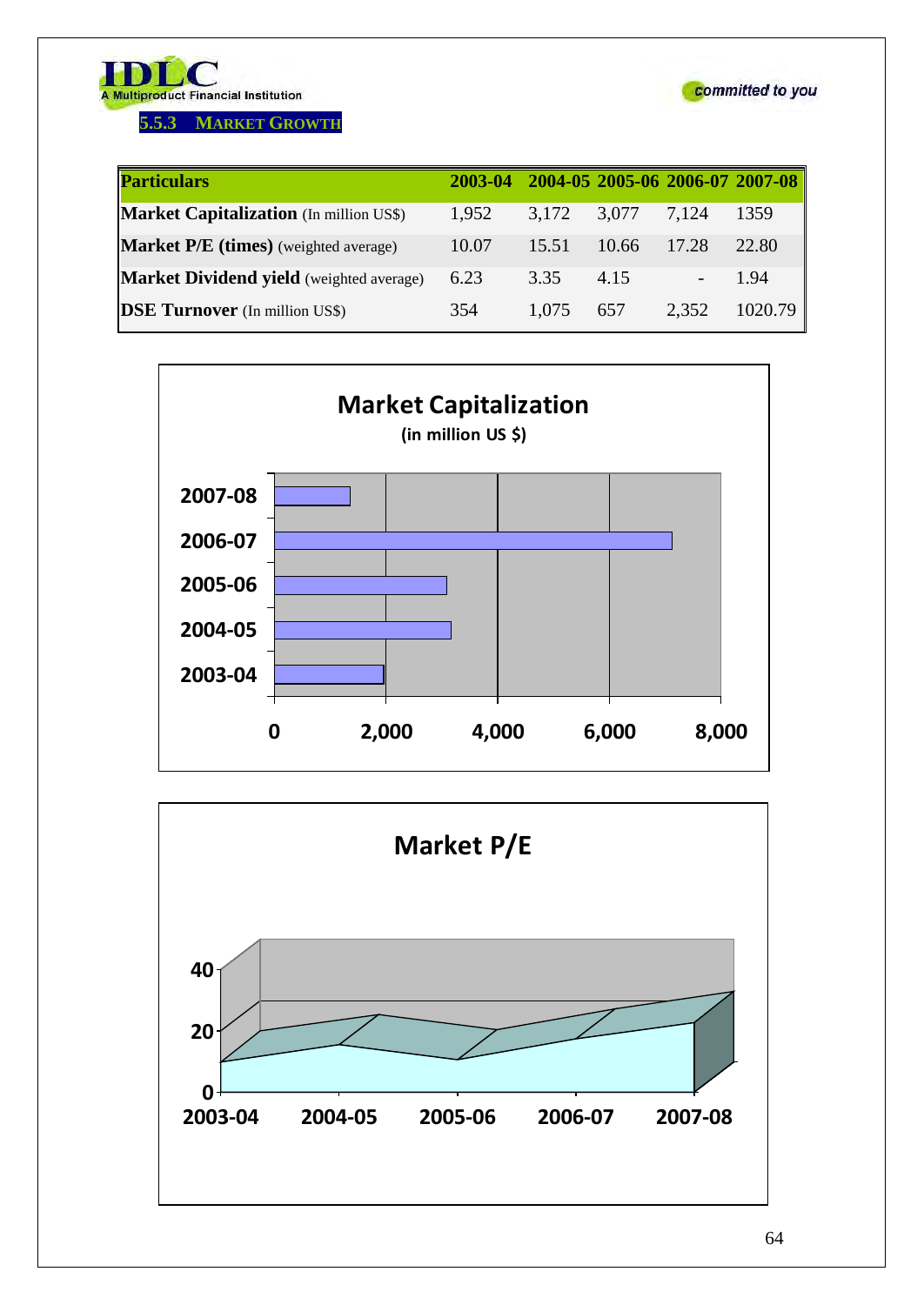





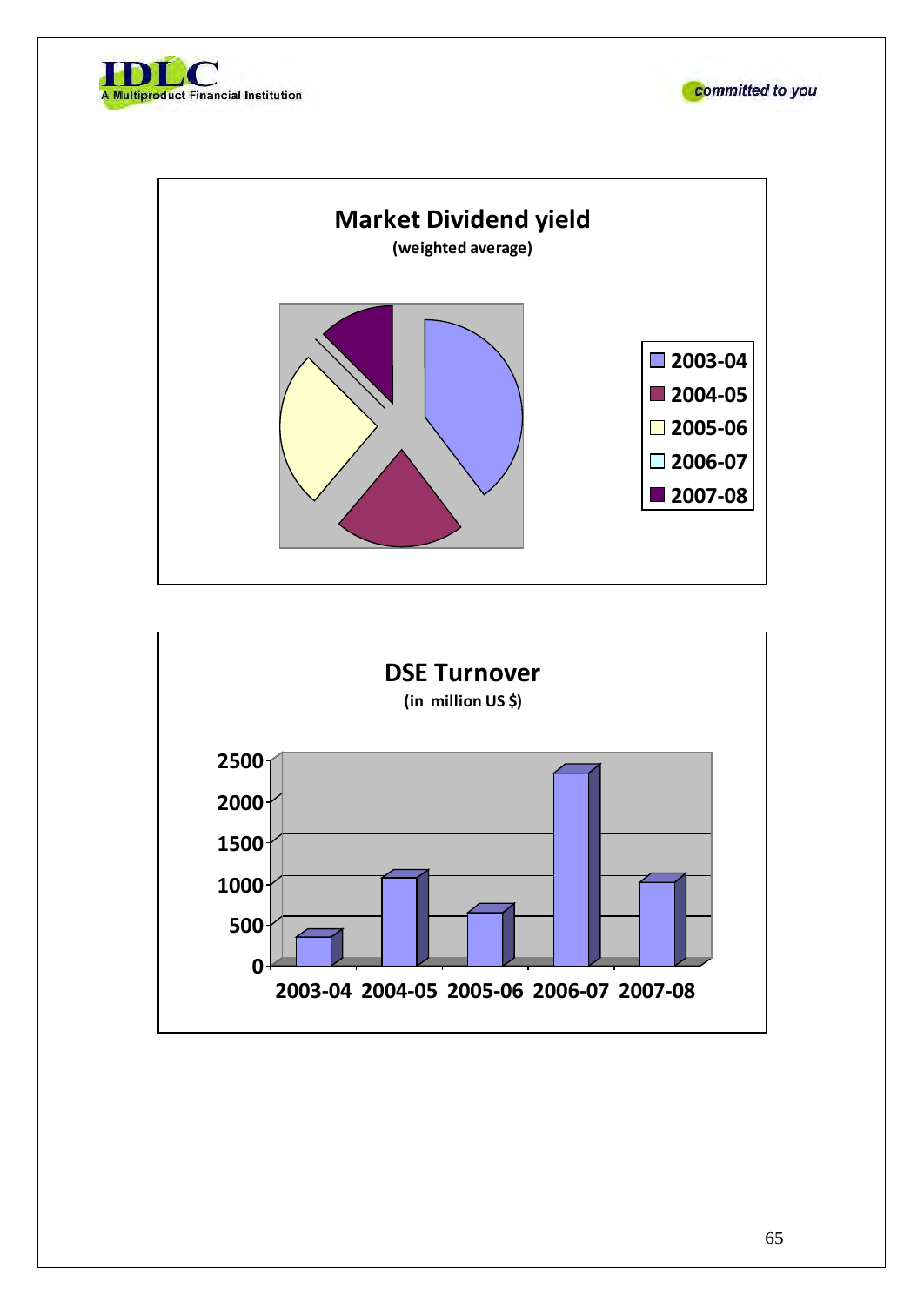

## **6. CONCLUSION**

It is very much visible that Merchant Banking operation is building its own position in the capital market of Bangladesh quickly. Guiding point of merchant bank is basically the portfolio management, although contribution of issue management and underwritings are significant. People like to invest using 'Margin Loan' since it magnifies the return from the portfolio. This is also attracting firms to engage in portfolio management service as they are charging higher interest rate than commercial banks. The problem is there are many people interested to invest in the capital market but currently DSE do not have good quality and adequate quantity of securities of financially strong companies. Thus there is an imbalance between the demand and supply of securities. Although government and other stakeholders of capital market are concern over the matter and trying their best to keep the condition under control, it is not possible always. Since there is insufficient supply of shares, price of shares increasing without proper valuation but due to excessive demand. Thus government need to intervene by the regulations very frequently, which is not good. But to save the market government has to do that.

The banking industry of Bangladesh has a long history and is the prominent of the two sectors of the financial system. The capital market is also developing and has increased focus especially after the stock market crash in 1996. In the banking side Bangladesh Bank is the ex-chequer responsible for controlling the banking operations. A number of regulations of the Bangladesh Bank also relate to merchant banks' operations. The central bank has specific requirements and guidelines for foreign portfolio investment and loans against shares and debentures.

The Securities and Exchange Commission is the leading body that supervises the capital market operations and also the merchant banks. The Stock Exchanges and the Securities and Exchange Commission has developed a number of regulations and policies after the stock market collapse in 1996 to ensure proper functioning of the market.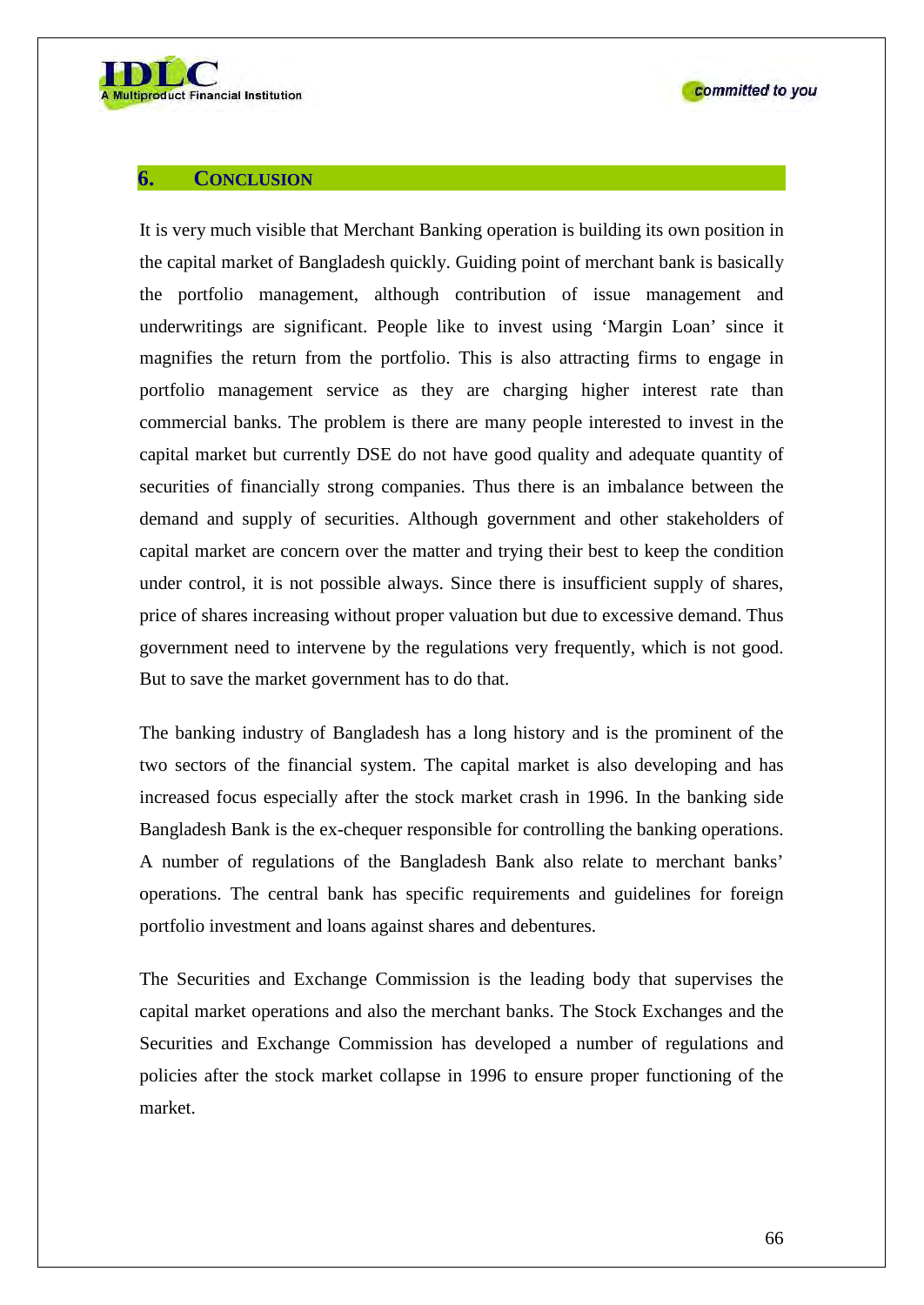

The technical capabilities of the Stock Exchanges have improved over the years. However, the exchanges still cannot accommodate transactions all over the country or outside the country as well.

2005 was yet another year of false hope in the stock market as the DSE price index slumped by 300 points. Still the total market capitalization remained at the previous year's level as a total of 17 IPO's took place during the year. The effect of the fall of price index was also evident in the dampening of average market capitalization of companies. Most of the IPO's that took place during the year was of financial institutions followed by regulatory compulsion imposed earlier.

The financial sector has so far fared the best among the listed companies in the stock market.

A number of initiatives took place during the last few years that would certainly allow for strengthening the market. Of these mentionable are the introduction of investment companies under the ICB umbrella, the phone banking services for portfolio investors by AB Bank and the introduction of corporate governance guidelines by the SEC.

Arab Bangladesh bank is the leader among the 23 merchant banks of the country. Among the new and upcoming merchant banks the performance of IDLC and Prime Finance and Investment Limited is commendable.

In issue management market a number of organizations with only issue management licenses are operating and have had the leading shares in the market. Among the full merchant banks IDLC and Prime Finance and Investment Limited has a notable share in the market.

In sum, merchant banks around the world carry out a significant role in the development of the capital market. Active participation of merchant banks is essential to accelerate this capital market activity which can expedite the economic growth of the country. The success of merchant banking operations is largely linked to the development of the security market. But the major problems faced by the companies are limited scope of business and elevated cost of the fund. In order to ensure the sustainability of merchant banks, the scope of business needs to be expanded and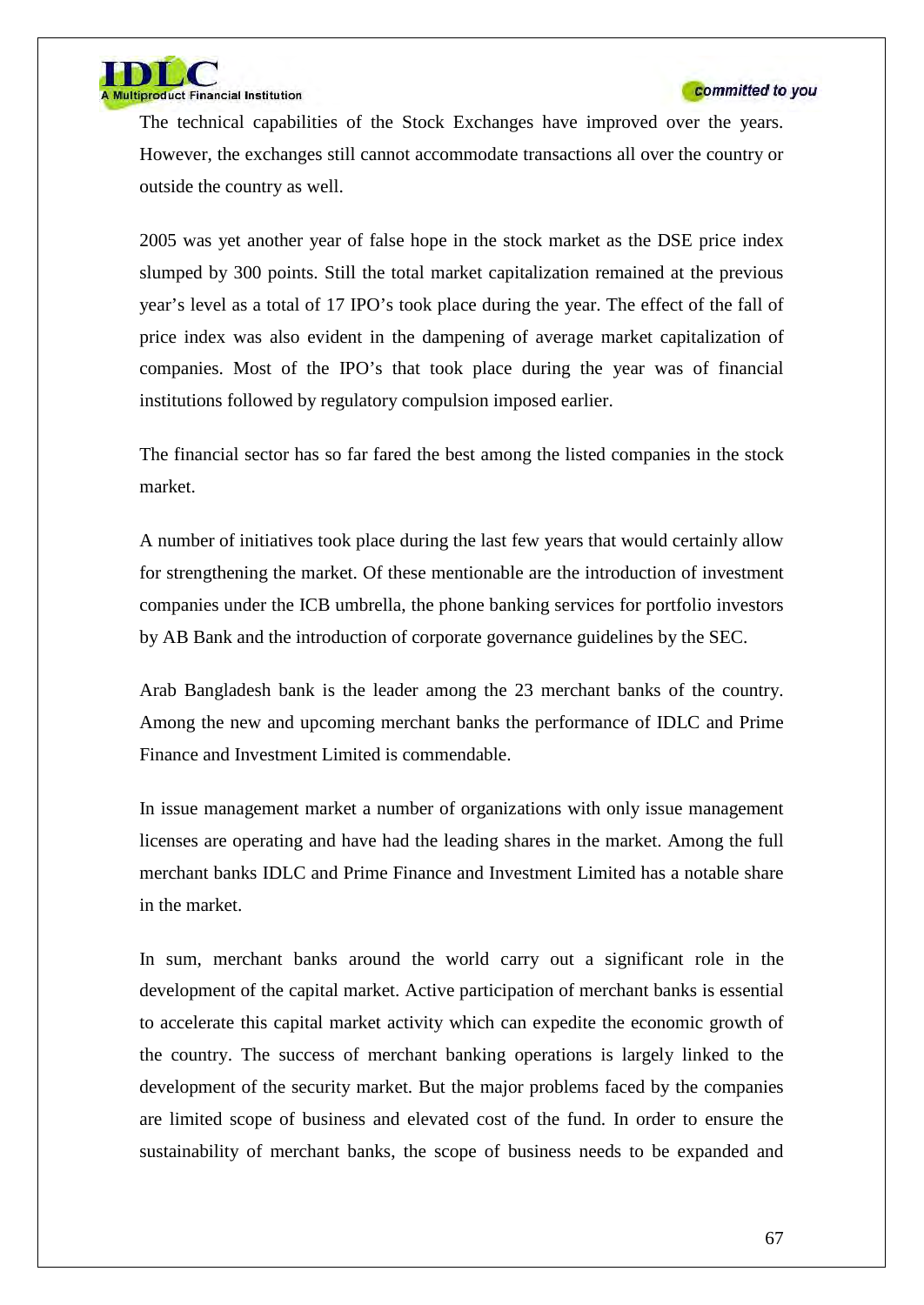

diversified. Issue expense is another cause of concern for the merchant banks because it may reduce their earning potential since the size of the IPO floated in Bangladesh is generally much smaller in comparison with that of the other regional countries. If the above mentioned problems can be addressed properly, they would be able to pay a key role in the development of the capital market through their market making activities in both primary and secondary markets.

Banks and Non-Bank Financial Institutions are both key elements of a sound and stable financial system. Banks usually dominate the financial system in most countries because businesses, households and the public sector all rely on the banking system for a wide range of financial products to meet their financial needs. However, by providing additional and alternative financial services, merchant banks have already gained considerable popularity both in developed and developing countries. In one hand these institutions help to facilitate long-term investment and financing, which is often a challenge to the banking sector and on the other hand, the growth of these widens the range of products available for individuals and institutions with resources to invest. Through their operation, merchant banks can mobilize long-term funds necessary for the development of equity and corporate debt markets, leasing, factoring and venture capital. Another important role which they play in an economy is to act as a buffer, especially in the moments of economic distress. An efficient merchant banking sector also acts as systemic risk mitigation and contributes to the overall goal of financial stability in the economy.

Merchant banks of Bangladesh have already passed more than two and a half decades of operation. Despite several constraints, the industry has performed notably well and their role in the economy should be duly recognized. It is important to view the merchant banks as a catalyst for economic growth and to provide necessary support for their development. A long term approach by all concerned for the development of them is necessary. Given appropriate support, merchant banks will be able to play a more significant role in the economic development of the country.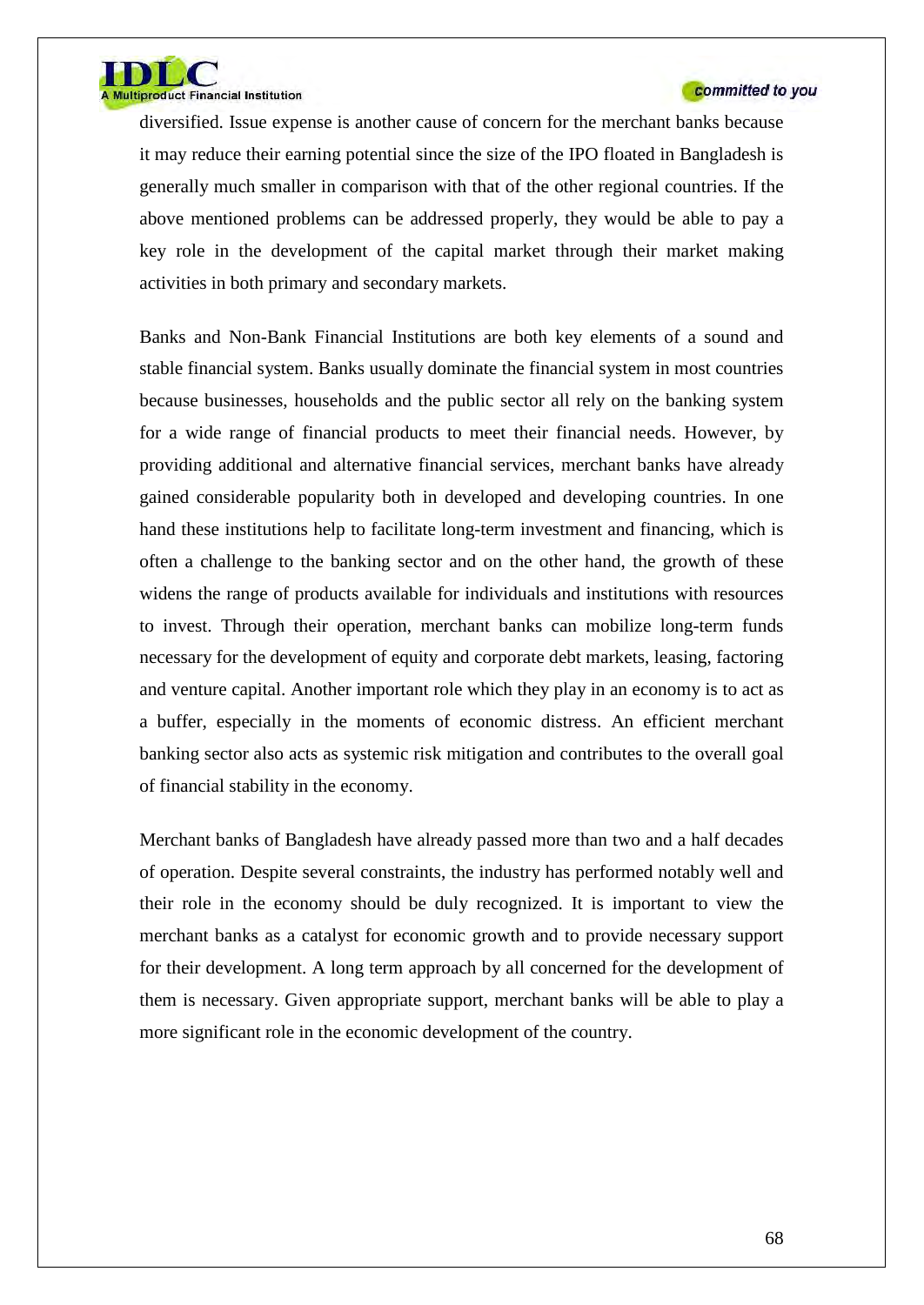### **7.RECOMMENDATIONS**

#### **SOME OF THE RECOMMENDATIONS THAT I WISH TO PROPOSE ARE**

#### **EXPLORING ALTERNATIVE SUPPLIES OF FUNDS**

The finance and leasing companies across the world are using different sources for collecting funds. The merchant banks in Bangladesh may also explore the possibilities of gaining access to new sources of funds. However, in releasing such new products, some regulatory changes have to be made. Another innovative and promising source of funds may be better securitization of assets. In this connection, new instruments are introduced in the market. These new instruments emerged as important tools and added new dimensions in the financial market. But changes in taxation policy in 2005 by the government have made the future of these instruments less attractive for the concerned financial institutions.

#### **II. COMPETITIONS AND PRODUCT DIVERSIFICATION**

Merchant banks in Bangladesh are operating in a highly competitive environment. The competition for them is even more challenging as they have to compete with banks. Given the changes in the business environment, the need for product diversification is very important. The remaining part concentrates mainly on term financing and housing finance. Merchant banks should venture into diversified use of their funds such as merchant banking, venture capital financing, factoring, etc. for a healthy growth of the capital market.

## **III. ENHANCING CAPITAL MARKET ACTIVITIES**

Merchant banks around the world carry out a significant role in the development of the capital market. Strong institutional support is necessary for a vibrant capital market which is the core of economic development in any market based economic system. A total of 30 companies are now listed as merchant banks in Bangladesh, of which 23 are full-fledged, 6 are issue managers, and only one is a portfolio manager. Only nine have registered with SEC for performing merchant banking activities. But their activities in the capital market are rather limited (*Financial Sector Review*, Bangladesh Bank, 2006). Active participation of merchant banks is essential to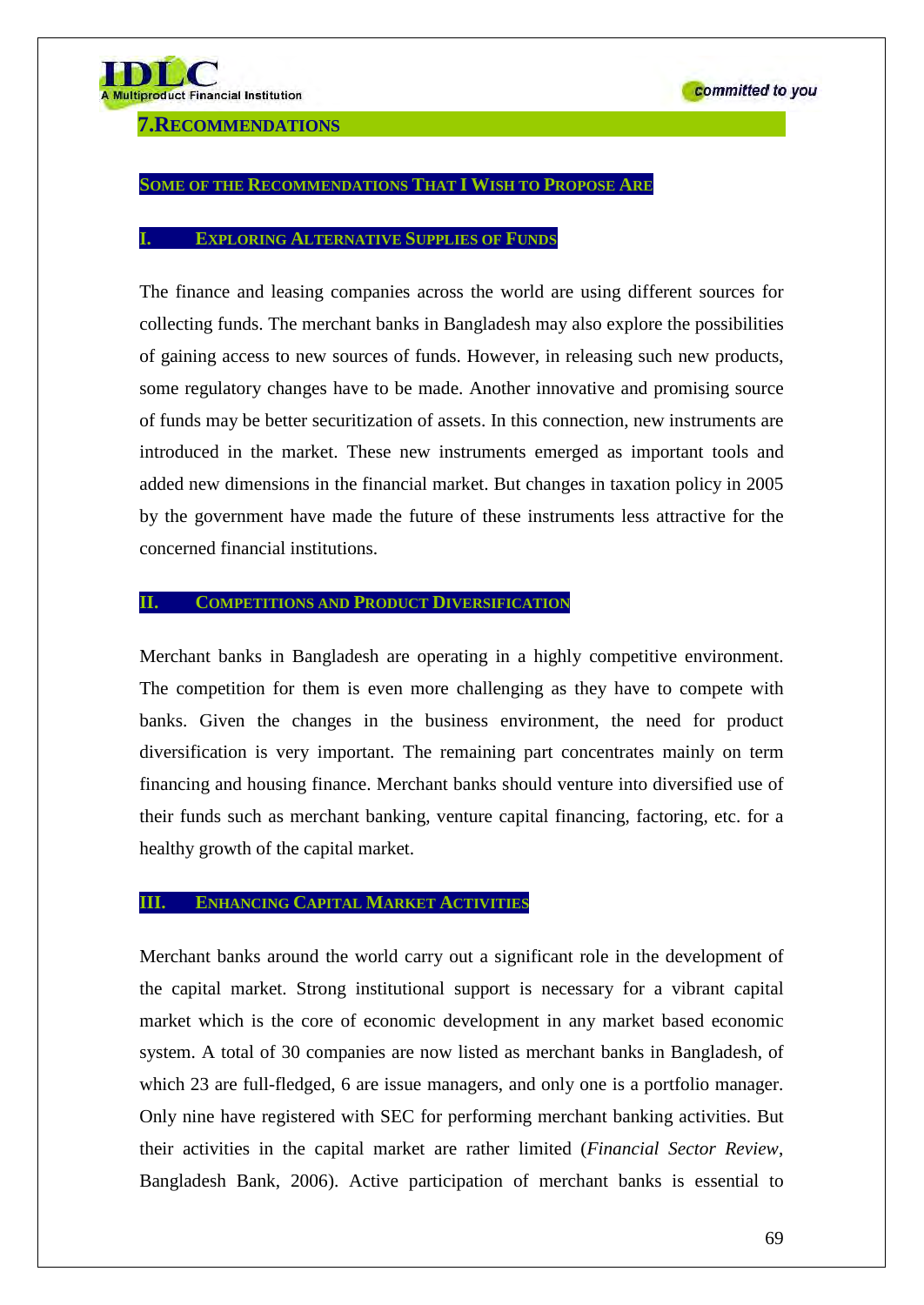

accelerate the capital market activities which can expedite the economic growth of the country. The success of merchant banking operations is largely linked to the development of the security market.

#### **IV. MARKET SEGMENTATION**

It has been discussed earlier that though banks and merchant banks compete with each other, they can also perform complementary functions. As suggested, to function as complementary institutions both banks and merchant banks should follow some ethical and technical norms. Banks wishing to enter in the merchant banking should do so through opening subsidiaries so that a level playing field for them can be maintained. This is needed as banks have access to lower cost funds compared to these institutions, which puts the former in an advantageous position. Alternatively, banks can go for joint financing under syndication arrangements with merchant banking companies on any project proposal. Again, banks can concentrate on working capital finance and foreign exchange operations, which matches more with their assetliability management.

## **RECOMMENDATIONS REGARDING RULES AND REGULATIONS**

 The Merchant Banks intending to underwrite must have a capital of Tk 10 million and can not underwrite more than five times of the capital at one time. In cases where a Merchant Banker is also engaged in portfolio management, the combined underwriting exposure together with the amount of portfolio under management shall not exceed the five times limit, while such Merchant Banks are required to have a capital of Tk 20 million. Merchant Bankers who are only Issue Managers are to have a capital base of Tk 2.5 million only. There is tremendous demand for IPOs in most of the recent public issues. Therefore, expediting and facilitating IPOs should be a major concern now for the healthy growth of the market. However, the merchant banks currently licensed are very small in capital. The Regulations squeezed the primary market to one or two small or medium sized issues at a time. In the most likely base-case scenario, the available underwriting commitment is far less. Though the Regulations allow the merchant bankers to take underwriting exposure of five times of their capital, it would not suggest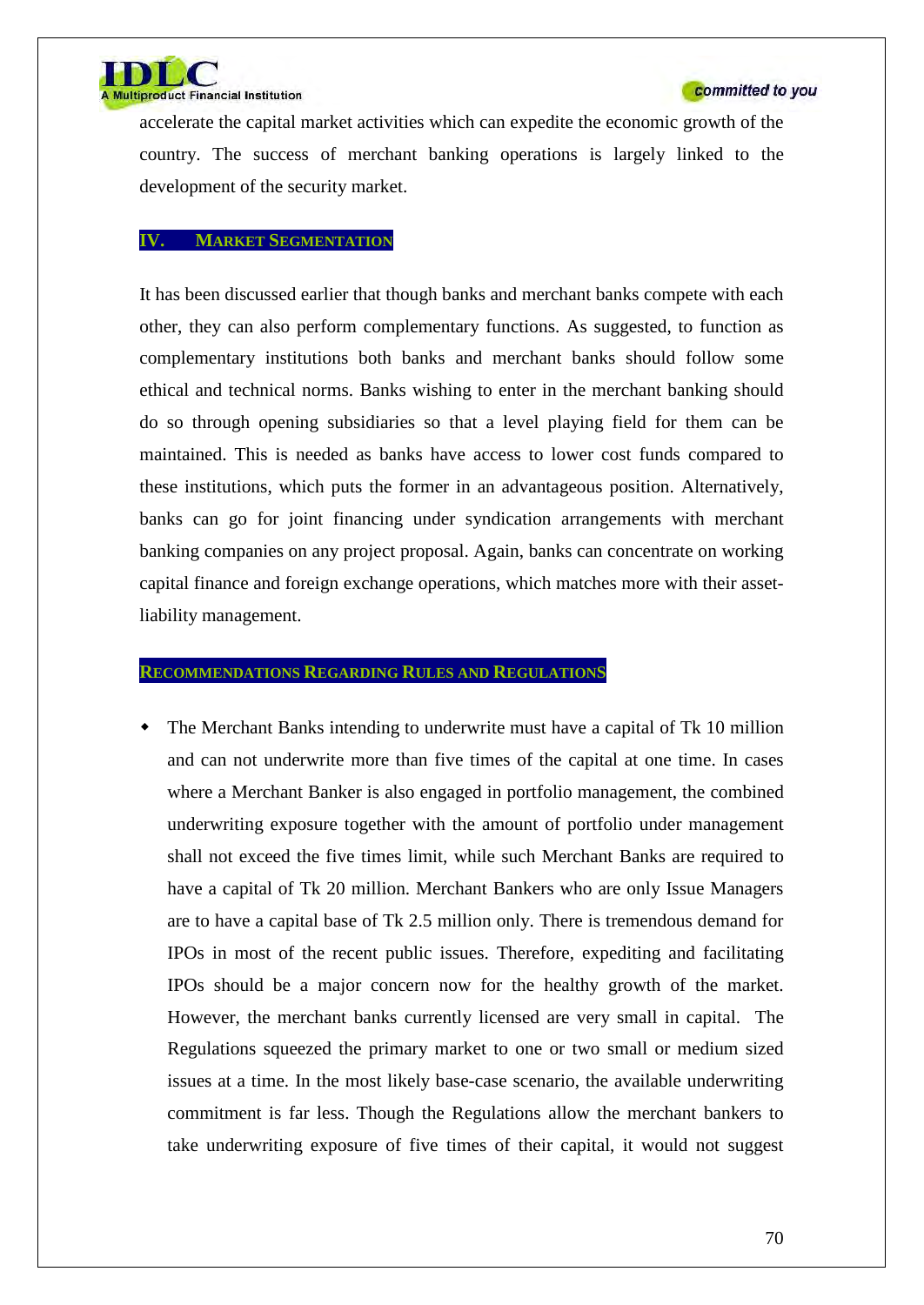

**Itiproduct Financial Institution** 

exposure of more than fifty percent of capital at one point of time. This is not an encouraging indicator of the health and capacity of the market for sure.

- Though the Regulations allow the merchant banks to underwrite five times of their paid-up capital, which is a relatively higher limit given their low capital base; it does not allow any other market intermediary to underwrite public issues. The resultant effect is that it has left a demand-supply mismatch while also shrinking the market capacity. If these institutions like the banks, insurances etc are allowed to invest in the primary issues, it is not logical to bar them from underwriting the issues, as underwriting function is only a deemed investment, which is required to be funded only in cases of under subscription. The role of banks and the merchant banks in the development of the primary market is required to be properly evaluated in this regard.
- As their market is still at a pre-matured stage, the risk of overexposure and possibility of a collapse of confidence is very much on the higher side. They therefore do not subscribe to the view of any unrestricted breaking of the borderline for now, especially where specialization and professional competence is essential, and by that they specifically point to the function of issue management and to some extent the portfolio management activities. There are also high possibilities of conflict of interest between these functions and that of commercial banking i.e. funding operations.
- IDLC share the strong view against commercial banks acting as issue managers for IPOs as it carries high risk of compromise in the quality of due-diligence. There could be a conflict of interest as wrong borrowers of a commercial bank may be encouraged to raise public fund to pay off defaulted loans by resorting to temporary rescheduling as a window dressing.
- As regards portfolio management activities, the commercial banks are already allowed by the Bangladesh Bank to extend credit facilities to their clients against purchase of shares, subject to the permissible limits and security measures. This activity could be designed and structured into various featured products by the banks and offered to their clients without any need of licensing from the SEC. As for underwriting, since Banks have no restrictions or any limit, other than as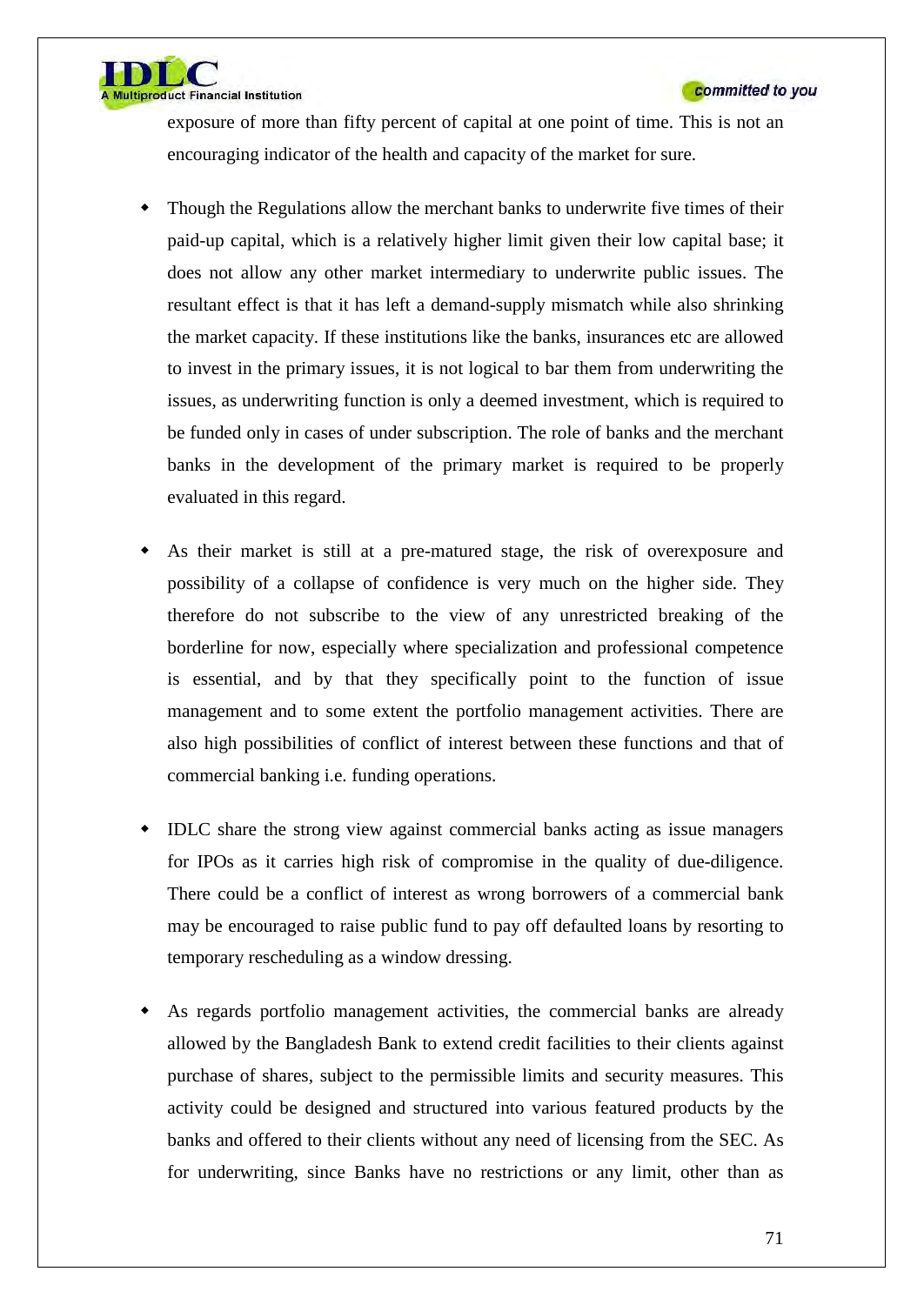

permitted to the extent by their Board, on participating in primary issues through private placement, there is no valid logic why they should be barred from underwriting public issues.

- Their rules and regulations are required to be based on their needs and should be framed keeping in mind the prudential as well as the facilitator roles in the development of the market. As it has been evident from these presents, there is a shortage of underwriters of public issues under the current licensing system.
- Since all these institutions are free to invest up to any limit in a public issue through pre-IPO private placement, there could not be any believable argument of conflict of interest if these institutions are allowed to underwrite such public issues. What is required is just an insertion in the SEC Merchant Banker & Portfolio Manager Regulations 1996 to the effect that other than the scheduled commercial banks, insurance companies and registered mutual funds, all other entities engaging in the underwriting of public issues should procure license from the SEC.

#### **RECOMMENDATIONS TO OFFER MORE AND BETTER SERVICES**

In addition to portfolio management, which is the core services offered by the merchant banks in our country, there are other valuable services that they can offer to attract a larger customer and to reduce the risk of losing out customers to the competitors.

In our country plenty of firms are out there in the market that has the potential to go public and international. But due to the weak hold on issues related to such move, this process is ever deferred for them. So the merchant banks in our country can address such hidden requirements of these organizations by offering them consultancy in the field of becoming multinational company or to go public or international.

Bangladesh is a densely populated country where even a meager business idea turns out to be an over-desirably profitable due to the much larger customer stock. Moreover, the greater the size of the population the more the needs and wants of the people are differentiated. On that note, it is simply hard for any realistic business plan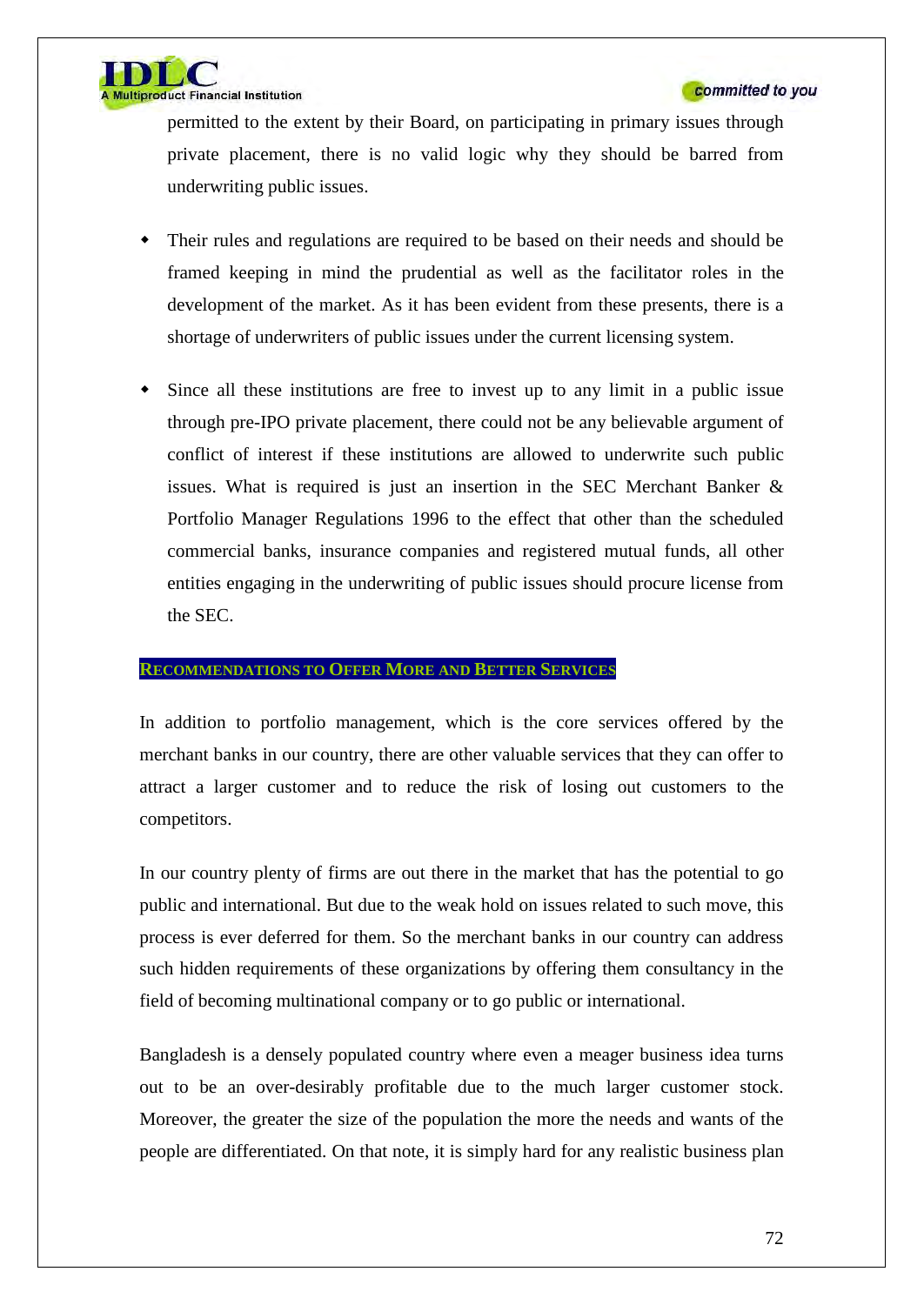

## committed to you

to fail to generate profit in this huge market. But what lags here is the proper idea with an appropriate vision. So merchant banks in Bangladesh, as compared to international merchant banking practice, can also address this issue by assisting its clients with feasible business plans that fits into our real world scenario and which is suitable in our country's perspective.

If IDLC consider the level of grasp of the knowledge of our population, then it become quite apparent that why instigating programs to educate their clients can give our merchant banks competitive edge over others, if not prove out to be a major differentiating factor. Not only can that, educating the clients also open up new dimensions to do business with the clients by creating demands in them.

Though merger and acquisition yet not proved to be so affordable and also profitable move in our country's perspective, but ignoring this sector will not be wise enough if our merchant banks are aiming at long term customer hold. So, the quicker merchant banks address this issue, the better it may prove out for them.